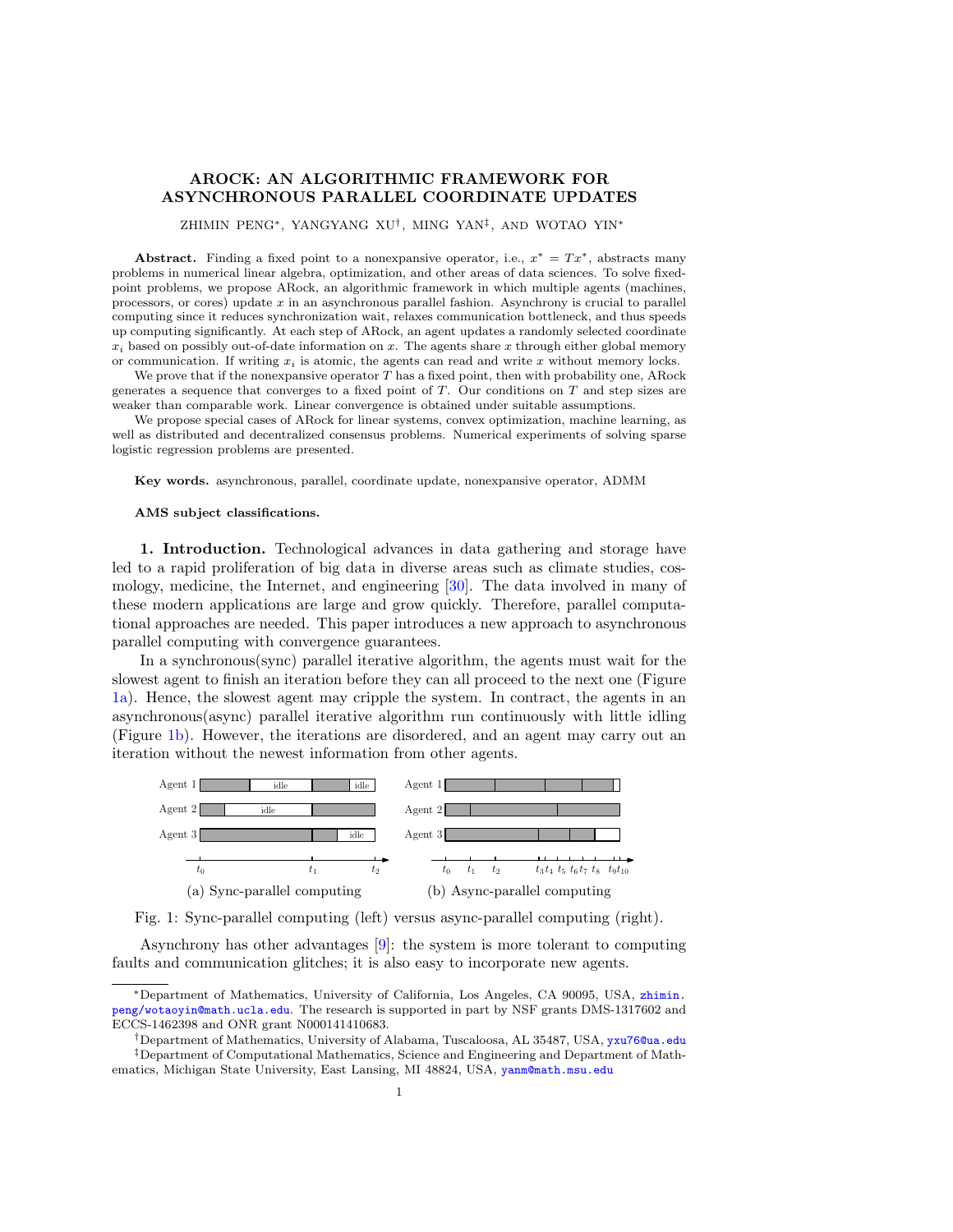On the other hand, it is more difficult to analyze asynchronous algorithms and ensure their convergence. It becomes impossible to find a sequence of iterates that one completely determines the next. Nonetheless, we let any update be a new iteration and propose an async-parallel algorithm (ARock) for the generic fixed-point iteration. It converges if the fixed-point operator is nonexpansive (Def. [1.2\)](#page-7-0) and has a fixed point.

Let  $\mathcal{H}_1, \ldots, \mathcal{H}_m$  be Hilbert spaces and  $\mathcal{H} := \mathcal{H}_1 \times \cdots \times \mathcal{H}_m$  be their Cartesian product. For a *nonexpansive operator*  $T : \mathcal{H} \to \mathcal{H}$ , our problem is to

<span id="page-1-0"></span>(1.1) find 
$$
x^* \in \mathcal{H}
$$
 such that  $x^* = Tx^*$ .

Finding a fixed point to T is equivalent to finding a zero of  $S \equiv I - T$ , denoted by  $x^*$ such that  $0 = Sx^*$ . Hereafter, we will use both S and T for convenience.

Problem [\(1.1\)](#page-1-0) is widely applicable in linear and nonlinear equations, statistical regression, machine learning, convex optimization, and optimal control. A generic framework for problem  $(1.1)$  is the Krasnosel'skii–Mann  $(KM)$  iteration [\[33\]](#page-23-1):

<span id="page-1-3"></span>(1.2) 
$$
x^{k+1} = x^k + \alpha (Tx^k - x^k), \text{ or equivalently, } x^{k+1} = x^k - \alpha S x^k,
$$

where  $\alpha \in (0,1)$  is the step size. If Fix T — the set of fixed points of T (zeros of S) — is nonempty, then the sequence  $(x^k)_{k\geq 0}$  converges weakly to a point in Fix T and  $(Tx^{k} - x^{k})_{k \geq 0}$  converges strongly to 0. The KM iteration generalizes algorithms in convex optimization, linear algebra, differential equations, and monotone inclusions. Its special cases include the following iterations: alternating projection, gradient descent, projected gradient descent, proximal-point algorithm, Forward-Backward Splitting (FBS) [\[45\]](#page-23-2), Douglas-Rachford Splitting (DRS) [\[37\]](#page-23-3), a three-operator splitting [\[17\]](#page-22-1), and the Alternating Direction Method of Multipliers (ADMM) [\[37,](#page-23-3) [28\]](#page-23-4).

In ARock, a set of p agents,  $p \geq 1$ , solve problem  $(1.1)$  by updating the coordinates  $x_i \in \mathcal{H}_i$ ,  $i = 1, \ldots, m$  $i = 1, \ldots, m$  $i = 1, \ldots, m$ , in a random and asynchronous fashion. Algorithm 1 describes the framework. Its special forms for several applications are given in Section [2](#page-7-1) below.

<span id="page-1-1"></span>Algorithm 1: ARock: a framework for async-parallel coordinate updates **Input** :  $x^0 \in \mathcal{H}, K > 0$ , a distribution  $(p_1, \ldots, p_m) > 0$  with  $\sum_{i=1}^m p_i = 1$ ; global iteration counter  $k \leftarrow 0$ ; while  $k < K$ , every agent asynchronously do select  $i_k \in \{1, \ldots, m\}$  with  $\text{Prob}(i_k = i) = p_i;$ perform an update to  $x_{i_k}$  according to  $(1.3);$  $(1.3);$ update the global counter  $k \leftarrow k + 1$ ;

Whenever an agent finishes updating a coordinate, the global iteration counter  $k$ increases by one. The kth update is applied to  $x_{i_k} \in \mathcal{H}_{i_k}$ , where  $i_k \in \{1, \ldots, m\}$  is an independent random variable. Each coordinate update has the form:

<span id="page-1-2"></span>(1.3) 
$$
x^{k+1} = x^k - \frac{\eta_k}{m p_{i_k}} S_{i_k} \hat{x}^k,
$$

where  $\eta_k > 0$  is a scalar whose range will be set later,  $S_{i_k} x := (0, ..., 0, (S_x)_{i_k}, 0, ..., 0)$ , and  $mp_{i_k}$  is used to normalize nonuniform selection probabilities. In the uniform case, namely,  $p_i \equiv \frac{1}{m}$  for all i, we have  $mp_{i_k} \equiv 1$ , which simplifies the update [\(1.3\)](#page-1-2) to

<span id="page-1-4"></span>(1.4) 
$$
x^{k+1} = x^k - \eta_k S_{i_k} \hat{x}^k.
$$

Here, the point  $\hat{x}^k$  is what an agent reads from global memory to its local cache and to which  $S_{i_k}$  is applied, and  $x^k$  denotes the state of x in global memory just before the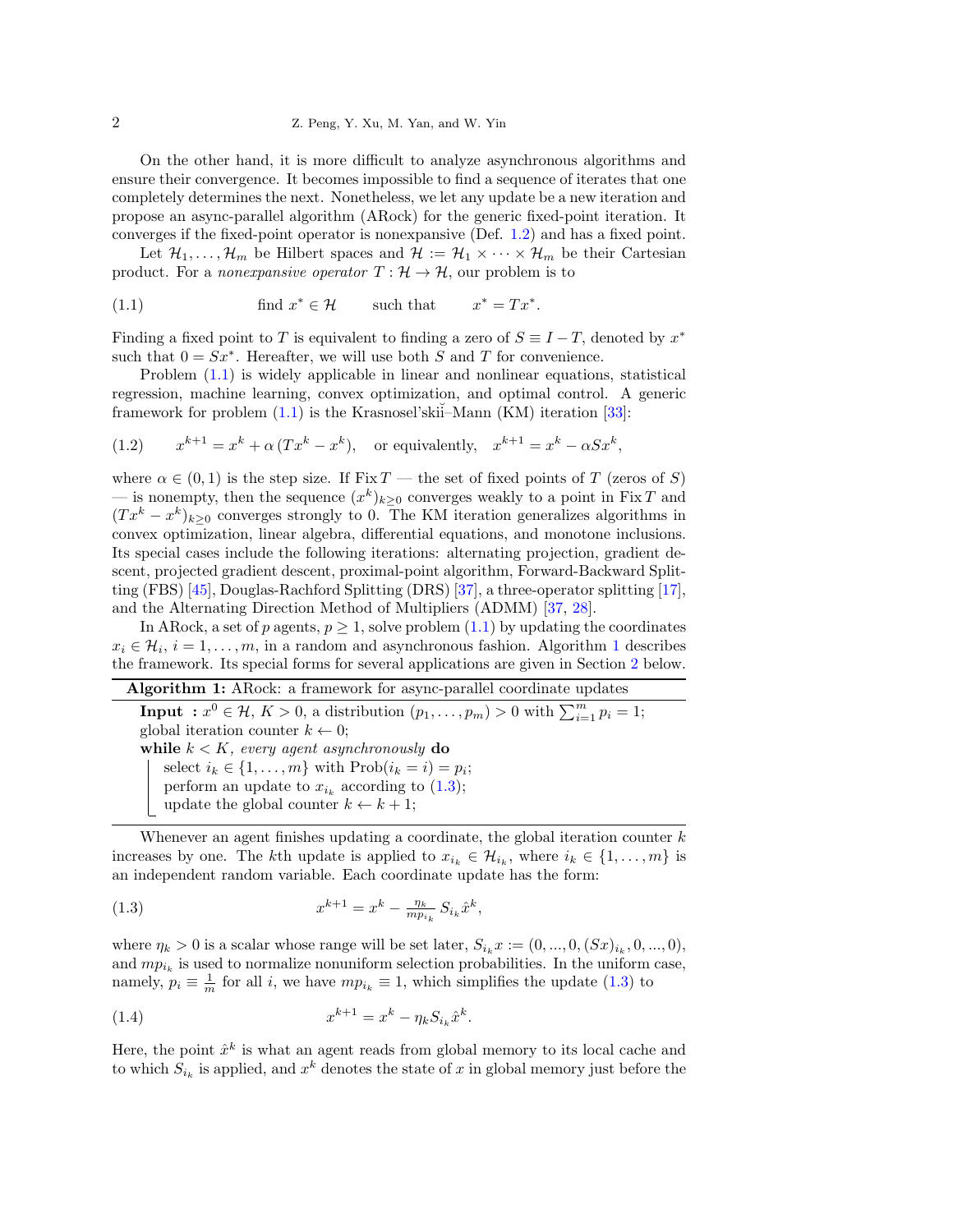update [\(1.3\)](#page-1-2) is applied. In a sync-parallel algorithm, we have  $\hat{x}^k = x^k$ , but in ARock, due to possible updates to x by other agents,  $\hat{x}^k$  can be different from  $x^k$ . This is a key difference between sync-parallel and async-parallel algorithms. In Subsection [1.2](#page-3-0) below, we will establish the relationship between  $\hat{x}^k$  and  $x^k$  as

<span id="page-2-0"></span>(1.5) 
$$
\hat{x}^k = x^k + \sum_{d \in J(k)} (x^d - x^{d+1}),
$$

where  $J(k) \subseteq \{k-1,\ldots,k-\tau\}$  and  $\tau \in \mathbb{Z}^+$  is the maximum number of other updates to x during the computation of  $(1.3)$ . Equation  $(1.5)$  has appeared in [\[38\]](#page-23-5).

The update [\(1.3\)](#page-1-2) is only computationally worthy if  $S_i x$  is much cheaper to compute than  $Sx$ . Otherwise, it is more preferable to apply the full KM update  $(1.2)$ . In Section [2,](#page-7-1) we will present several applications that have the favorable structures for ARock. Our recent work [\[46\]](#page-24-0) studies coordinate friendly structures more thoroughly.

<span id="page-2-1"></span>The convergence of ARock (Algorithm [1\)](#page-1-1) is stated in Theorems [3.7](#page-17-0) and [3.9.](#page-18-0) Here we include a shortened version, leaving the bounds on  $\eta_k$  to the full theorems:

THEOREM 1.1 (Global and linear convergence). Let  $T : \mathcal{H} \to \mathcal{H}$  be a nonexpansive operator with a fixed point. Let  $(x^k)_{k\geq 0}$  be the sequence generated by Algorithm [1](#page-1-1) with properly bounded step sizes  $\eta_k$ . Then, with probability one,  $(x^k)_{k\geq 0}$  converges weakly to a fixed point of T. This convergence becomes strong if H has a finite dimension.

In addition, if  $T$  is demicompact (see Definition [1.3](#page-7-2) below), then with probability one,  $(x^k)_{k\geq 0}$  converges strongly to a fixed point of T.

Furthermore, if  $S \equiv I - T$  is quasi-strongly monotone (see Definition [1.2](#page-7-0) below), then T has a unique fixed-point  $x^*$ ,  $(x^k)_{k\geq 0}$  converges strongly to  $x^*$  with probability one, and  $\mathbb{E} \|x^k - x^*\|^2$  converges to 0 at a linear rate.

In the theorem, the weak convergence result only requires  $T$  to be nonexpansive and has a fixed point. In addition, the computation requires: (a) bounded step sizes; (b) random coordinate selection; and (c) a finite maximal delay  $\tau$ . Assumption (a) is standard, and we will see the bound can be  $O(1)$ . Assumption (b) is essential to both the analysis and the numerical performance of our algorithms. Assumption (c) is not essential; an infinite delay with a light tail is allowed (but we leave it to future work). The strong convergence result applies to all the examples in Section [2,](#page-7-1) and the linear convergence result applies to Examples [2.2](#page-8-0) and [2.4](#page-9-0) when the corresponding operator S is quasi-strongly monotone. Step sizes  $\eta_k$  are discussed in Remarks [2](#page-16-0) and [4.](#page-19-0)

1.1. On random coordinate selection. ARock employs random coordinate selection. This subsection discusses its advantages and disadvantages.

Its main disadvantage is that an agent cannot cache the data associated with a coordinate. The variable  $x$  and its related data must be either stored in global memory or passed through communication. A secondary disadvantage is that pseudo-random number generations take time, which becomes relatively significant if each coordinate update is cheap. (The network optimization examples in Subsections [2.3](#page-8-1) and [2.6.2](#page-13-0) are exceptions, where data are naturally stored in a distributed fashion and random coordinate assignments are the results of Poisson processes.)

There are several advantages of random coordinate selection. It realizes the userspecified update frequency  $p_i$  for every component  $x_i$ ,  $i = 1, \ldots, m$ , even when different agents have different computing powers and different coordinate updates cost different amounts of computation. Therefore, random assignment ensures load balance. The algorithm is also fault tolerant in the sense that if one or more agents fail, it will still converge to a fixed-point of  $T$ . In addition, it has been observed numerically on certain problems [\[12\]](#page-22-2) that random coordinate selection accelerates convergence.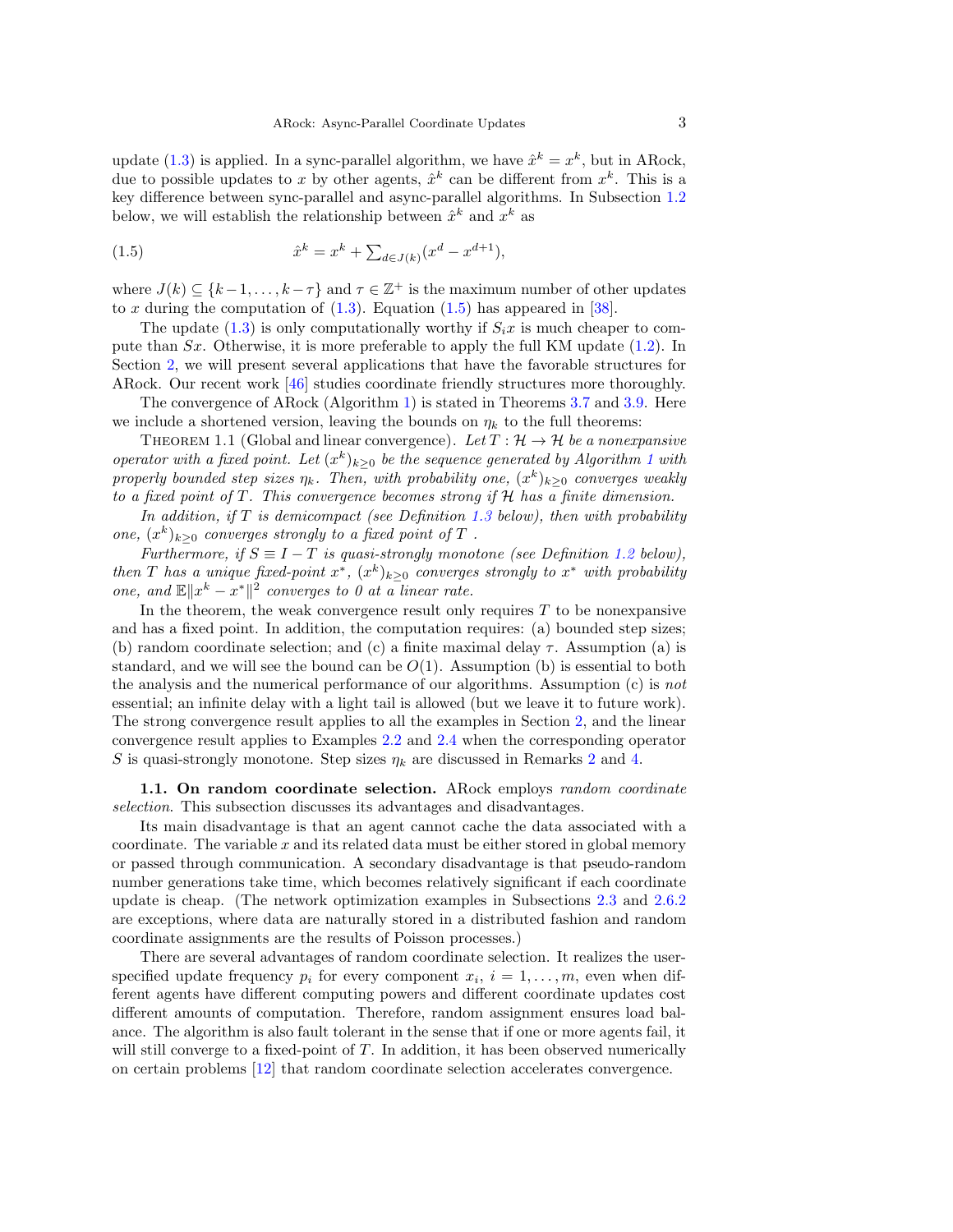<span id="page-3-0"></span>1.2. Uncoordinated memory access. In ARock, since multiple agents simultaneously read and update x in global memory,  $\hat{x}^k$  — the result of x that is read from global memory by an agent to its local cache for computation — may not equal  $x^j$ for any  $j \leq k$ , that is,  $\hat{x}^k$  may never be consistent with a state of x in global memory. This is known as *inconsistent read*. In contrast, *consistent read* means that  $\hat{x}^k = x^j$ for some  $j \leq k$ , i.e.,  $\hat{x}^k$  is consistent with a state of x that existed in global memory.

We illustrate inconsistent read and consistent read in the following example, which is depicted in Figure [2.](#page-3-1) Consider  $x = [x_1, x_2, x_3, x_4]^T \in \mathbb{R}^4$  and  $x^0 = [0, 0, 0, 0]^T$ initially, at time  $t_0$ . Suppose at time  $t_1$ , agent 2 updates  $x_1$  from 0 to 1, yielding  $x^1 = [1, 0, 0, 0]^T$ ; then, at time  $t_2$ , agent 3 updates  $x_4$  from 0 to 2, further yielding  $x^2 = [1, 0, 0, 2]^T$ . Suppose that agent 1 starts reading x from the first component  $x_1$  at  $t_0$ . For consistent read (Figure [2a\)](#page-3-1), agent 1 acquires a memory lock and only releases the lock after finishing reading all of  $x_1, x_2, x_3$ , and  $x_4$ . Therefore, agent 1 will read in  $[0, 0, 0, 0]^T$ . Inconsistent read, however, allows agent 1 to proceed without a memory lock: agent 1 starts reading  $x_1$  at  $t_0$  (Figure [2b\)](#page-3-1) and reaches the last component,  $x_4$ , after  $t_2$ ; since  $x_4$  is updated by agent 3 prior to it is read by agent 1, agent 1 has read  $[0, 0, 0, 2]^T$ , which is different from any of  $x^0, x^1$ , and  $x^2$ .

<span id="page-3-1"></span>

(a) Consistent read. While agent 1 reads  $x$ in memory, it acquires a global lock. (b) Inconsistent read. No lock. Agent 1 reads  $(0, 0, 0, 2)^T$ , a non-existing state of x.

Fig. 2: Consistent read versus inconsistent read: A demonstration.

Even with inconsistent read, each component is consistent under the atomic coordinate update assumption, which will be defined below. Therefore, we can express what has been read in terms of the changes of individual coordinates. In the above example, the first change is  $x_1^1 - x_1^0 = 1$ , which is added to  $x_1$  just before time  $t_1$  by agent 2, and the second change is  $x_4^2 - x_4^1 = 2$ , added to  $x_4$  just before time  $t_2$  by agent 3. The inconsistent read by agent 1, which gives the result  $[0, 0, 0, 2]^T$ , equals  $x^0 + 0 \times (x^1 - x^0) + 1 \times (x^2 - x^1).$ 

We have demonstrated that  $\hat{x}^k$  can be inconsistent, but each of its coordinates is consistent, that is, for each i,  $\hat{x}_i^k$  is an ever-existed state of  $x_i$  among  $x_i^k, \ldots, x_i^{k-\tau}$ . Suppose that  $\hat{x}_i^k = x_i^{\underline{d}}$ , where  $\underline{d} \in \{k, k-1, \ldots, k-\tau\}$ . Therefore,  $\hat{x}_i^k$  can be related to  $x_i^k$  through the *interim changes* applied to  $x_i$ . Let  $J_i(k) \subset \{k-1,\ldots,k-\tau\}$  be the index set of these interim changes. If  $J_i(k) \neq \emptyset$ , then  $\underline{d} = \min\{d \in J_i(k)\}\;$ , otherwise,  $\underline{d} = k$ . In addition, we have  $\hat{x}_i^k = x_i^{\underline{d}} = x_i^k + \sum_{d \in J_i(k)} (x_i^d - x_i^{d+1})$ . Since the global counter k is increased after each coordinate update, updates to  $x_i$  and  $x_j$ ,  $i \neq j$ , must occur at different k's and thus  $J_i(k) \cap J_j(k) = \emptyset$ ,  $\forall i \neq j$ . Therefore, by letting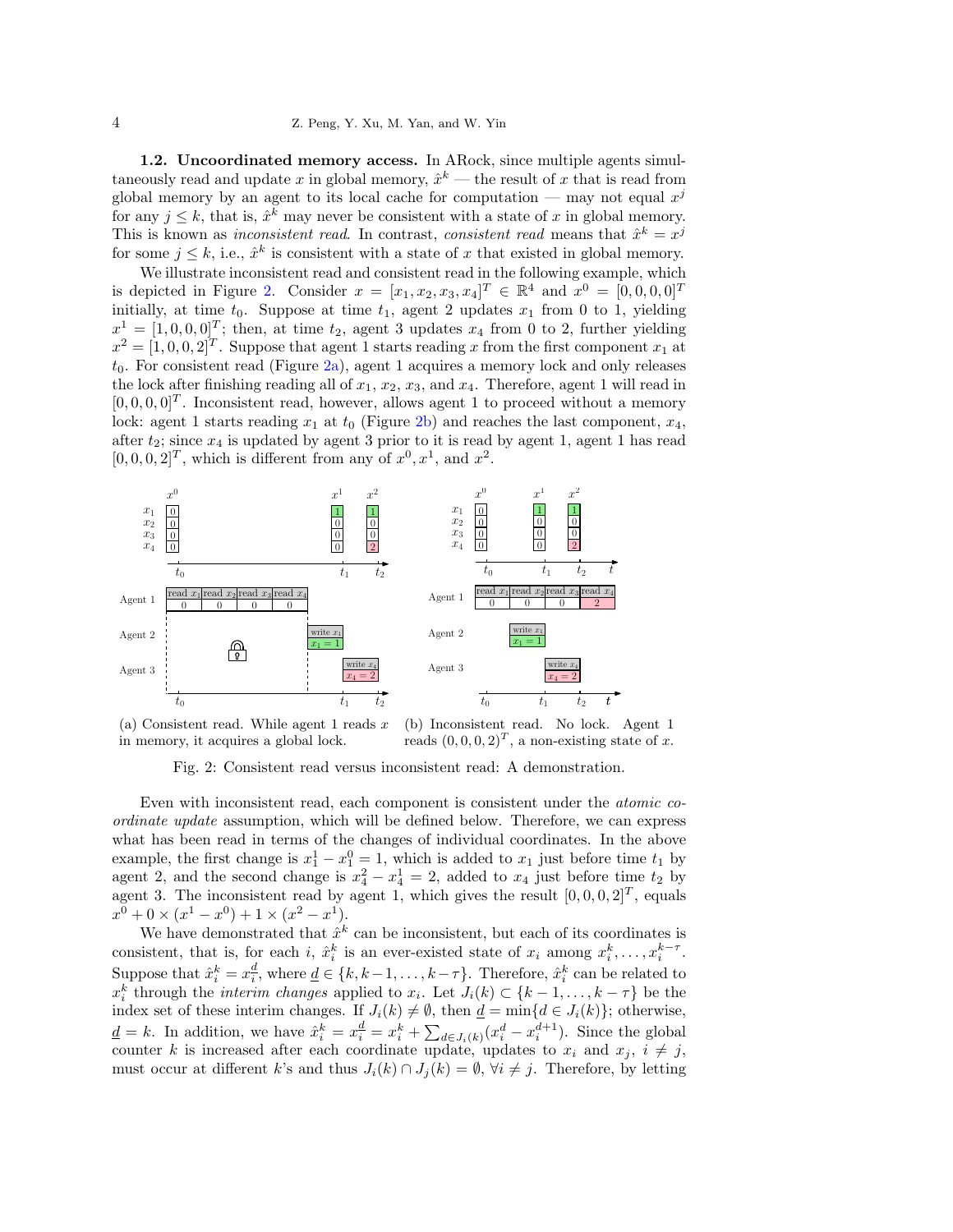$J(k) := \bigcup_i J_i(k) \subset \{k-1, \ldots, k-\tau\}$  and noticing  $(x_i^d - x_i^{d+1}) = 0$  for  $d \in J_j(k)$  where  $i \neq j$ , we have  $\hat{x}_i^k = x_i^k + \sum_{d \in J(k)} (x_i^d - x_i^{d+1}), \forall i = 1, \ldots, m$ , which is equivalent to [\(1.5\)](#page-2-0). Here, we have made two assumptions:

- atomic coordinate update: a coordinate is not further broken to smaller components during an update; they are all updated at once.
- bounded maximal delay  $\tau$ : during any update cycle of an agent, x in global memory is updated at most  $\tau$  times by other agents.

When each coordinate is a single scalar, updating the scalar is a single atomic instruction on most modern hardware, so the first assumption naturally holds, and our algorithm is lock-free. The case where a coordinate is a block that includes multiple scalars is discussed in the next subsection.

1.2.1. Block coordinate. In the "block coordinate" case (updating a block of several coordinates each time), the atomic coordinate update assumption can be met by *either* employing a per-coordinate memory lock *or* taking the following dualmemory approach: Store *two* copies of each coordinate  $x_i \in \mathcal{H}_i$  in global memory, denoting them as  $x_i^{(0)}$  and  $x_i^{(1)}$ ; let a bit  $\alpha_i \in \{0, 1\}$  point to the active copy; an agent will only read  $x_i$  from the active copy  $x_i^{(\alpha_i)}$ ; before an agent updates the components of  $x_i$ , it obtains a memory lock to the *inactive* copy  $x_i^{(1-\alpha_i)}$  to prevent other agents from simultaneously updating it; then after it finishes updating  $x_i^{(1-\alpha_i)}$ , flip the bit  $\alpha_i$ so that other agents will begin reading from the updated copy. This approach never blocks any read of  $x_i$ , yet it eliminates inconsistency.

<span id="page-4-1"></span>1.3. Straightforward generalization. Our async-parallel coordinate update scheme [\(1.3\)](#page-1-2) can be generalized to (overlapping) block coordinate updates after a change to the step size. Specifically, the scheme  $(1.3)$  can be generalized to

<span id="page-4-0"></span>(1.6) 
$$
x^{k+1} = x^k - \frac{\eta_k}{n p_{i_k}} (U_{i_k} \circ S) \hat{x}^k,
$$

where  $U_{i_k}$  is randomly drawn from a set of operators  $\{U_1, \ldots, U_n\}$   $(n \leq m)$ ,  $U_i : \mathcal{H} \to$ *H*, following the probability  $P(i_k = i) = p_i$ ,  $i = 1, ..., n$   $(p_i > 0, \text{ and } \sum_{i=1}^{n} p_i = 1)$ . The operators must satisfy  $\sum_{i=1}^{n} U_i = I_H$  and  $\sum_{i=1}^{n} ||U_i x||^2 \leq C ||x||^2$  for some  $C > 0$ .

Let  $U_i: x \mapsto (0, \ldots, 0, x_i, 0, \ldots, 0), i = 1, \ldots, m$ , which has  $C = 1$ ; then  $(1.6)$ reduces to [\(1.3\)](#page-1-2). If H is endowed with a metric M such that  $\rho_1 ||x||^2 \le ||x||_M^2 \le \rho_2 ||x||^2$ (e.g., the metric in the Condat-V $\tilde{u}$  primal-dual splitting [\[16,](#page-22-3) [57\]](#page-24-1)), then we have

$$
\sum_{i=1}^m \|U_i x\|_M^2 \le \rho_2 \sum_{i=1}^m \|U_i x\|^2 = \rho_2 C \|x\|^2 \le \frac{\rho_2 C}{\rho_1} \|x\|_M^2.
$$

In general, multiple coordinates can be updated in  $(1.6)$ . Consider linear  $U_i : x \mapsto$  $(a_{i1}x_1, \dots, a_{im}x_m), i = 1, \dots, m$ , where  $\sum_{i=1}^n a_{ij} = 1$  for each j. Then, for  $C :=$  $\max \left\{ \sum_{i=1}^{n} a_{i1}^{2}, \cdots, \sum_{i=1}^{n} a_{im}^{2} \right\}$ , we have

$$
\sum_{i=1}^{n} \|U_i x\|^2 = \sum_{i=1}^{n} \sum_{j=1}^{m} a_{ij}^2 \|x_j\|^2 = \sum_{j=1}^{m} \sum_{i=1}^{n} a_{ij}^2 \|x_j\|^2 \le C \|x\|^2.
$$

This generalization is useful for applying ARock to primal-dual splitting schemes (see Appendix D of [\[46\]](#page-24-0) for detailed discussion).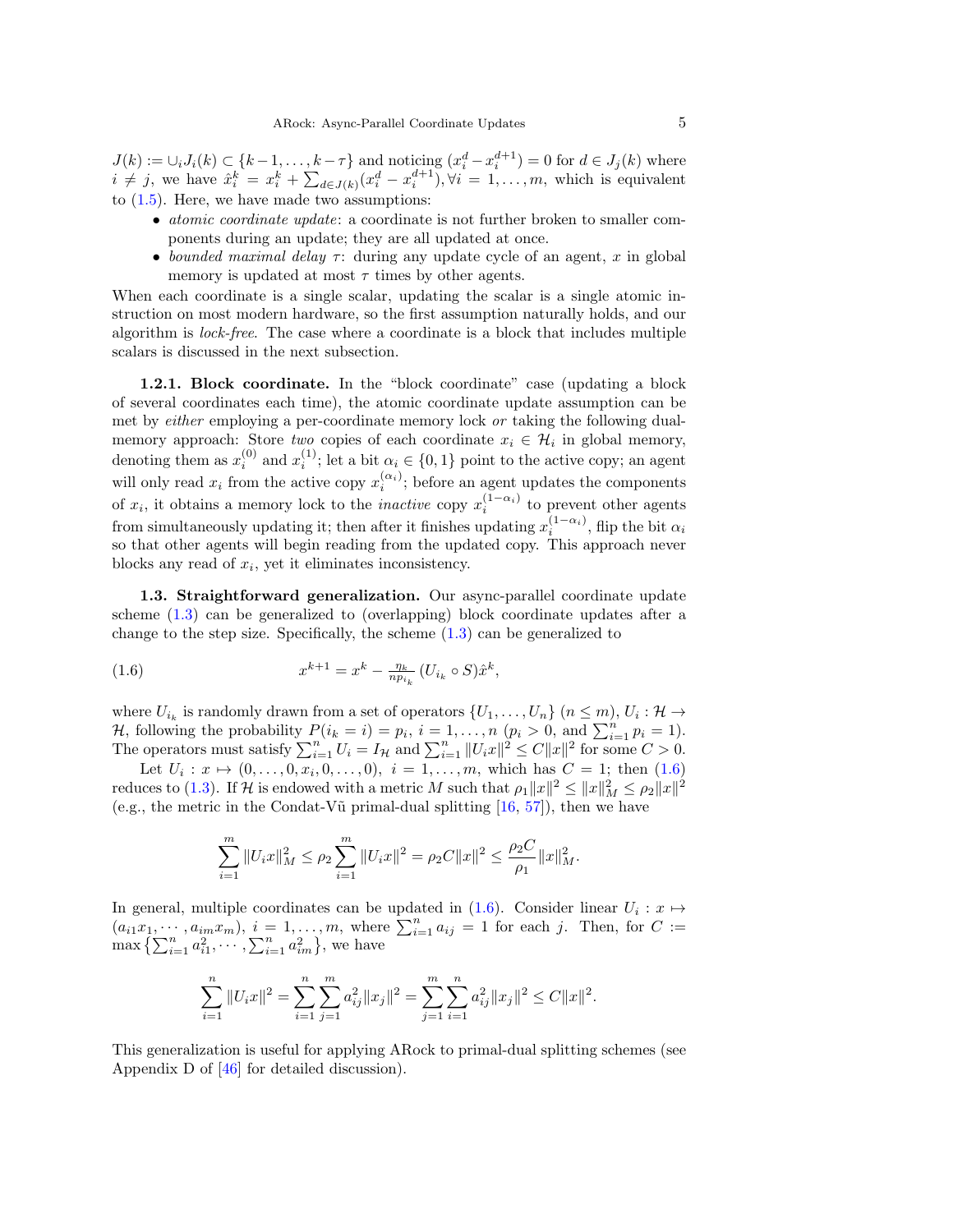**1.4. Special cases.** If there is only one agent  $(p = 1)$  $(p = 1)$ , ARock (Algorithm 1) reduces to randomized coordinate update, which includes the special case of randomized coordinate descent [\[42\]](#page-23-6) for convex optimization. Sync-parallel coordinate update is another special case of ARock corresponding to  $\hat{x}^k \equiv x^k$ . In both cases, there is no delay, i.e.,  $\tau = 0$  and  $J(k) = \emptyset$ . In addition, the step size  $\eta_k$  can be more relaxed. In particular, if  $p_i = \frac{1}{m}$ ,  $\forall i$ , then we can let  $\eta_k = \eta$ ,  $\forall k$ , for any  $\eta < 1$ , or  $\eta < 1/\alpha$  when T is  $\alpha$ -averaged (see Definition [1.3](#page-7-2) for the definition of an  $\alpha$ -averaged operator).

1.5. An alternative way of counting iterations. Throughout the paper, the iteration counter  $k$  increments, i.e., a new iteration is defined, once an agent finishes making an update. Alternatively, the paper  $[36]$  increments k right after an agent finishes reading  $\hat{x}^k$ . The two approaches define new iterations in different ways, and they have both pros and cons. In the former approach,  $\hat{x}^k$  is read before the kth iteration is defined, and thus  $J(k)$  in [\(1.5\)](#page-2-0) depends on how long it takes to compute [\(1.4\)](#page-1-4). Because it may take longer to compute for some coordinates than the others,  $J(k)$  depends on  $i_k$ ; however, their statistical independence is assumed in analysis. In the latter approach, once  $\hat{x}^k$  is read, a new iteration is defined. If we further define  $x^k := \sum_{j=0}^{k-1} \eta_j S_{i_j} \hat{x}^j$ , then  $J(k)$  in [\(1.5\)](#page-2-0) does not depends on how long it takes to compute [\(1.4\)](#page-1-4) (instead,  $J(k)$  depends only on the previous iterations  $k-1,\ldots,k-\tau$ that overlap with the reading of  $\hat{x}^k$ ; hence, this gives the statistical independence between  $J(k)$  and  $i_k$  required by analysis. However, the latter approaches bring new issues: (i) the assumptive  $x^k$  becomes a "halo sequence", instead of the status of x in the global memory; (ii) the independence would hold only if every agent reads the entire  $\hat{x}^k$  even if computing  $S_{i_k}\hat{x}^k$  does not require so. In practice, we always sample  $i_k$  then read  $\hat{x}^k$  and only read its useful components, so there is no way to make them independent just by redefining iterations. Anyway, no matter which definition is used, the same line of analysis in this paper is applicable.

1.6. Related work. Chazan and Miranker [\[14\]](#page-22-4) proposed the first async-parallel method in 1969. The method was designed for solving linear systems. Later, asyncparallel methods have been successful applied in many fields, e.g., linear systems [\[3,](#page-22-5) [10,](#page-22-6) [25,](#page-23-8) [53\]](#page-24-2), nonlinear problems [\[4,](#page-22-7) [5\]](#page-22-8), differential equations [\[1,](#page-22-9) [2,](#page-22-10) [13,](#page-22-11) [20\]](#page-23-9), consensus problems [\[35,](#page-23-10) [24\]](#page-23-11), and optimization [\[31,](#page-23-12) [38,](#page-23-5) [39,](#page-23-13) [54,](#page-24-3) [61\]](#page-24-4). We review the theory for async-parallel fixed-point iterations and its applications.

General fixed point problems. Totally async-parallel<sup>\*</sup> iterative methods for a fixed-point problem go back as early as to Baudet [\[5\]](#page-22-8), where the operator was assumed to be *P-contraction*.<sup>[†](#page-5-1)</sup> Later, Bertsekas [\[7\]](#page-22-12) generalized the P-contraction assumption and showed convergence. Frommer and Szyld [\[26\]](#page-23-14) reviewed the theory and applications of totally async-parallel iterations prior to 2000. This review summarized convergence results under the conditions in [\[7\]](#page-22-12). However, ARock can be applied to solve many more problems since our nonexpansive assumption, though not strictly weaker than P-contraction, is more pervasive. As opposed to totally asynchronous methods, Tseng, Bertsekas, and Tsitsiklis [\[8,](#page-22-13) [56\]](#page-24-5) assumed *quasi-nonexpansiveness*<sup>[‡](#page-5-2)</sup> and proposed an async-parallel method, converging under an additional assumption,

<span id="page-5-0"></span><sup>∗</sup>"Totally asynchronous" means no upper bound on the delays; however, other conditions are required, for example: each coordinate must be updated infinitely many times. By default, "asynchronous" in this paper assumes a finite maximum delay.

<span id="page-5-1"></span><sup>&</sup>lt;sup>†</sup>An operator  $T : \mathbb{R}^n \to \mathbb{R}^n$  is P-contraction if  $|T(x) - T(y)| \leq P|x - y|$ , component-wise, where |x| denotes the vector with components |x<sub>i</sub>|,  $i = 1, ..., n$ , and  $P \in \mathbb{R}^{n \times n}$  is a nonnegative matrix with a spectral radius strictly less than 1.

<span id="page-5-2"></span><sup>&</sup>lt;sup>‡</sup>An operator  $T: \mathcal{H} \to \mathcal{H}$  is quasi-nonexpansive if  $||Tx - x^*|| \le ||x - x^*||$ ,  $\forall x \in \mathcal{H}, x^* \in \text{Fix } T$ .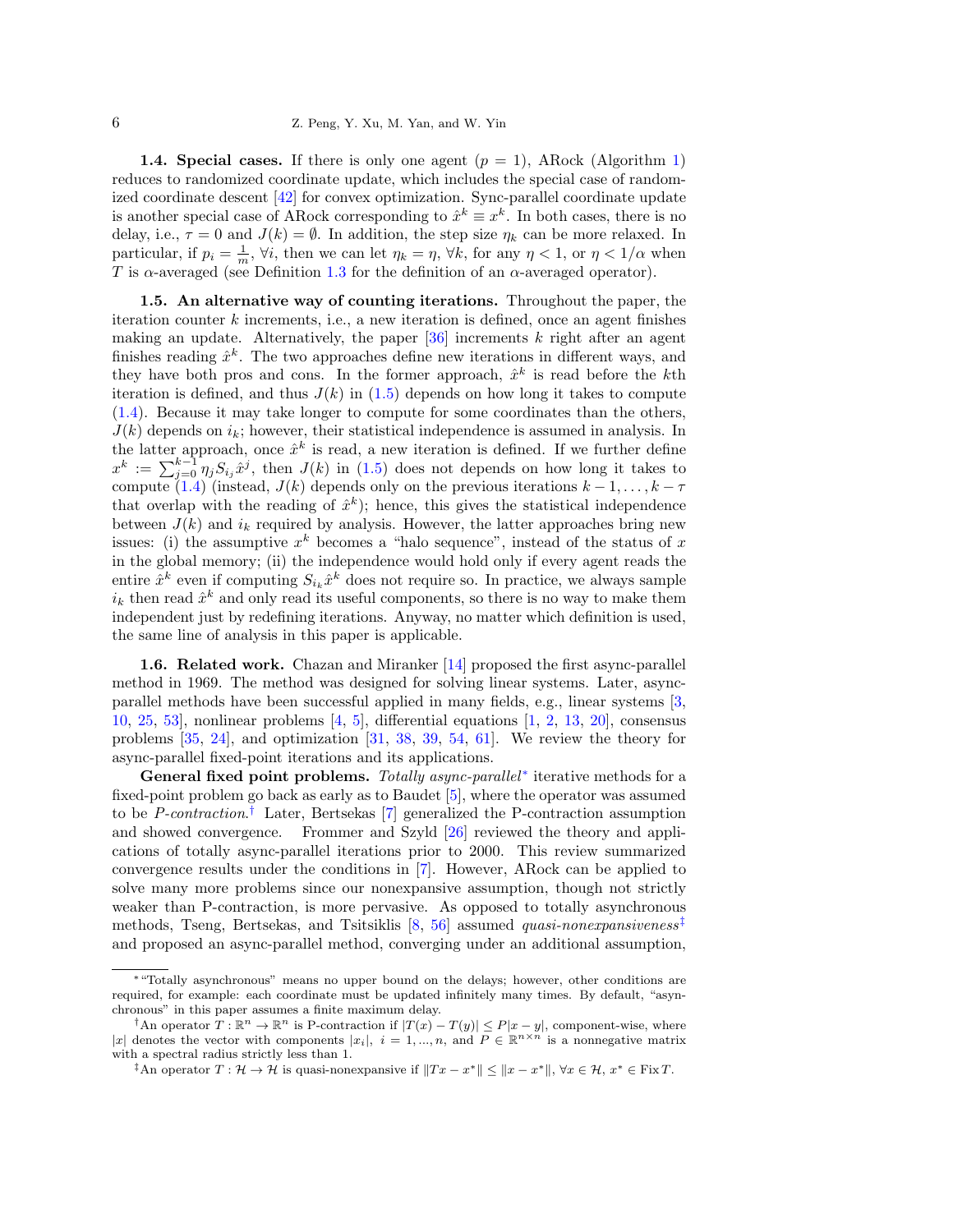which is difficult to justify in general but can be established for problems such as linear systems and strictly convex network flow problems [\[8,](#page-22-13) [56\]](#page-24-5).

The above works assign coordinates in a deterministic manner. Different from them, ARock is stochastic, works for nonexpansive operators, and is more applicable.

Linear, nonlinear, and differential equations. The first async-parallel method for solving linear equations was introduced by Chazan and Miranker in [\[14\]](#page-22-4). They proved that on solving linear systems, P-contraction was necessary and sufficient for convergence. The performance of the algorithm was studied by Iain et al. [\[10,](#page-22-6) [53\]](#page-24-2) on different High Performance Computing (HPC) architectures. Recently, Avron et al. [\[3\]](#page-22-5) revisited the async-parallel coordinate update and showed its linear convergence for solving positive-definite linear systems. Tarazi and Nabih [\[23\]](#page-23-15) extended the poineering work [\[14\]](#page-22-4) to solving nonlinear equations, and the async-parallel methods have also been applied for solving differential equations, e.g., in [\[1,](#page-22-9) [2,](#page-22-10) [13,](#page-22-11) [20\]](#page-23-9). Except for [\[3\]](#page-22-5), all these methods are totally async-parallel with the P-contraction condition or its variants. On solving a positive-definite linear system, [\[3\]](#page-22-5) made assumptions similar to ours, and it obtained better linear convergence rate on that special problem.

Optimization. The first async-parallel coordinate update gradient-projection method was due to Bertsekas and Tsitsiklis [\[8\]](#page-22-13). The method solves constrained optimization problems with a smooth objective and simple constraints. It was shown that the objective gradient sequence converges to zero. Tseng [\[55\]](#page-24-6) further analyzed the convergence rate and obtained local linear convergence based on the assumptions of isocost surface separation and a local Lipschitz error bound. Recently, Liu et al. [\[39\]](#page-23-13) developed an async-parallel stochastic coordinate descent algorithm for minimizing convex smooth functions. Later, Liu and Wright [\[38\]](#page-23-5) suggested an async-parallel stochastic proximal coordinate descent algorithm for minimizing convex composite objective functions. They established the convergence of the expected objective-error sequence for convex functions. Hsieh et al. [\[31\]](#page-23-12) proposed an async-parallel dual coordinate descent method for solving  $\ell_2$  regularized empirical risk minimization problems. Other async-parallel approaches include asynchronous ADMM [\[29,](#page-23-16) [58,](#page-24-7) [61,](#page-24-4) [32\]](#page-23-17). Among them, [\[58,](#page-24-7) [32\]](#page-23-17) use an asynchronous clock, and [\[29,](#page-23-16) [61\]](#page-24-4) use a central node to update the dual variable; they do not deal with delay or inconsistency. Async-parallel stochastic gradient descent methods have also been considered in [\[40,](#page-23-18) [50\]](#page-24-8).

Our framework differs from the recent surge of the aforementioned sync-parallel and async-parallel coordinate descent algorithms (e.g., [\[47,](#page-24-9) [34,](#page-23-19) [39,](#page-23-13) [38,](#page-23-5) [31,](#page-23-12) [51\]](#page-24-10)). While they apply to convex function minimization, ARock covers more cases (such as ADMM, primal-dual, and decentralized methods) and also provides sequence convergence. In Section [2,](#page-7-1) we will show that some of the existing async-parallel coordinate descent algorithms are special cases of ARock, through relating their optimality conditions to nonexpansive operators. Another difference is that the convergence of ARock only requires a nonexpansive operator with a fixed point, whereas properties such as strong convexity, bounded feasible set, and bounded sequence, which are seen in some of the recent literature for async-parallel convex minimization, are unnecessary.

Others. Besides solving equations and optimization problems, there are also applications of async-parallel algorithms to optimal control problems [\[35\]](#page-23-10), network flow problems [\[22\]](#page-23-20), and consensus problems of multi-agent systems [\[24\]](#page-23-11).

- 1.7. Contributions. Our contributions and techniques are summarized below:
	- ARock is the first async-parallel coordinate update framework for finding a fixed point to a nonexpansive operator.
	- $\bullet$  By introducing a new metric and establishing stochastic Fejér monotonicity,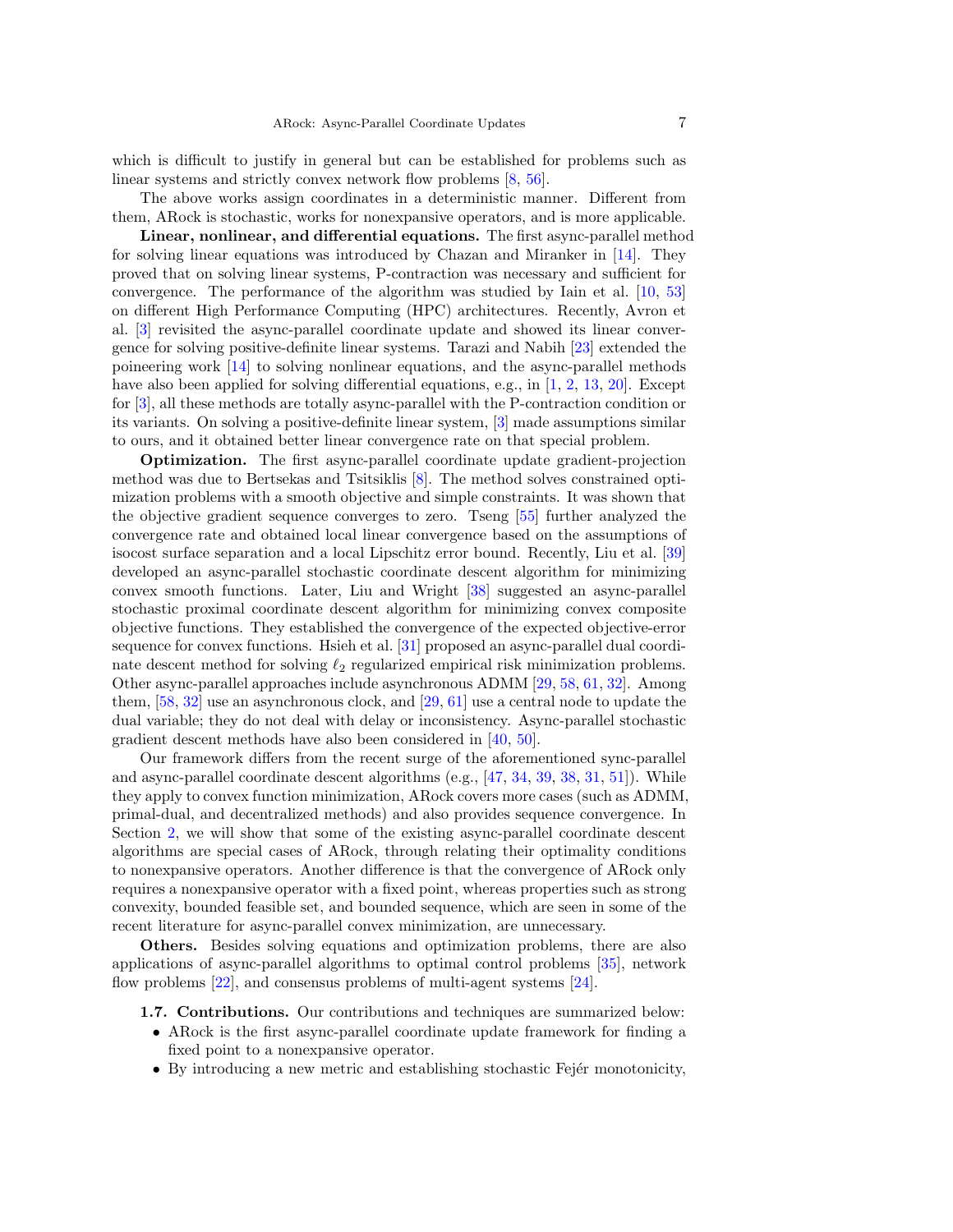# 8 Z. Peng, Y. Xu, M. Yan, and W. Yin

we show that, with probability one, ARock converges to a point in the solution set; linear convergence is obtained for *quasi-strongly monotone* operators.

• Based on ARock, we introduce an async-parallel algorithm for linear systems, async-parallel ADMM algorithms for distributed or decentralized computing problems, as well as async-parallel operator-splitting algorithms for nonsmooth minimization problems. Some problems are treated in they asyncparallel fashion for the first time in history. The developed algorithms are not straightforward modifications to their serial versions because their underlying nonexpansive operators must be identified before applying ARock.

1.8. Notation, definitions, background of monotone operators. Throughout this paper,  $H$  denotes a separable Hilbert space equipped with the inner product  $\langle \cdot, \cdot \rangle$  and norm  $\|\cdot\|$ , and  $(\Omega, \mathcal{F}, P)$  denotes the underlying probability space, where  $\Omega$ ,  $\mathcal F$ , and P are the sample space,  $\sigma$ -algebra, and probability measure, respectively. The map  $x : (\Omega, \mathcal{F}) \to (\mathcal{H}, \mathcal{B})$ , where  $\mathcal B$  is the Borel  $\sigma$ -algebra, is an  $\mathcal{H}$ -valued random variable. Let  $(x^k)_{k\geq 0}$  denote *either* a sequence of deterministic points in H or a sequence of H-valued random variables, which will be clear from the context, and let  $x_i \in \mathcal{H}_i$ denote the *i*th coordinate of x. In addition, we let  $\mathcal{X}^k := \sigma(x^0, \hat{x}^1, x^1, ..., \hat{x}^k, x^k)$ denote the smallest  $\sigma$ -algebra generated by  $x^0, \hat{x}^1, x^1, ..., \hat{x}^k, x^k$ . "Almost surely" is abbreviated as "a.s.", and the *n* product space of H is denoted by  $\mathcal{H}^n$ . We use  $\rightarrow$ and  $\rightarrow$  for strong convergence and weak convergence, respectively.

We define Fix  $T := \{x \in \mathcal{H} \mid Tx = x\}$  as the set of fixed points of operator T, and, in the product space, we let  $\mathbf{X}^* := \{(x^*, x^*, ..., x^*) \mid x^* \in \text{Fix } T\} \subseteq \mathcal{H}^{\tau+1}$ .

<span id="page-7-0"></span>DEFINITION 1.2. An operator  $T : \mathcal{H} \to \mathcal{H}$  is c-Lipschitz, where  $c \geq 0$ , if it satisfies  $||Tx - Ty|| \le c||x - y||$ ,  $\forall x, y \in \mathcal{H}$ . In particular, T is nonexpansive if  $c \le 1$ , and contractive if  $c < 1$ .

<span id="page-7-2"></span>DEFINITION 1.3. Consider an operator  $T : \mathcal{H} \to \mathcal{H}$ .

- T is a-averaged with  $\alpha \in (0,1)$ , if there is a nonexpansive operator  $R: \mathcal{H} \to$ H such that  $T = (1 - \alpha)I_H + \alpha R$ , where  $I_H : H \to H$  is the identity operator.
- T is β-cocoercive with  $\beta > 0$ , if  $\langle x y, Tx Ty \rangle \ge \beta ||Tx Ty||^2$ ,  $\forall x, y \in \mathcal{H}$ .
- T is  $\mu$ -strongly monotone, where  $\mu > 0$ , if it satisfies  $\langle x y, Tx Ty \rangle \ge$  $\|\mu\|x-y\|^2$ ,  $\forall x, y \in \mathcal{H}$ . When the inequality holds for  $\mu = 0$ , T is monotone.
- T is quasi- $\mu$ -strongly monotone, where  $\mu > 0$ , if it satisfies  $\langle x y, Tx \rangle \ge$  $\|\mu\|x-y\|^2$ ,  $\forall x \in \mathcal{H}, y \in \text{zer } T := \{y \in \mathcal{H} \mid Ty = 0\}$ . When the inequality holds for  $\mu = 0$ , T is quasi-monotone.
- T is demicompact [\[48\]](#page-24-11) at  $x \in \mathcal{H}$  if for every bounded sequence  $(x^k)_{k \geq 0}$  in H such that  $Tx^k - x^k \rightarrow x$ , there exists a strongly convergent subsequence.

Averaged operators are nonexpansive. By the Cauchy-Schwarz inequality, a  $\beta$ cocoercive operator is  $\frac{1}{\beta}$ -Lipschitz; the converse is generally untrue, but true for the gradients of convex differentiable functions. Examples are given in the next section.

<span id="page-7-1"></span>2. Applications. In this section, we provide some applications that are special cases of the fixed-point problem  $(1.1)$ . For each application, we identify its nonexpansive operator  $T$  (or the corresponding operator  $S$ ) and implement the conditions in Theorem [1.1.](#page-2-1) For simplicity, we use the uniform distribution,  $p_1 = \cdots = p_m = 1/m$ , and apply the simpler update  $(1.4)$  instead of  $(1.3)$ .

**2.1. Solving linear equations.** Consider the linear system  $Ax = b$ , where  $A \in$  $\mathbb{R}^{m \times m}$  is a nonsingular matrix with nonzero diagonal entries. Let  $A = D + R$ , where D and R are the diagonal and off-diagonal parts of A, respectively. Let  $M := -D^{-1}R$ and  $T(x) := Mx + D^{-1}b$ . Then the system  $Ax = b$  is equivalent to the fixed-point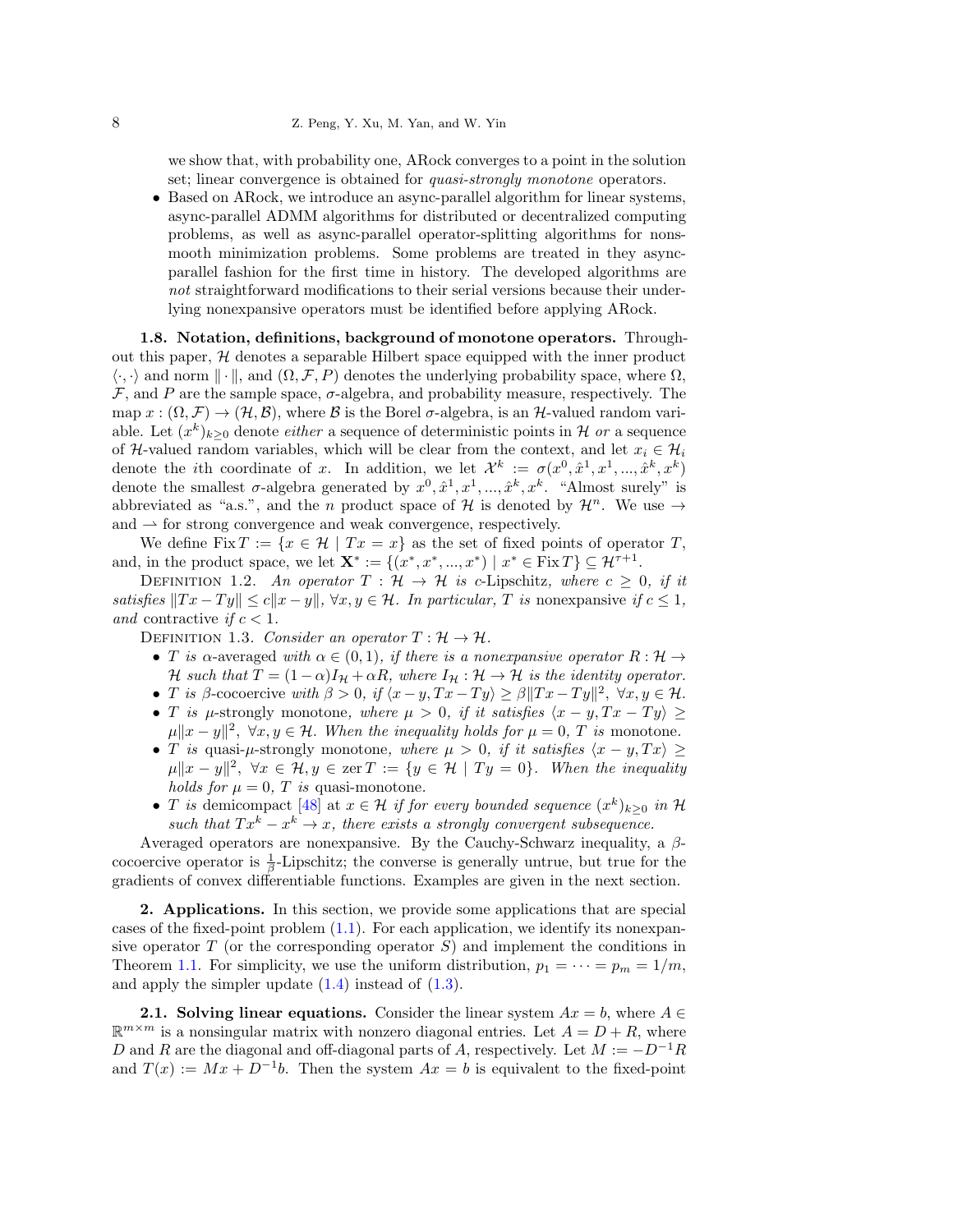problem  $x = D^{-1}(b - Rx) =: T(x)$ , where T is nonexpansive if the spectral norm  $||M||_2$  satisfies  $||M||_2 \leq 1$ . The iteration  $x^{k+1} = T(x^k)$  is widely known as the Jacobi algorithm. Let  $S = I - T$ . Each update  $S_{i_k} \hat{x}^k$  involves multiplying just the  $i_k$ th row of M to x and adding the  $i_k$ <sup>th</sup> entry of  $D^{-1}b$ , so we arrive at the following algorithm.

<span id="page-8-3"></span>

|  | <b>Algorithm 2:</b> A Rock for linear equations |
|--|-------------------------------------------------|
|  |                                                 |

**Input** :  $x^0 \in \mathbb{R}^n$ ,  $K > 0$ . set the global iteration counter  $k = 0$ ; while  $k < K$ , every agent asynchronously do select  $i_k \in \{1, ..., m\}$  uniformly at random; subtract  $\frac{\eta_k}{a_{i_k i_k}} \left( \sum_j a_{i_k j} \hat{x}_j^k - b_{i_k} \right)$  from the component  $x_{i_k}$  of the variable  $x_i$ update the global counter  $k \leftarrow k + 1$ ;

<span id="page-8-2"></span>PROPOSITION 2.1. [\[6,](#page-22-14) Example 22.5] Suppose that T is c-Lipschitz continuous with  $c \in [0, 1)$ . Then,  $I - T$  is  $(1 - c)$ -strongly monotone.

Suppose  $||M||_2 < 1$ . Since T is  $||M||_2$ -Lipschitz continuous, by Proposition [2.1,](#page-8-2) S is  $(1 - ||M||_2)$  $(1 - ||M||_2)$  $(1 - ||M||_2)$ -strongly monotone. By Theorem [3.9,](#page-18-0) Algorithm 2 converges linearly.

<span id="page-8-4"></span><span id="page-8-0"></span>2.2. Minimize convex smooth function. Consider the optimization problem

$$
\lim_{x \in \mathcal{H}} \text{size } f(x),
$$

where f is a closed proper convex differentiable function and  $\nabla f$  is L-Lipschitz continuous,  $L > 0$ . Let  $S := \frac{2}{L} \nabla f$ . As f is convex and differentiable, x is a minimizer of f if and only if x is a zero of S. Note that S is  $\frac{1}{2}$ -cocoercive. By Lemma [3.1,](#page-14-0)  $T \equiv I - S$  is nonexpansive. Applying ARock, we have the following iteration:

<span id="page-8-5"></span>(2.2) 
$$
x^{k+1} = x^k - \eta_k S_{i_k} \hat{x}^k,
$$

where  $S_{i_k}x = \frac{2}{L}(0, ..., 0, \nabla_{i_k}f(x), 0, ..., 0)^T$ . Note that  $\nabla f$  needs a structure that makes it cheap to compute  $\nabla_{i_k} f(\hat{x}^k)$ . Let us give two such examples: (i) quadratic programming:  $f(x) = \frac{1}{2}x^{T}Ax - b^{T}x$ , where  $\nabla f(x) = Ax - b$  and  $\nabla_{i_k} f(\hat{x}^k)$  only depends on a part of A and b; (ii) sum of sparsely supported functions:  $f = \sum_{j=1}^{N} f_j$ and  $\nabla f = \sum_{j=1}^{N} \nabla f_j$ , where each  $f_j$  depends on just a few variables.

Theorem [3.7](#page-17-0) below guarantees the convergence of  $(x^k)_{k\geq 0}$  if  $\eta_k \in [\eta_{\min}, \frac{1}{2\tau/\sqrt{m+1}})$ . In addition, If  $f(x)$  is restricted strongly convex, namely, for any  $x \in \mathcal{H}$  and  $x^* \in X^*$ , where  $X^*$  is the solution set to [\(2.1\)](#page-8-4), we have  $\langle x - x^*, \nabla f(x) \rangle \ge \mu \| x - x^* \|^2$  for some  $\mu > 0$ , then S is quasi-strongly monotone with modulus  $\mu$ . According to Theorem [3.9,](#page-18-0) iteration [\(2.2\)](#page-8-5) converges at a linear rate if the step size meets the condition therein.

Our convergence and rates are given in term of the distance to the solution set  $X^*$ . In comparison, the results in the work [\[39\]](#page-23-13) are given in terms of objective error under the assumption of a uniformly bounded  $(x^k)_{k\geq 0}$ . In addition, their step size decays like  $O(\frac{1}{\tau \rho^{\tau}})$  for some  $\rho > 1$  depending on  $\tau$ , and our  $O(\frac{1}{\tau})$  is better. Under similar assumptions, Bertsekas and Tsitsiklis [\[8,](#page-22-13) Section 7.5] also describes an algorithm for  $(2.1)$  and proves only subsequence convergence [\[8,](#page-22-13) Proposition 5.3] in  $\mathbb{R}^n$ .

<span id="page-8-1"></span>**2.3.** Decentralized consensus optimization. Consider that  $m$  agents in a connected network solve the consensus problem of minimizing  $\sum_{i=1}^{m} f_i(x)$ , where  $x \in$  $\mathbb{R}^d$  is the shared variable and the convex differentiable function  $f_i$  is held privately by agent *i*. We assume that  $\nabla f_i$  is  $L_i$ -Lipschitz continuous for all *i*. A decentralized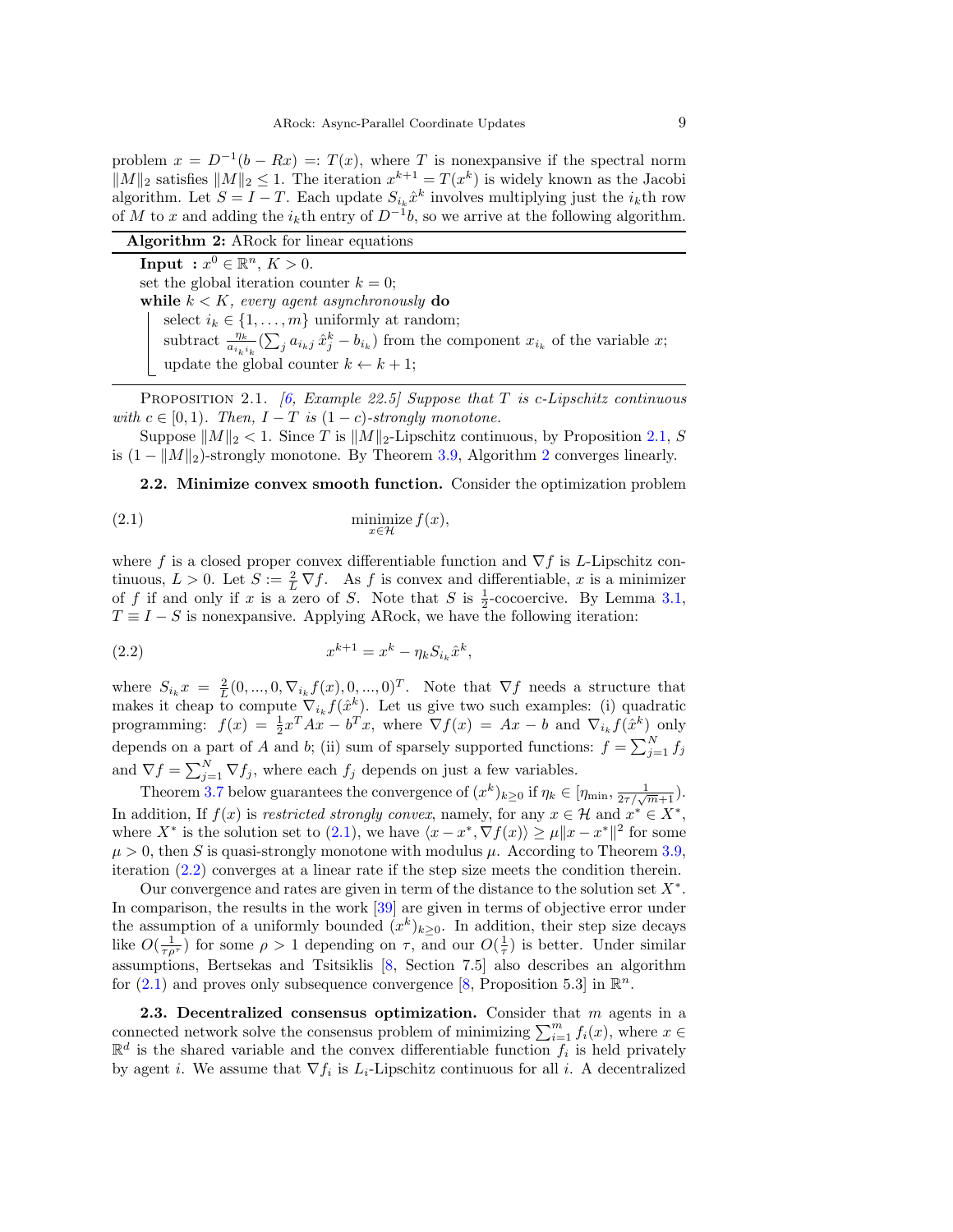gradient descent algorithm [\[41\]](#page-23-21) can be developed based on the equivalent formulation

<span id="page-9-1"></span>(2.3) minimize 
$$
f(\mathbf{x}) := \sum_{i=1}^{m} f_i(x_i)
$$
, subject to  $W\mathbf{x} = \mathbf{x}$ ,

where  $\mathbf{x} = (x_1, ..., x_m)^T \in \mathbb{R}^{m \times d}$  and  $W \in \mathbb{R}^{m \times m}$  is the so-called mixing matrix satisfying:  $Wx = x$  if and only if  $x_1 = \cdots = x_m$ . For  $i \neq j$ , if  $w_{i,j} \neq 0$ , then agent i can communicate with agent j; otherwise they cannot. We assume that  $W$  is symmetric and doubly stochastic. Then, the decentralized consensus algorithm [\[41\]](#page-23-21) can be expressed as  $\mathbf{x}^{k+1} = W\mathbf{x}^k - \gamma \nabla f(\mathbf{x}^k) = \mathbf{x}^k - \gamma (\nabla f(\mathbf{x}^k) + \frac{1}{\gamma} (I - W)\mathbf{x}^k)$ , where  $\nabla f(\mathbf{x}) \in \mathbb{R}^{m \times d}$  is a matrix with its *i*th row equal to  $(\nabla f_i(x_i))^T$ ; see [\[60\]](#page-24-12). The computation of  $W\mathbf{x}^k$  involves communication between agents, and  $\nabla f_i(x_i)$  is independently computed by each agent  $i$ . The iteration is equivalent to the gradient descent iteration applied to  $\min_{\mathbf{x}} \sum_{i=1}^m f_i(x_i) + \frac{1}{2\gamma} \mathbf{x}^T (I - W) \mathbf{x}$ . To apply our algorithm, we let  $S := \frac{2}{L} \nabla F = \frac{2}{L} (\nabla f + \frac{1}{\gamma} (I - W))$  with  $L = \max_i L_i + (1 - \lambda_{\min}(W))/\gamma$ , where  $\lambda_{\min}(A)$ is the smallest eigenvalue of W. Computing  $S_i \hat{\mathbf{x}}^k$  reduces to computing  $\nabla f_i(\hat{x}_i^k)$  and the *i*th entry of  $W\hat{\mathbf{x}}^k$  or  $\sum_j w_{i,j}\hat{x}_j^k$ , which involves only  $\hat{x}_i^k$  and  $\hat{x}_j^k$  from the neighbors of agent *i*. Note that since each agent *i* can store its own  $x_i$  locally, we have  $\hat{x}_i^k \equiv x_i^k$ .

If the agents are  $p$  independent Poisson processes and that each agent  $i$  has activation rate  $\lambda_i$ , then the probability that agent i activates before other agents is equal to  $\frac{\lambda_i}{\sum_{i=1}^p \lambda_i}$  [\[43\]](#page-23-22) and therefore our random sample scheme holds and ARock applies naturally. The algorithm is summarized as follows:

Algorithm 3: ARock for decentralized optimization  $(2.3)$ 

**Input**: Each agent *i* sets  $x_i^0 \in \mathbb{R}^d$ ,  $K > 0$ . while  $k < K$  do when an agent  $i$  is activated,  $x_i^{k+1} = x_i^{\tilde k} - \frac{\eta_k}{L}\,(\nabla f_i(x_i^k) + \frac{1}{\gamma}(x_i^k - \sum_j w_{i,j}\,\hat x_j^k));$ increase the global counter  $k \leftarrow k + 1$ ;

## <span id="page-9-2"></span><span id="page-9-0"></span>**2.4. Minimize smooth + nonsmooth functions.** Consider the problem

(2.4) 
$$
\min_{x \in \mathcal{H}} \text{size } f(x) + g(x),
$$

where  $f$  is closed proper convex and  $g$  is convex and L-Lipschitz differentiable with  $L > 0$ . Problems in the form of  $(2.4)$  arise in statistical regression, machine learning, and signal processing and include well-known problems such as the support vector machine, regularized least-squares, and regularized logistic regression. For any  $x \in \mathcal{H}$ and scalar  $\gamma \in (0, \frac{2}{L})$ , define the proximal operator  $\mathbf{prox}_f : \mathcal{H} \to \mathcal{H}$  and the reflectiveproximal operator  $\mathbf{refl}_f : \mathcal{H} \to \mathcal{H}$  as

(2.5) 
$$
\mathbf{prox}_{\gamma f}(x) := \underset{y \in \mathcal{H}}{\arg \min} f(y) + \frac{1}{2\gamma} \|y - x\|^2
$$
 and  $\mathbf{refl}_{\gamma f} := 2\mathbf{prox}_{\gamma f} - I_{\mathcal{H}},$ 

respectively, and define the following forward-backward operator  $T_{\text{FBS}} := \mathbf{prox}_{\gamma f} \circ$  $(I - \gamma \nabla g)$ . Because  $\mathbf{prox}_{\gamma f}$  is  $\frac{1}{2}$ -averaged and  $(I - \gamma \nabla g)$  is  $\frac{\gamma L}{2}$ -averaged,  $T_{\text{FBS}}$  is  $\alpha$ -averaged for  $\alpha \in \left[\frac{2}{3}, 1\right)$  [\[6,](#page-22-14) Propositions 4.32 and 4.33]. Define  $S := I - T_{\text{FBS}} =$  $I - \mathbf{prox}_{\gamma f} \circ (I - \gamma \nabla g)$ . When we apply Algorithm [1](#page-1-1) to  $T = T_{\text{FBS}}$  to solve [\(2.4\)](#page-9-2), and assume f is separable in all coordinates, that is,  $f(x) = \sum_{i=1}^{m} f_i(x_i)$ , the update for the  $i_k$ <sup>th</sup> selected coordinate is

<span id="page-9-3"></span>(2.6) 
$$
x_{i_k}^{k+1} = x_{i_k}^k - \eta_k \left( \hat{x}_{i_k}^k - \mathbf{prox}_{\gamma f_{i_k}} (\hat{x}_{i_k}^k - \gamma \nabla_{i_k} g(\hat{x}^k)) \right),
$$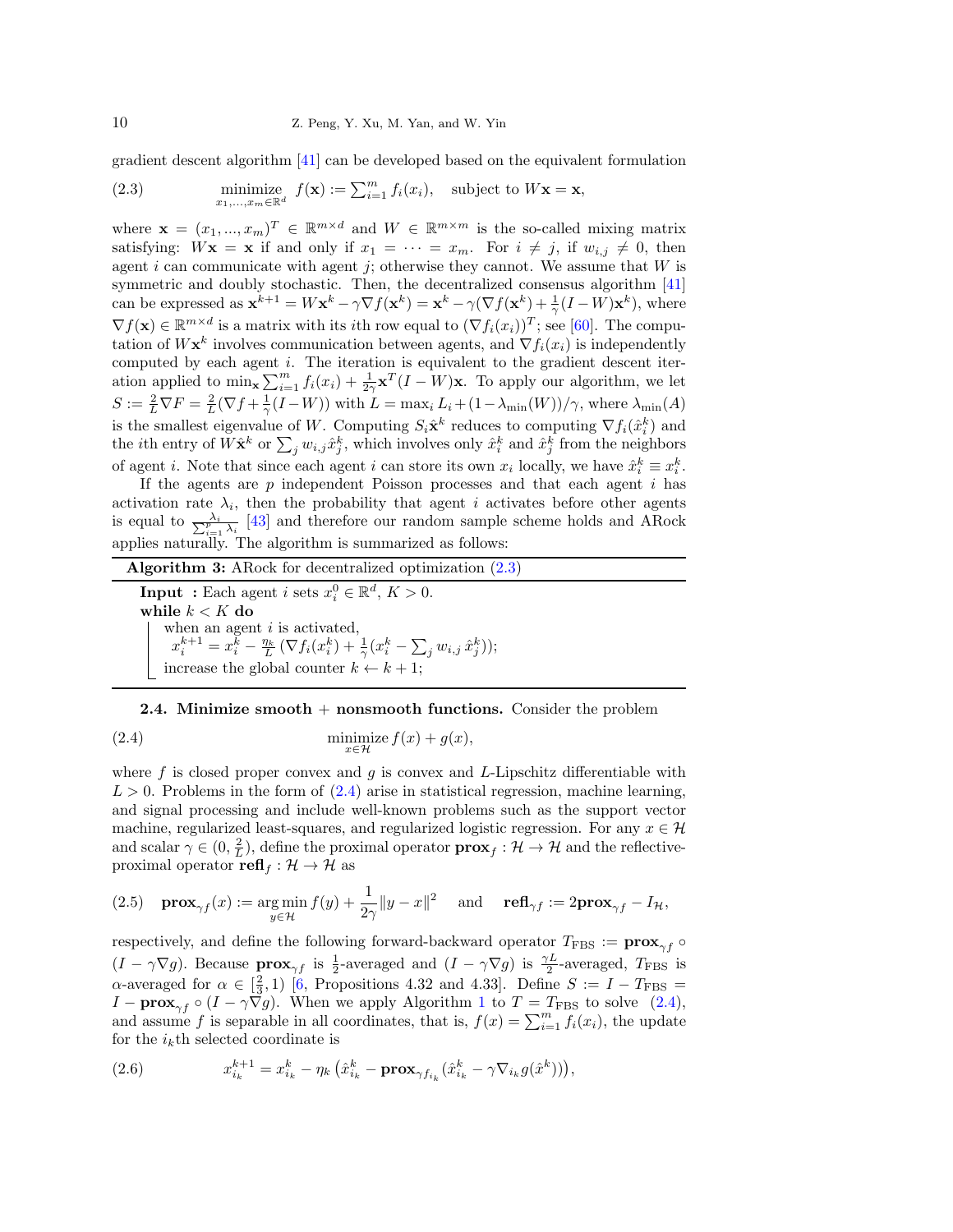Examples of separable functions include  $\ell_1$  norm,  $\ell_2$  norm square, the Huber function, and the indicator function of box constraints, i.e.,  $\{x|a_i \leq x_i \leq b_i, \forall i\}$ . They all have simple **prox** maps. If  $\eta_k \in [\eta_{\min}, \frac{1}{2\tau/\sqrt{m+1}}]$ , then the convergence is guaranteed by Theorem [3.7.](#page-17-0) To show linear convergence, we need to assume that  $g(x)$  is strongly convex. Then, Proposition [2.2](#page-10-0) below shows that  $\mathbf{prox}_{\gamma f} \circ (I - \gamma \nabla g)$  is a quasi-contractive operator, and by Proposition [2.1,](#page-8-2) operator  $I - \mathbf{prox}_{\gamma f} \circ (I - \gamma \nabla g)$  is quasistrongly monotone. Finally, linear convergence and its rate follow from Theorem [3.9.](#page-18-0)

<span id="page-10-0"></span>PROPOSITION 2.2. Assume that  $f$  is a closed proper convex function, and  $g$  is L-Lipschitz differentiable and strongly convex with modulus  $\mu > 0$ . Let  $\gamma \in (0, \frac{2}{L})$ . Then, both  $I - \gamma \nabla g$  and  $\mathbf{prox}_{\gamma f} \circ (I - \gamma \nabla g)$  are quasi-contractive operators.

*Proof.* We first show that  $I - \gamma \nabla g$  is a quasi-contractive operator. Note

$$
||(x - \gamma \nabla g(x)) - (x^* - \gamma \nabla g(x^*))||^2
$$
  
=  $||x - x^*||^2 - 2\gamma \langle x - x^*, \nabla g(x) - \nabla g(x^*) \rangle + \gamma^2 ||\nabla g(x) - \nabla g(x^*)||^2$   

$$
\leq ||x - x^*||^2 - \gamma (2 - \gamma L) \langle x - x^*, \nabla g(x) - \nabla g(x^*) \rangle
$$
  

$$
\leq (1 - 2\gamma \mu + \mu \gamma^2 L) ||x - x^*||^2,
$$

where the first inequality follows from the Baillon-Haddad theorem<sup>[§](#page-10-1)</sup> and the second one from the strong convexity of g. Hence,  $I-\gamma\nabla g$  is quasi-contractive if  $0<\gamma< 2/L$ . Since f is convex,  $prox_{\gamma f}$  is firmly nonexpansive, and thus we immediately have the quasi-contractiveness of  $\mathbf{prox}_{\gamma f} \circ (I - \gamma \nabla g)$  from that of  $I - \gamma \nabla g$ .  $\Box$ 

2.5. Minimize nonsmooth  $+$  nonsmooth functions. Consider

(2.7) 
$$
\underset{x \in \mathcal{H}}{\text{minimize}} f(x) + g(x),
$$

where both  $f(x)$  and  $g(x)$  are closed proper convex and their **prox** maps are easy to compute. Define the Peaceman-Rachford [\[37\]](#page-23-3) operator:

<span id="page-10-4"></span><span id="page-10-3"></span><span id="page-10-2"></span>
$$
T_{\mathrm{PRS}} := \ \mathbf{refl}_{\gamma f} \circ \ \mathbf{refl}_{\gamma g}.
$$

Since both  $\text{refl}_{\gamma f}$  and  $\text{refl}_{\gamma g}$  are nonexpansive, their composition  $T_{\text{PRS}}$  is also nonexpansive. Let  $S := I - T_{\text{PRS}}$ . When applying ARock to  $T = T_{\text{PRS}}$  to solve problem [\(2.7\)](#page-10-2), the update  $(1.6)$  reduces to:

(2.8) 
$$
z^{k+1} = z^k - \eta_k U_{i_k} \circ (I - \operatorname{refl}_{\gamma f} \circ \operatorname{refl}_{\gamma g}) \hat{z}^k,
$$

where we use z instead of x since the limit  $z^*$  of  $(z^k)_{k\geq 0}$  is not a solution to  $(2.7)$ ; instead, a solution must be recovered via  $x^* = \mathbf{prox}_{\gamma g} \overline{z}^*$ . The convergence follows from Theorem [3.7](#page-17-0) and that  $T_{\text{PRS}}$  is nonexpansive. If either f or g is strongly convex, then  $T<sub>PRS</sub>$  is contractive and thus by Theorem [3.9,](#page-18-0) ARock converges linearly. Finer convergence rates follow from  $[18, 19]$  $[18, 19]$  $[18, 19]$ . A naive implementation of  $(2.8)$  is

<span id="page-10-6"></span>(2.9a) 
$$
\hat{x}^k = \mathbf{prox}_{\gamma g}(\hat{z}^k),
$$

<span id="page-10-7"></span>(2.9b) 
$$
\hat{y}^k = \mathbf{prox}_{\gamma f} (2\hat{x}^k - \hat{z}^k),
$$

<span id="page-10-5"></span>(2.9c)  $z^{k+1} = z^k + 2\eta_k U_{i_k}(\hat{y}^k - \hat{x}^k),$ 

<span id="page-10-1"></span> $\S$ Let g be a convex differentiable function. Then,  $\nabla g$  is L-Lipschitz if and only if it is  $\frac{1}{L}$ -cocoercive.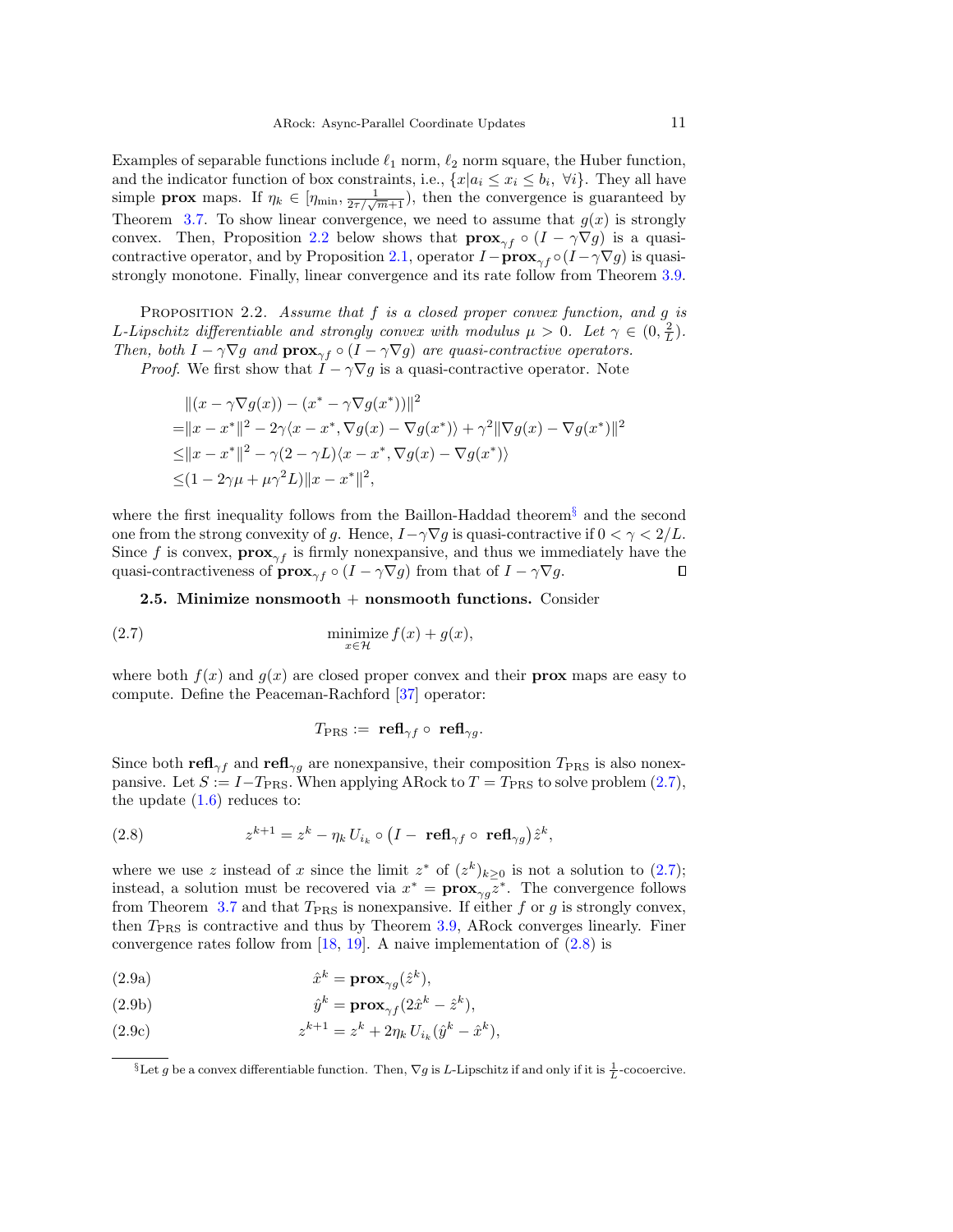where  $\hat{x}^k$  and  $\hat{y}^k$  are intermediate variables. Note that the order in which the proximal operators are applied to f and g affects both  $z^k$  [\[59\]](#page-24-13) and whether coordinate-wise updates can be efficiently computed. Next, we present two special cases of  $(2.7)$  in Subsections [2.5.1](#page-11-0) and [2.6](#page-11-1) and discuss how to efficiently implement the update  $(2.9)$ .

<span id="page-11-0"></span>**2.5.1. Feasibility problem.** Suppose that  $C_1, ..., C_m$  are closed convex subsets of  $H$  with a nonempty intersection. The problem is to find a point in the intersection. Let  $\mathcal{I}_{C_i}$  be the indicator function of the set  $C_i$ , that is,  $\mathcal{I}_{C_i}(x) = 0$  if  $x \in C_i$  and  $\infty$ otherwise. The feasibility problem can be formulated as the following

<span id="page-11-2"></span>
$$
\underset{x=(x_1,\ldots,x_m)\in\mathcal{H}^m}{\text{minimize}} \sum_{i=1}^m \mathcal{I}_{C_i}(x_i) + \mathcal{I}_{\{x_1=\cdots=x_m\}}(x).
$$

Let  $z^k = (z_1^k, \ldots, z_m^k) \in \mathcal{H}^m$ ,  $\hat{z}^k = (\hat{z}_1^k, \ldots, \hat{z}_m^k) \in \mathcal{H}^m$ , and  $\hat{z}^k \in \mathcal{H}$ . We can implement  $(2.9)$  as follows (see [A](#page-24-14)ppendix A for the step-by-step derivation):

<span id="page-11-3"></span>(2.10a) 
$$
\hat{z}^k = \frac{1}{m} \sum_{i=1}^m \hat{z}_i^k,
$$

<span id="page-11-4"></span>(2.10b) 
$$
\hat{y}_{i_k}^k = \text{Proj}_{C_{i_k}} (2\hat{z}^k - \hat{z}_{i_k}^k),
$$

<span id="page-11-5"></span>(2.10c) 
$$
z_{i_k}^{k+1} = z_{i_k}^k + 2\eta_k(\hat{y}_{i_k}^k - \hat{z}^k).
$$

The update [\(2.10\)](#page-11-2) can be implemented as follows. Let global memory hold  $z_1, \ldots, z_m$ , as well as  $\bar{z} = \frac{1}{m} \sum_{i=1}^{m} z_i$ . At the kth update, an agent independently generates a random number  $i_k \in \{1, \ldots, m\}$ , then reads  $z_{i_k}$  as  $\hat{z}_{i_k}^k$  and  $\bar{z}$  as  $\hat{z}^k$ , and finally computes Fig. is  $z_{ik}$  and updates  $z_{ik}$  in global memory according to [\(2.10\)](#page-11-2). Since  $\overline{z}$  is maintained in  $\hat{y}_{ik}$  and updates  $z_{ik}$  in global memory according to (2.10). Since  $\overline{z}$  is maintained in global memory, the agent updates  $\bar{z}$  according to  $\bar{z}^{k+1} = \bar{z}^k + \frac{1}{m} (z_{i_k}^{k+1} - z_{i_k}^k)$ . This implementation saves each agent from computing  $(2.10a)$  or reading all  $z_1, \ldots, z_m$ . Each agent only reads  $z_{i_k}$  and  $\bar{z}$ , executes [\(2.10b\)](#page-11-4), and updates  $z_{i_k}$  [\(2.10c\)](#page-11-5) and  $\bar{z}$ .

<span id="page-11-6"></span><span id="page-11-1"></span>**2.6. Async-parallel ADMM.** This is another application of  $(2.9)$ . Consider

(2.11) 
$$
\min_{x \in \mathcal{H}_1, y \in \mathcal{H}_2} f(x) + g(y) \quad \text{subject to } Ax + By = b,
$$

where  $\mathcal{H}_1$  and  $\mathcal{H}_2$  are Hilbert spaces, A and B are bounded linear operators. We apply the update  $(2.9)$  to the Lagrange dual of  $(2.11)$  (see [\[27\]](#page-23-24) for the derivation):

<span id="page-11-9"></span>(2.12) 
$$
\min_{w \in \mathcal{G}} \deg d_f(w) + d_g(w),
$$

where  $d_f(w) := f^*(A^*w)$ ,  $d_g(w) := g^*(B^*w) - \langle w, b \rangle$ , and  $f^*$  and  $g^*$  denote the convex conjugates of f and g, respectively. The proximal maps induced by  $d_f$  and  $d_g$  can be computed via solving subproblems that involve only the original terms in [\(2.11\)](#page-11-6):  $z^+ = \mathbf{prox}_{\gamma d_f}(z)$  can be computed by (see [A](#page-24-14)ppendix A for the derivation)

<span id="page-11-7"></span>(2.13) 
$$
\begin{cases} x^+ \in \arg \min_x f(x) - \langle z, Ax \rangle + \frac{\gamma}{2} ||Ax||^2, \\ z^+ = z - \gamma Ax^+, \end{cases}
$$

and  $z^+ = \mathbf{prox}_{\gamma d_g}(z)$  by

<span id="page-11-8"></span>(2.14) 
$$
\begin{cases} y^+ \in \arg\min_y g(y) - \langle z, By - b \rangle + \frac{\gamma}{2} ||By - b||^2, \\ z^+ = z - \gamma (By^+ - b). \end{cases}
$$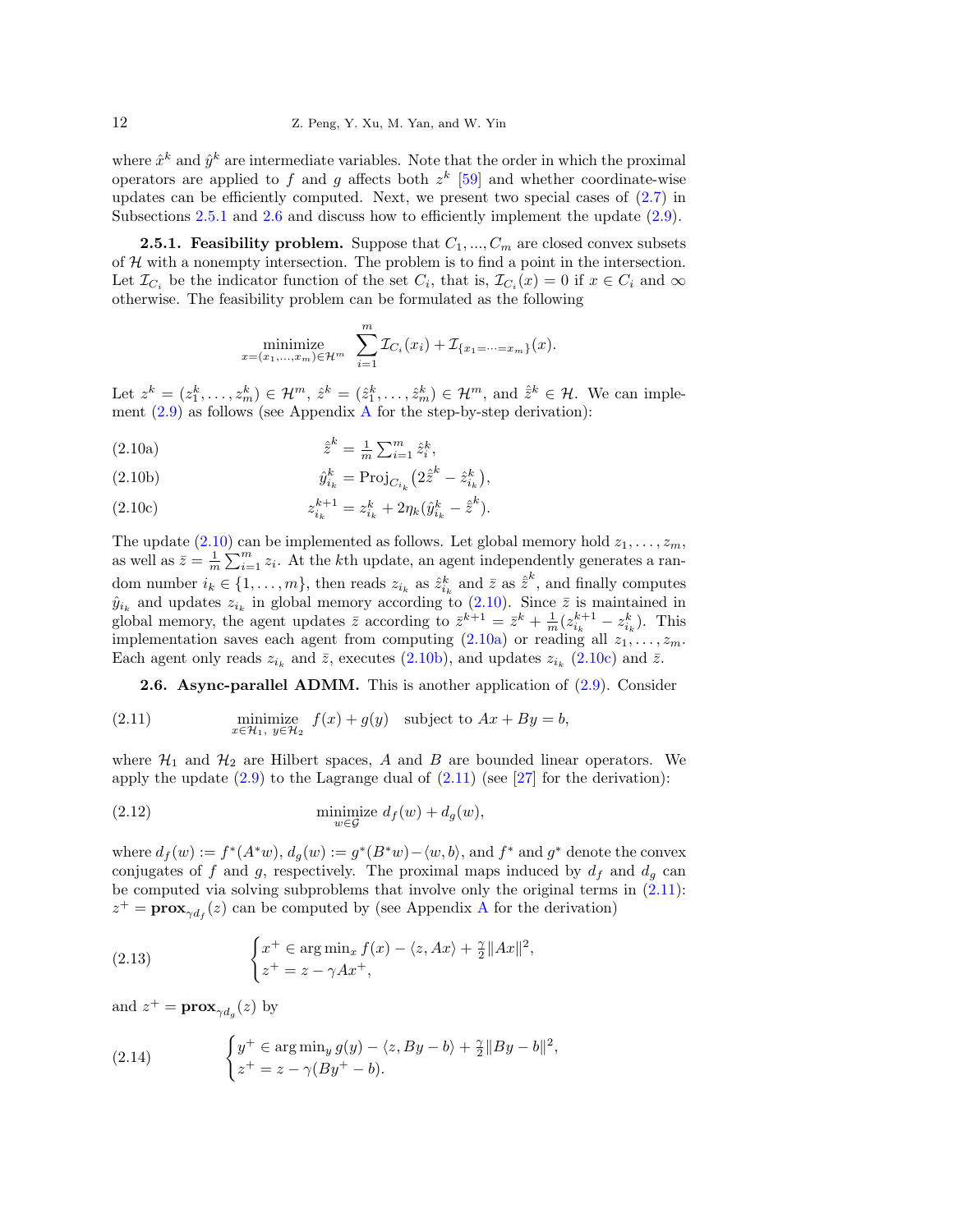<span id="page-12-1"></span>Plugging  $(2.13)$  and  $(2.14)$  into  $(2.9)$  yields the following naive implementation

<span id="page-12-2"></span> $\hat{y}^k \in \arg\min_{y} g(y) - \langle \hat{z}^k, By - b \rangle + \frac{\gamma}{2}$ (2.15a)  $\hat{y}^k \in \arg\min_y g(y) - \langle \hat{z}^k, By - b \rangle + \frac{\gamma}{2} ||By - b||^2,$ 

<span id="page-12-6"></span>(2.15b)  $\hat{w}_g^k = \hat{z}^k - \gamma (B\hat{y}^k - b),$ 

<span id="page-12-7"></span>(2.15c) 
$$
\hat{x}^k \in \arg\min_x f(x) - \langle 2\hat{w}_g^k - \hat{z}^k, Ax \rangle + \frac{\gamma}{2} \|Ax\|^2,
$$

<span id="page-12-3"></span>(2.15d) 
$$
\hat{w}_f^k = 2\hat{w}_g^k - \hat{z}^k - \gamma A \hat{x}^k,
$$

<span id="page-12-0"></span>(2.15e) 
$$
z_{i_k}^{k+1} = z_{i_k}^k + \eta_k (\hat{w}_{f,i_k}^k - \hat{w}_{g,i_k}^k).
$$

Note that  $2\eta_k$  in [\(2.9c\)](#page-10-5) becomes  $\eta_k$  in [\(2.15e\)](#page-12-0) because ADMM is equivalent to the Douglas-Rachford operator, which is the average of the Peaceman-Rachford operator and the identity operator [\[37\]](#page-23-3). Under favorable structures, [\(2.15\)](#page-12-1) can be implemented efficiently. For instance, when A and B are block diagonal matrices and  $f, g$  are corresponding block separable functions, steps  $(2.15a)-(2.15d)$  $(2.15a)-(2.15d)$  $(2.15a)-(2.15d)$  reduce to independent computation for each *i*. Since only  $\hat{w}_{f,i_k}^k$  and  $\hat{w}_{g,i_k}^k$  are needed to update the main variable  $z^k$ , we only need to compute  $(2.15a)-(2.15d)$  $(2.15a)-(2.15d)$  $(2.15a)-(2.15d)$  for the  $i_k$ th block. This is exploited in distributed and decentralized ADMM in the next two subsections.

2.6.1. Async-parallel ADMM for consensus optimization. Consider the consensus optimization problem:

<span id="page-12-4"></span>(2.16) 
$$
\min_{x_i, y \in \mathcal{H}} \text{iz} \quad \sum_{i=1}^m f_i(x_i) \quad \text{subject to } x_i - y = 0, \quad \forall i = 1, ..., m,
$$

where  $f_i(x_i)$  are proper close convex functions. Rewrite [\(2.16\)](#page-12-4) to the ADMM form:

<span id="page-12-5"></span>
$$
\begin{array}{ll}\n\text{minimize} & \sum_{i=1}^{m} f_i(x_i) + g(y) \\
\text{subject to} & \begin{bmatrix} I_{\mathcal{H}} & 0 & \cdots & 0 \\
0 & I_{\mathcal{H}} & \cdots & 0 \\
\vdots & \ddots & \vdots \\
0 & 0 & \cdots & I_{\mathcal{H}} \end{bmatrix} \begin{bmatrix} x_1 \\ x_2 \\ \vdots \\ x_m \end{bmatrix} - \begin{bmatrix} I_{\mathcal{H}} \\ I_{\mathcal{H}} \\ \vdots \\ I_{\mathcal{H}} \end{bmatrix} y = 0,\n\end{array}
$$

where  $g = 0$ . Now apply the async-parallel ADMM [\(2.15\)](#page-12-1) to [\(2.17\)](#page-12-5) with dual variables  $z_1, ..., z_m \in \mathcal{H}$ . In particular, the update  $(2.15a)$ ,  $(2.15b)$ ,  $(2.15c)$ ,  $(2.15d)$  reduce to

<span id="page-12-8"></span>(2.18) 
$$
\hat{y}^k = \arg \min_y \left\{ \sum_{i=1}^m \langle \hat{z}_i^k, y \rangle + \frac{\gamma m}{2} ||y||^2 \right\} = -\frac{1}{\gamma m} \sum_{i=1}^m \hat{z}_i^k
$$

$$
(\hat{w}_{d_g}^k)_i = \hat{z}_i^k + \gamma \hat{y}^k
$$

$$
\hat{x}_i^k = \arg \min_{x_i} \left\{ f_i(x_i) - \langle 2(\hat{w}_{d_g}^k)_i - \hat{z}_i^k, x_i \rangle + \frac{\gamma}{2} ||x_i||^2 \right\},
$$

$$
(\hat{w}_{d_f}^k)_i = 2(\hat{w}_{d_g}^k)_i - \hat{z}_i^k - \gamma \hat{x}_i^k
$$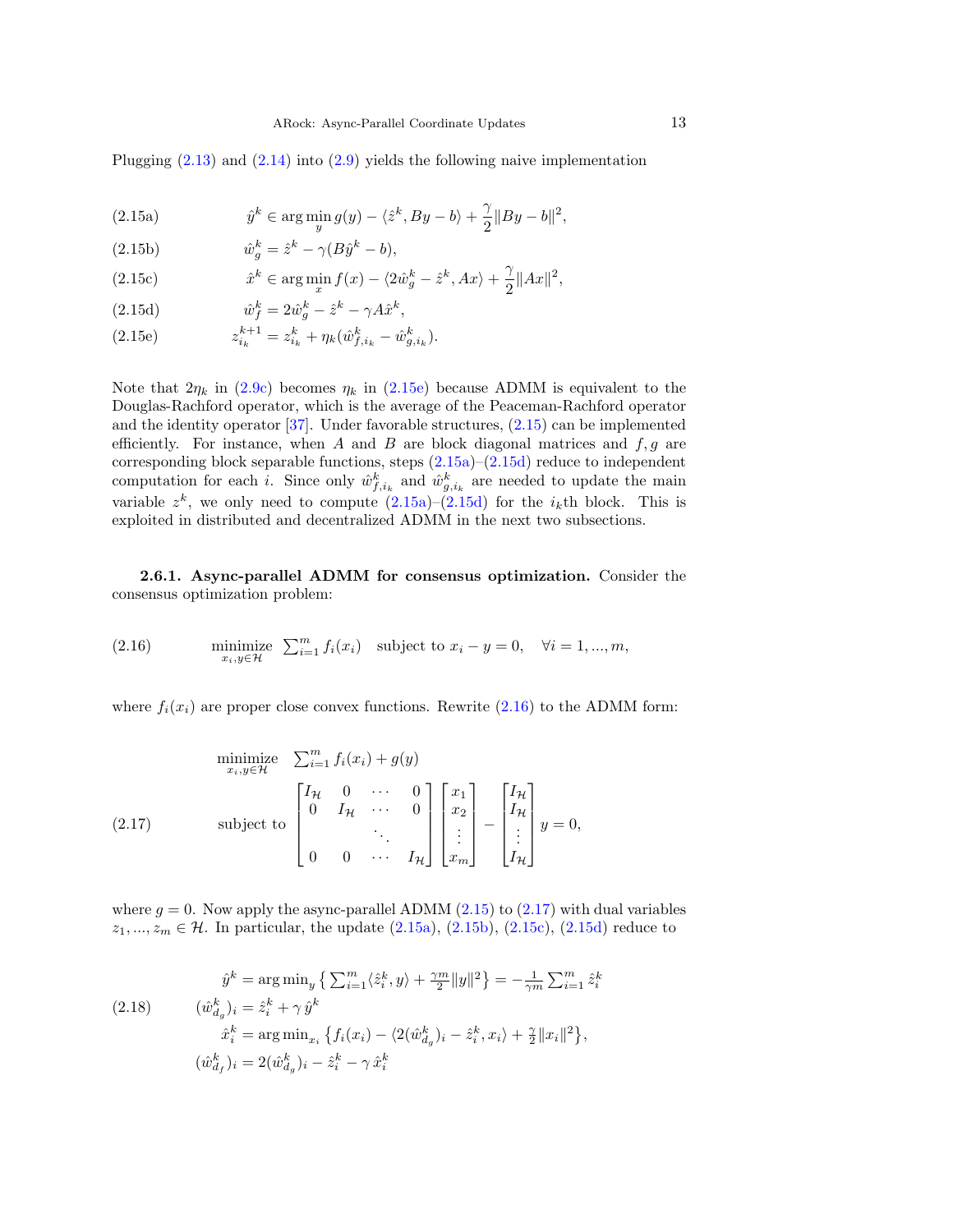Therefore, we obtain the following async-parallel ADMM algorithm for the problem [\(2.16\)](#page-12-4). This algorithm applies to all the distributed applications in [\[11\]](#page-22-16).

Algorithm 4: ARock for consensus optimization **Input**: set shared variables  $y^0, z_i^0, \forall i$ , and  $K > 0$ . while  $k < K$  every agent asynchronously do choose  $i_k$  from  $\{1, ..., m\}$  with equal probability; evaluate  $(\hat{w}_{d_g}^k)_{i_k}, \hat{x}_{i_k}^k$ , and  $(\hat{w}_{d_f}^k)_{i_k}$  following [\(2.18\)](#page-12-8); update  $z_{i_k}^{k+1} = z_{i_k}^k + \eta_k ((\hat{w}_{d_f}^k)_{i_k} - (\hat{w}_{d_g}^k)_{i_k});$ update  $y^{k+1} = y^k + \frac{1}{\gamma m} (z_{i_k}^k - z_{i_k}^{k+1});$ update the global counter  $k \leftarrow k + 1$ ;

<span id="page-13-0"></span>2.6.2. Async-parallel ADMM for decentralized optimization. Let  $V =$  $\{1, ..., m\}$  be a set of agents and  $E = \{(i, j) | \text{if agent } i \text{ connects to agent } j, i < j\}$  be the set of undirected links between the agents. Consider the following decentralized consensus optimization problem on the graph  $G = (V, E)$ :

<span id="page-13-1"></span>(2.19) minimize  $f(x_1,\ldots,x_m) := \sum_{i=1}^m f_i(x_i)$ , subject to  $x_i = x_j$ ,  $\forall (i,j) \in E$ ,

where  $x_1, ..., x_m \in \mathbb{R}^d$  are the local variables and each agent can only communicate with its neighbors in G. By introducing the auxiliary variable  $y_{ij}$  associated with each edge  $(i, j) \in E$ , the problem  $(2.19)$  can be reformulated as:

<span id="page-13-2"></span>(2.20) minimize 
$$
\sum_{i=1}^{m} f_i(x_i)
$$
, subject to  $x_i = y_{ij}$ ,  $x_j = y_{ij}$ ,  $\forall (i, j) \in E$ .

<span id="page-13-3"></span>Define  $x = (x_1, ..., x_m)^T$  and  $y = (y_{ij})_{(i,j)\in E} \in \mathbb{R}^{|E|d}$  to rewrite  $(2.20)$  as (2.21) minimize  $\sum_{i=1}^{m} f_i(x_i)$ , subject to  $Ax + By = 0$ ,

for proper matrices A and B. Applying the async-parallel ADMM  $(2.15)$  to  $(2.21)$ gives rise to the following simplified update: Let  $E(i)$  be the set of edges connected with agent i and  $|E(i)|$  be its cardinality. Let  $L(i) = \{j \mid (j, i) \in E(i), j < i\}$  and  $R(i) = \{j \mid (i, j) \in E(i), j > i\}.$  To every pair of constraints  $x_i = y_{ij}$  and  $x_j = y_{ij}$ ,  $(i, j) \in E$ , we associate the dual variables  $z_{ij,i}$  and  $z_{ij,j}$ , respectively. Whenever some agent i is activated, it calculates

<span id="page-13-6"></span><span id="page-13-4"></span>(2.22a) 
$$
\hat{x}_i^k = \argmin_{x_i} f_i(x_i) + \left( \sum_{l \in L(i)} \hat{z}_{li,l}^k + \sum_{r \in R(i)} \hat{z}_{ir,r}^k \right) x_i + \frac{\gamma}{2} |E(i)| \cdot ||x_i||^2,
$$

<span id="page-13-7"></span>
$$
(2.22b) \t\t z_{li,i}^{k+1} = z_{li,i}^k - \eta_k((\hat{z}_{li,i}^k + \hat{z}_{li,l})/2 + \gamma \hat{x}_i^k), \quad \forall l \in L(i),
$$

<span id="page-13-8"></span>
$$
(2.22c) \t z_{ir,i}^{k+1} = z_{ir,i}^k - \eta_k((\hat{z}_{ir,i}^k + \hat{z}_{ir,r})/2 + \gamma \hat{x}_i^k), \quad \forall r \in R(i).
$$

We present the algorithm based on  $(2.22)$  for problem  $(2.19)$  in Algorithm [5.](#page-13-5)

<span id="page-13-5"></span>Algorithm 5: ARock for the decentralized problem  $(2.20)$ 

**Input**: Each agent *i* sets the dual variables  $z_{e,i}^0 = 0$  for  $e \in E(i)$ ,  $K > 0$ . while  $k < K$ , any activated agent i do (previously received  $\hat{z}_{i,i,l}^k$  from neighbors  $l \in L(i)$  and  $\hat{z}_{ir,r}^k$  from  $r \in R(i)$ ); update  $\hat{x}_i^k$  according to [\(2.22a\)](#page-13-6); update  $z_{li,i}^{k+1}$  and  $z_{ir,i}^{k+1}$  according to [\(2.22b\)](#page-13-7) and [\(2.22c\)](#page-13-8), respectively; send  $z_{li,i}^{k+1}$  to neighbors  $l \in L(i)$  and  $z_{ir,i}^{k+1}$  to neighbors  $r \in R(i)$ ;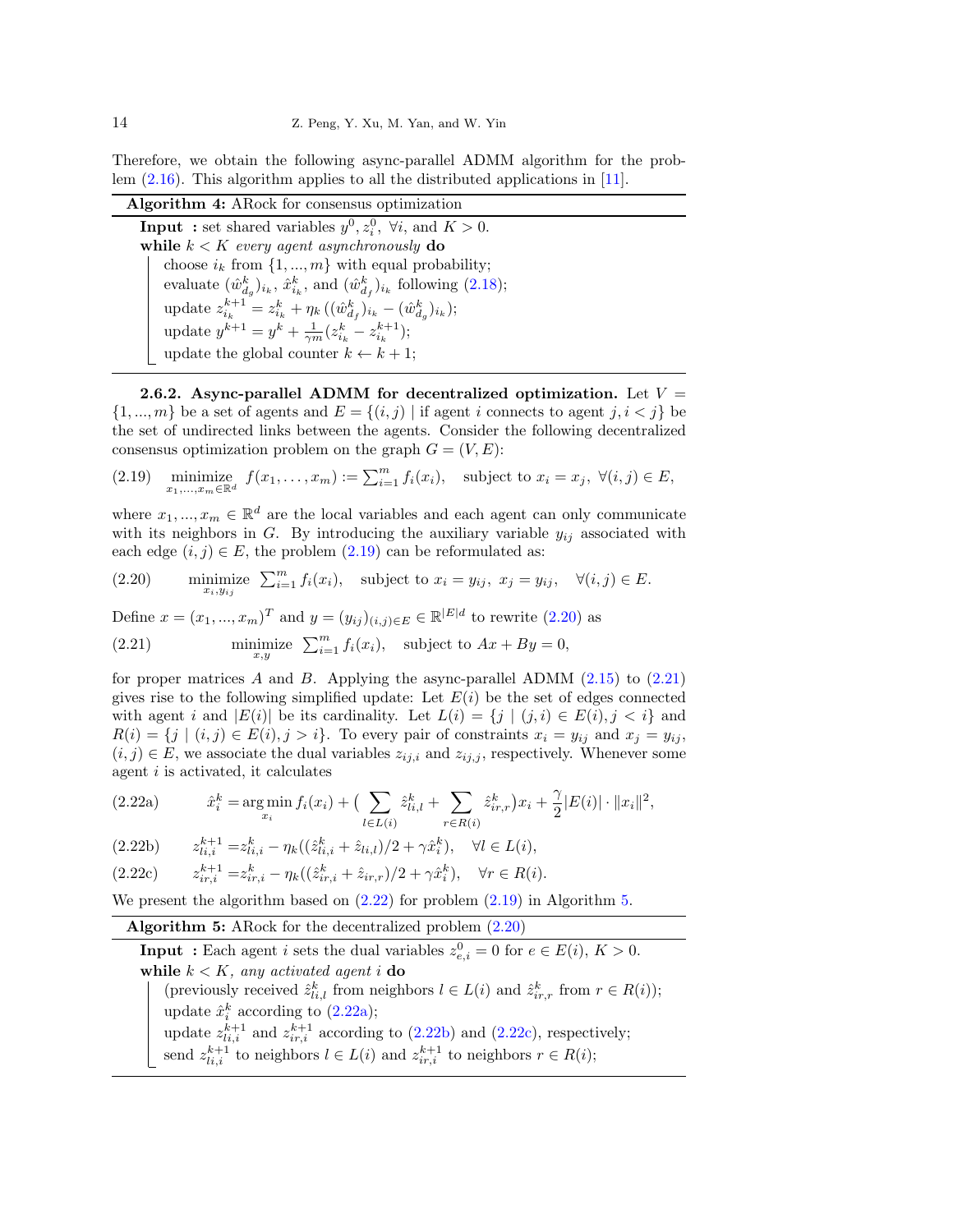Algorithm [5](#page-13-5) activates one agent at each iteration and updates all the dual variables associated with the agent. In this case, only one-sided communication is needed, for sending the updated dual variables in the last step. We allow this communication to be delayed in the sense that agent i's neighbors may be activated and start their computation before receiving the latest dual variables from agent i.

Our algorithm is different from the asynchronous ADMM algorithm by Wei and Ozdaglar [\[58\]](#page-24-7). Their algorithm activates an edge and its two associated agents at each iteration and thus requires two-sided communication at each activation. We can recover their algorithm as a special case by activating an edge  $(i, j) \in E$  and its associated agents i and j at each iteration, updating the dual variables  $z_{ij,i}$  and  $z_{ij,j}$ associated with the edge, as well as computing the intermediate variables  $x_i$ ,  $x_j$ , and  $y_{ij}$ . The updates are derived from  $(2.21)$  with the orders of x and y swapped. Note that [\[58\]](#page-24-7) does not consider the situation that adjacent edges are activated in a short period of time, which may cause overlapped computation and delay communication. Indeed, their algorithm corresponds to  $\tau = 0$  and the corresponding stepsize  $\eta_k \equiv 1$ . Appendix [B](#page-25-0) presents the steps to derive the algorithms in this subsection.

3. Convergence. We establish weak and strong convergence in Subsection [3.1](#page-14-1) and linear convergence in Subsection [3.2.](#page-17-1) Step size selection is also discussed.

<span id="page-14-1"></span>**3.1. Almost sure convergence.** ASSUMPTION 1. Throughout our analysis, we assume  $p_{\min} := \min_i p_i > 0$  and

(3.1) 
$$
\text{Prob}(i_k = i \mid \mathcal{X}^k) = \text{Prob}(i_k = i) = p_i, \quad \forall i, k.
$$

We let  $|J(k)|$  be the number of elements in  $J(k)$  (see Subsection [1.2\)](#page-3-0). Only for the purpose of analysis, we define the (never computed) full update at kth iteration:

<span id="page-14-2"></span><span id="page-14-0"></span>(3.2) 
$$
\bar{x}^{k+1} := x^k - \eta_k S \hat{x}^k.
$$

Lemma [3.1](#page-14-0) below shows that T is nonexpansive if and only if S is  $1/2$ -cocoercive.

LEMMA 3.1. Operator  $T : \mathcal{H} \to \mathcal{H}$  is nonexpansive if and only if  $S = I - T$  is 1/2-cocoercive, i.e.,  $\langle x - y, Sx - Sy \rangle \ge \frac{1}{2} ||Sx - Sy||^2, \forall x, y \in \mathcal{H}$ .

*Proof.* See textbook  $[6,$  Proposition 4.33 for the proof of the "if" part, and the "only if" part, though missing there, follows by just reversing the proof.  $\Box$ 

<span id="page-14-5"></span>The lemma below develops an upper bound for the expected distance between  $x^{k+1}$  and any  $x^* \in \text{Fix } T$ .

LEMMA 3.2. Let  $(x^k)_{k\geq 0}$  be the sequence generated by Algorithm [1.](#page-1-1) Then for any  $x^* \in \text{Fix } T$  and  $\gamma > 0$  (to be optimized later), we have

<span id="page-14-4"></span>(3.3) 
$$
\mathbb{E}(\|x^{k+1} - x^*\|^2 \, \|\, \mathcal{X}^k) \le \|x^k - x^*\|^2 + \frac{\gamma}{m} \sum_{d \in J(k)} \|x^d - x^{d+1}\|^2 + \frac{1}{m} \left(\frac{|J(k)|}{\gamma} + \frac{1}{mp_{\min}} - \frac{1}{\eta_k}\right) \|x^k - \bar{x}^{k+1}\|^2.
$$

*Proof.* Recall  $\text{Prob}(i_k = i | \mathcal{X}^k) = p_i$ . Then we have

<span id="page-14-3"></span>
$$
\mathbb{E} \left( \|x^{k+1} - x^*\|^2 | \mathcal{X}^k \right)
$$
\n
$$
\stackrel{\text{(1.3)}}{=} \mathbb{E} \left( \|x^k - \frac{\eta_k}{m p_{i_k}} S_{i_k} \hat{x}^k - x^* \|^2 | \mathcal{X}^k \right)
$$
\n
$$
= \|x^k - x^*\|^2 + \mathbb{E} \left( \frac{2\eta_k}{m p_{i_k}} \left\langle S_{i_k} \hat{x}^k, x^* - x^k \right\rangle + \frac{\eta_k^2}{m^2 p_{i_k}^2} \|S_{i_k} \hat{x}^k\|^2 | \mathcal{X}^k \right)
$$
\n
$$
= \|x^k - x^*\|^2 + \frac{2\eta_k}{m} \sum_{i=1}^m \left\langle S_i \hat{x}^k, x^* - x^k \right\rangle + \frac{\eta_k^2}{m^2} \sum_{i=1}^m \frac{1}{p_i} \|S_i \hat{x}^k\|^2
$$
\n
$$
= \|x^k - x^*\|^2 + \frac{2\eta_k}{m} \left\langle S_i \hat{x}^k, x^* - x^k \right\rangle + \frac{\eta_k^2}{m^2} \sum_{i=1}^m \frac{1}{p_i} \|S_i \hat{x}^k\|^2.
$$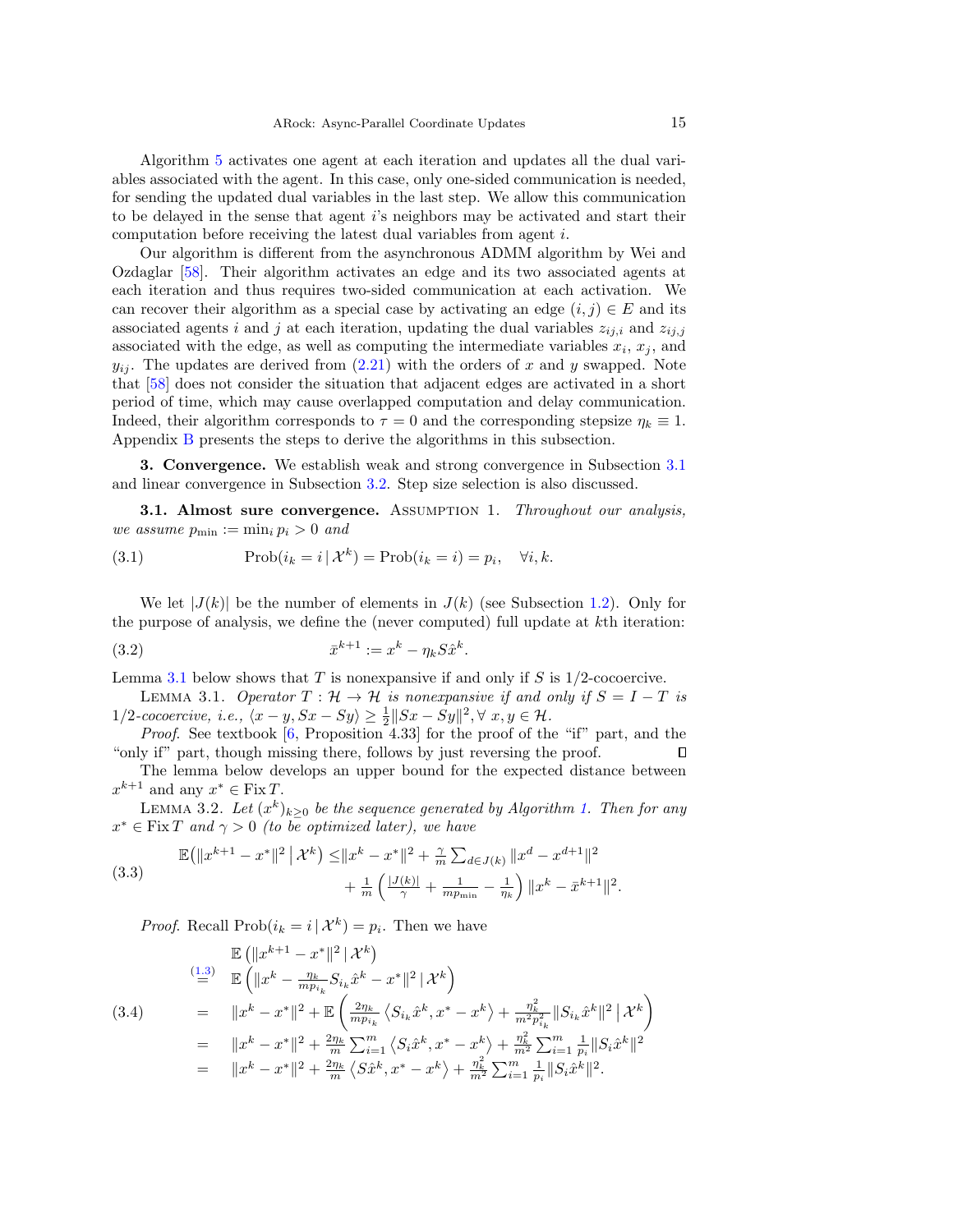<span id="page-15-0"></span>Note that

$$
(3.5) \quad \sum_{i=1}^{m} \frac{1}{p_i} \|S_i \hat{x}^k\|^2 \le \frac{1}{p_{\min}} \sum_{i=1}^{m} \|S_i \hat{x}^k\|^2 = \frac{1}{p_{\min}} \|S \hat{x}^k\|^2 \stackrel{(3.2)}{=} \frac{1}{\eta_k^2 p_{\min}} \|x^k - \bar{x}^{k+1}\|^2,
$$

and

<span id="page-15-1"></span>
$$
\langle S\hat{x}^{k}, x^{*} - x^{k} \rangle
$$
\n
$$
\stackrel{(1.5)}{=} \langle S\hat{x}^{k}, x^{*} - \hat{x}^{k} + \sum_{d \in J(k)} (x^{d} - x^{d+1}) \rangle
$$
\n
$$
\stackrel{(3.2)}{=} \langle S\hat{x}^{k}, x^{*} - \hat{x}^{k} \rangle + \frac{1}{\eta_{k}} \sum_{d \in J(k)} \langle x^{k} - \bar{x}^{k+1}, x^{d} - x^{d+1} \rangle
$$
\n
$$
\langle 3.6 \rangle \leq \langle S\hat{x}^{k} - Sx^{*}, x^{*} - \hat{x}^{k} \rangle + \frac{1}{2\eta_{k}} \sum_{d \in J(k)} \left( \frac{1}{\gamma} ||x^{k} - \bar{x}^{k+1}||^{2} + \gamma ||x^{d} - x^{d+1}||^{2} \right)
$$
\n
$$
\leq -\frac{1}{2} ||S\hat{x}^{k}||^{2} + \frac{1}{2\eta_{k}} \sum_{d \in J(k)} \left( \frac{1}{\gamma} ||x^{k} - \bar{x}^{k+1}||^{2} + \gamma ||x^{d} - x^{d+1}||^{2} \right)
$$
\n
$$
\stackrel{(3.2)}{=} -\frac{1}{2\eta_{k}^{2}} ||x^{k} - \bar{x}^{k+1}||^{2} + \frac{|J(k)|}{2\gamma\eta_{k}} ||x^{k} - \bar{x}^{k+1}||^{2} + \frac{\gamma}{2\eta_{k}} \sum_{d \in J(k)} ||x^{d} - x^{d+1}||^{2},
$$

where the first inequality follows from the Young's inequality. Plugging  $(3.5)$  and  $(3.6)$ into [\(3.4\)](#page-14-3) gives the desired result.  $\Box$ 

We need the following lemma on *nonnegative almost supermartingales* [\[52\]](#page-24-15).

LEMMA 3.3 ([\[52,](#page-24-15) Theorem 1]). Let  $\mathscr{F} = (\mathcal{F}^k)_{k \geq 0}$  be a sequence of sub-sigma algebras of F such that  $\forall k \geq 0$ ,  $\mathcal{F}^k \subset \mathcal{F}^{k+1}$ . Define  $\ell_+(\mathscr{F})$  as the set of sequences of  $[0, +\infty)$ -valued random variables  $(\xi_k)_{k\geq 0}$ , where  $\xi_k$  is  $\mathcal{F}^k$  measurable, and  $\ell^1_+(\mathscr{F}) := \{(\xi_k)_{k \geq 0} \in \ell_+(\mathscr{F}) | \sum_k \xi_k < +\infty \text{ a.s.} \}.$  Let  $(\alpha_k)_{k \geq 0}, (v_k)_{k \geq 0} \in \ell_+(\mathscr{F})$ , and  $(\eta_k)_{k \geq 0}, (\xi_k)_{k \geq 0} \in \ell^1_+(\mathscr{F})$  be such that

<span id="page-15-2"></span>
$$
\mathbb{E}(\alpha_{k+1}|\mathcal{F}^k) + v_k \le (1 + \xi_k)\alpha_k + \eta_k.
$$

Then  $(v_k)_{k\geq 0} \in \ell^1_+(\mathscr{F})$  and  $\alpha_k$  converges to a  $[0, +\infty)$ -valued random variable a.s.. Let  $\mathcal{H}^{\tau+1} = \prod_{i=0}^{\tau} \mathcal{H}$  be a product space and  $\langle \cdot | \cdot \rangle$  be the induced inner product:

$$
\langle (z^0, \ldots, z^{\tau}) | (y^0, \ldots, y^{\tau}) \rangle = \sum_{i=0}^{\tau} \langle z^i, y^i \rangle, \quad \forall (z^0, \ldots, z^{\tau}), (y^0, \ldots, y^{\tau}) \in \mathcal{H}^{\tau+1}.
$$

Let M' be a symmetric  $(\tau + 1) \times (\tau + 1)$  tri-diagonal matrix with its main diagonal as  $\sqrt{p_{\min}}[\frac{1}{\sqrt{p_{\min}}} + \tau, 2\tau - 1, 2\tau - 3, \dots, 1]$  and first off-diagonal as  $-\sqrt{p_{\min}}[\tau, \tau - 1, \dots, 1]$ , and let  $M = M' \otimes I_H$ . Here  $\otimes$  represents the Kronecker product. For a given  $(y^{0}, \dots, y^{\tau}) \in \mathcal{H}^{\tau+1}, (z^{0}, \dots, z^{\tau}) = M(y^{0}, \dots, y^{\tau})$  is given by:

$$
z^{0} = y^{0} + \sqrt{p_{\min}}(y^{0} - y^{1}),
$$
  
\n
$$
z^{i} = \sqrt{p_{\min}}((i - \tau - 1)y^{i-1} + (2\tau - 2i + 1)y^{i} + (i - \tau)y^{i+1}), \text{ if } 1 \leq i \leq \tau - 1,
$$
  
\n
$$
z^{\tau} = \sqrt{p_{\min}}(y^{\tau} - y^{\tau-1}).
$$

Then  $M$  is a self-adjoint and positive definite linear operator since  $M'$  is symmetric and positive definite, and we define  $\left\langle \cdot\mid\cdot\right\rangle _{M}=\left\langle \cdot\mid M\cdot\right\rangle$  as the  $M\text{-weighted inner product}$ and  $\|\cdot\|_M$  the induced norm. Let

$$
\mathbf{x}^{k} = (x^{k}, x^{k-1}, \dots, x^{k-\tau}) \in \mathcal{H}^{\tau+1}, \ k \ge 0, \text{ and } \mathbf{x}^{*} = (x^{*}, x^{*}, \dots, x^{*}) \in \mathbf{X}^{*} \subseteq \mathcal{H}^{\tau+1},
$$

where we set  $x^k = x^0$  for  $k < 0$ . With (3.7)  $\xi_k(\mathbf{x}^*) := \|\mathbf{x}^k - \mathbf{x}^*\|_M^2 = \|x^k - x^*\|^2 + \sqrt{p_{\min}} \sum_{i=k-\tau}^{k-1} \left(i - (k-\tau) + 1\right) \|x^i - x^{i+1}\|^2,$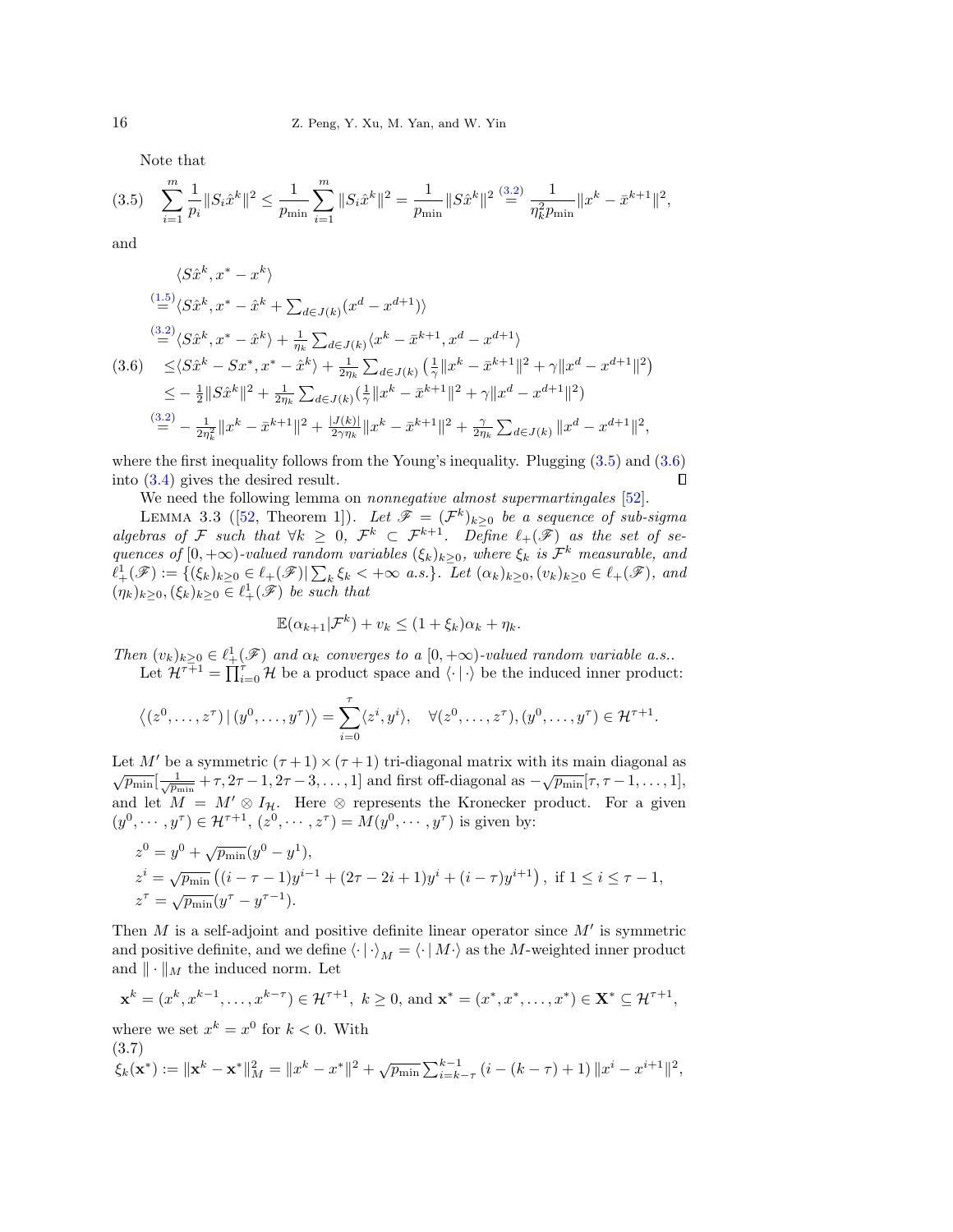we have the following fundamental inequality:

THEOREM 3.4 (Fundamental inequality). Let  $(x^k)_{k\geq 0}$  be the sequence generated by ARock. Then for any  $\mathbf{x}^* \in \mathbf{X}^*$ , it holds that

<span id="page-16-2"></span>
$$
(3.8) \qquad \mathbb{E}\left(\xi_{k+1}(\mathbf{x}^*)\,\big|\,\mathcal{X}^k\right) + \frac{1}{m}\left(\frac{1}{\eta_k} - \frac{2\tau}{m\sqrt{p_{\min}}} - \frac{1}{mp_{\min}}\right)\|\bar{x}^{k+1} - x^k\|^2 \le \xi_k(\mathbf{x}^*).
$$

*Proof.* Let  $\gamma = m\sqrt{p_{\min}}$ . Since  $J(k) \subset \{k-1, \cdots, k-\tau\}$ , then [\(3.3\)](#page-14-4) indicates

<span id="page-16-1"></span>(3.9) 
$$
\mathbb{E}(\|x^{k+1} - x^*\|^2 \mid \mathcal{X}^k) \le \|x^k - x^*\|^2 + \frac{1}{\sqrt{p_{\min}}} \sum_{i=k-\tau}^{k-1} \|x^i - x^{i+1}\|^2 + \frac{1}{m} \left( \frac{\tau}{m\sqrt{p_{\min}}} + \frac{1}{mp_{\min}} - \frac{1}{\eta_k} \right) \|x^k - \bar{x}^{k+1}\|^2.
$$

From [\(1.3\)](#page-1-2) and [\(3.2\)](#page-14-2), it is easy to have  $\mathbb{E}(\|x^k - x^{k+1}\|^2 |\mathcal{X}^k) \le \frac{1}{m^2 p_{\min}} \|x^k - \bar{x}^{k+1}\|^2,$ which together with [\(3.9\)](#page-16-1) implies [\(3.8\)](#page-16-2) by using the definition of  $\xi_k(\mathbf{x}^*)$ .

<span id="page-16-0"></span>REMARK 1 (Stochastic Fejér monotonicity). From [\(3.8\)](#page-16-2), if  $0 < \eta_k \leq \frac{mp_{\text{min}}}{2\tau\sqrt{p_{\text{min}}}+1}$ , then we have  $\mathbb{E}(\|\mathbf{x}^{k+1} - \mathbf{x}^*\|_M^2 | \mathcal{X}^k) \leq \|\mathbf{x}^k - \mathbf{x}^*\|_M^2, \forall \mathbf{x}^* \in \mathbf{X}^*$ .

REMARK 2. Let us check our step size bound  $\frac{mp_{\text{min}}}{2\tau\sqrt{p_{\text{min}}}+1}$ . Consider the uniform case:  $p_{\min} \equiv p_i \equiv \frac{1}{m}$ . Then, the bound simplifies to  $\frac{1}{1+2\tau/\sqrt{m}}$ . If the maximal delay is no more than the square root of the number of coordinates, i.e.,  $\tau = O(\sqrt{m})$ , then the bound is  $O(1)$ . In general,  $\tau$  depends on several factors such as problem structure, system architecture, load balance, etc. If all updates and agents are identical, then  $\tau$ is proportional to p, the number of agents. Hence, ARock takes an  $O(1)$  step size for solving a problem with m coordinates by  $p = \sqrt{m}$  agents under balanced loads.

<span id="page-16-3"></span>The next lemma is a direct consequence of the invertibility of the metric M.

LEMMA 3.5. A sequence  $(\mathbf{z}^k)_{k\geq 0} \subset \mathcal{H}^{\tau+1}$  (weakly) converges to  $\mathbf{z} \in \mathcal{H}^{\tau+1}$  under the metric  $\langle \cdot | \cdot \rangle$  if and only if it does so under the metric  $\langle \cdot | \cdot \rangle_M$ .

In light of Lemma [3.5,](#page-16-3) the metric of the inner product for weak convergence in the next lemma is not specified. The lemma and its proof are adapted from [\[15\]](#page-22-17).

<span id="page-16-4"></span>LEMMA 3.6. Let  $(x^k)_{k\geq 0} \subset \mathcal{H}$  be the sequence generated by ARock with  $\eta_k \in$  $[\eta_{\min}, \frac{cmp_{\min}}{2\tau\sqrt{p_{\min}}+1}]$  for any  $\eta_{\min} > 0$  and  $0 < c < 1$ . Then we have:

- (i)  $\sum_{k=0}^{\infty} ||x^k \bar{x}^{k+1}||^2 < \infty$  a.s..
- (ii)  $x^k x^{k+1} \to 0$  a.s. and  $\hat{x}^k x^{k+1} \to 0$  a.s..
- (iii) The sequence  $(\mathbf{x}^k)_{k\geq 0} \subset \mathcal{H}^{\tau+1}$  is bounded a.s..
- (iv) There exists  $\tilde{\Omega} \in \mathcal{F}$  such that  $P(\tilde{\Omega}) = 1$  and, for every  $\omega \in \tilde{\Omega}$  and every  $\mathbf{x}^* \in \mathbf{X}^*$ ,  $(\|\mathbf{x}^k(\omega) - \mathbf{x}^*\|_M)_{k \geq 0}$  converges.
- (v) Let  $\mathscr{Z}(\mathbf{x}^k)$  be the set of weakly convergent cluster points of  $(\mathbf{x}^k)_{k\geq 0}$ . Then,  $\mathscr{Z}(\mathbf{x}^k) \subseteq \mathbf{X}^*$  a.s..

*Proof.* (i): Applying Lemma [3.3](#page-15-2) with  $\xi_k = \eta_k = 0$  and  $\alpha_k = \xi_k(\mathbf{x}^*)$ ,  $\forall k$  to [\(3.8\)](#page-16-2) and noting  $\inf_k \left( \frac{1}{\eta_k} - \frac{2\tau}{m\sqrt{p_{\min}}} - \frac{1}{m p_{\min}} \right) > 0$  gives this result directly.

(ii) From (i), we have  $x^k - \bar{x}^{k+1} \to 0$  a.s.. Since  $||x^k - x^{k+1}|| \le \frac{1}{mp_{\min}} ||x^k - \bar{x}^{k+1}||$ , we have  $x^k - x^{k+1} \to 0$  a.s.. Then from [\(1.5\)](#page-2-0), we have  $\hat{x}^k - x^k \to 0$  a.s..

(iii): From Lemma [3.3,](#page-15-2) we have that  $(\Vert \mathbf{x}^k - \mathbf{x}^* \Vert_M^2)_{k \geq 0}$  converges a.s. and so does  $(\|\mathbf{x}^k - \mathbf{x}^*\|_M)_{k \geq 0}$ , i.e.,  $\lim_{k \to \infty} \|\mathbf{x}^k - \mathbf{x}^*\|_M = \gamma$  a.s., where  $\gamma$  is a  $[0, +\infty)$ -valued random variable. Hence,  $(\|\mathbf{x}^k - \mathbf{x}^*\|_M)_{k \geq 0}$  must be bounded a.s. and so is  $(\mathbf{x}^k)_{k \geq 0}$ .

(iv): The proof follows directly from [\[15,](#page-22-17) Proposition 2.3 (iii)]. It is worth noting that  $\tilde{\Omega}$  in the statement works for all  $\mathbf{x}^* \in \mathbf{X}^*$ , namely,  $\tilde{\Omega}$  does not depend on  $\mathbf{x}^*$ .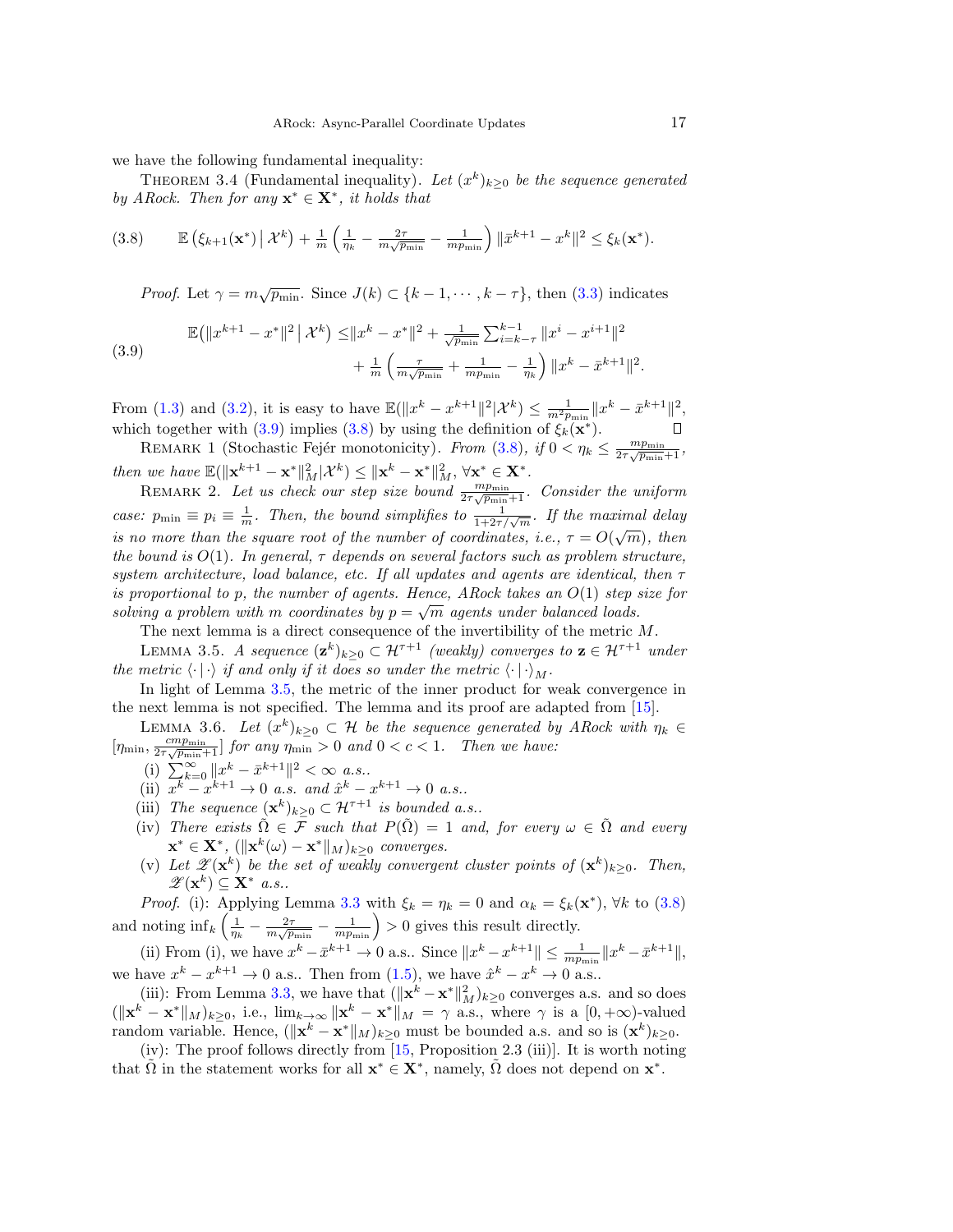(v): By (ii), there exists  $\hat{\Omega} \in \mathcal{F}$  such that  $P(\hat{\Omega}) = 1$  and

<span id="page-17-2"></span>(3.10) 
$$
x^{k}(w) - x^{k+1}(w) \to 0, \quad \forall w \in \hat{\Omega}.
$$

For any  $\omega \in \hat{\Omega}$ , let  $({\bf x}^{k_n}(\omega))_{n\geq 0}$  be a weakly convergent subsequence of  $({\bf x}^k(\omega))_{k\geq 0}$ , i.e.,  $\mathbf{x}^{k_n}(\omega) \to \mathbf{x}$ , where  $\mathbf{x}^{k_n}(\omega) = (x^{k_n}(\omega), x^{k_n-1}(\omega) ..., x^{k_n-\tau}(\omega))$  and  $\mathbf{x} = (u^0, ..., u^{\tau}).$ Note that  $\mathbf{x}^{k_n}(\omega) \to \mathbf{x}$  implies  $x^{k_n-j}(\omega) \to u^j$ ,  $\forall j$ . Therefore,  $u^i = u^j$ , for any  $i, j \in$  $\{0, \dots, \tau\}$  because  $x^{k_n-i}(\omega) - x^{k_n-j}(\omega) \to 0$ .

<span id="page-17-3"></span>Furthermore, observing  $\eta_k \geq \eta_{\min} > 0$ , we have

$$
(3.11)\quad \lim_{n\to\infty} \hat{x}^{k_n}(\omega) - T\hat{x}^{k_n}(\omega) = \lim_{n\to\infty} S\hat{x}^{k_n}(\omega) = \lim_{n\to\infty} \frac{1}{\eta_{k_n}} (x^{k_n}(\omega) - \bar{x}^{k_n+1}(\omega)) = 0.
$$

From the triangle inequality and the nonexpansiveness of  $T$ , it follows that

$$
||x^{k_n}(\omega) - Tx^{k_n}(\omega)||
$$
  
\n
$$
= ||x^{k_n}(\omega) - \hat{x}^{k_n}(\omega) + \hat{x}^{k_n}(\omega) - T\hat{x}^{k_n}(\omega) + T\hat{x}^{k_n}(\omega) - Tx^{k_n}(\omega)||
$$
  
\n
$$
\leq ||x^{k_n}(\omega) - \hat{x}^{k_n}(\omega)|| + ||\hat{x}^{k_n}(\omega) - T\hat{x}^{k_n}(\omega)|| + ||T\hat{x}^{k_n}(\omega) - Tx^{k_n}(\omega)||
$$
  
\n
$$
\leq 2 ||x^{k_n}(\omega) - \hat{x}^{k_n}(\omega)|| + ||\hat{x}^{k_n}(\omega) - T\hat{x}^{k_n}(\omega)||
$$
  
\n
$$
\leq 2 \sum_{d \in J(k_n)} ||x^d(\omega) - x^{d+1}(\omega)|| + ||\hat{x}^{k_n}(\omega) - T\hat{x}^{k_n}(\omega)||.
$$

From [\(3.10\)](#page-17-2), [\(3.11\)](#page-17-3), and the above inequality, it follows  $\lim_{n\to\infty} x^{k_n}(\omega) - Tx^{k_n}(\omega) = 0$ . Finally, the demiclosedness principle [\[6,](#page-22-14) Theorem 4.17] implies  $u^0 \in \text{Fix } T$ .  $\Box$ 

<span id="page-17-0"></span>THEOREM 3.7. Under the assumptions of Lemma [3.6,](#page-16-4) the sequence  $(\mathbf{x}^k)_{k\geq 0}$ weakly converges to an  $X^*$ -valued random variable a.s.. In addition, if T is demicompact at 0,  $(\mathbf{x}^k)_{k\geq 0}$  strongly converges to an  $\mathbf{X}^*$ -valued random variable a.s..

Proof. The proof for a.s. weak convergence follows from Opial's Lemma [\[49,](#page-24-16) [44\]](#page-23-25) and Lemma [3.6](#page-16-4) (iv)-(v). Next we assume that T is demicompact at 0. From the proof of Lemma [3.6](#page-16-4) (v), there is  $\Omega \in \mathcal{F}$  such that  $P(\Omega) = 1$  and, for any  $w \in \Omega$  and any weakly convergent subsequence of  $(\mathbf{x}^{k_n}(w))_{n\geq 0}$ ,  $\lim_{n\to\infty} x^{k_n}(w) - Tx^{k_n}(w) = 0$ . Since T is demicompact,  $(x^{k_n}(w))_{n\geq 0}$  has a strongly convergent subsequence, for which we still use  $(x^{k_n}(w))_{n\geq 0}$ . Hence,  $x^{k_n}(w) \to \bar{x}(w) \in \text{Fix } T$ . Lemma [3.6](#page-16-4) (ii) yields  $\mathbf{x}^{k_n}(w) \to \bar{\mathbf{x}}(w) \in \mathbf{X}^*$ . Then by Lemma [3.6](#page-16-4) (iv), there is  $\tilde{\Omega} \in \mathcal{F}$  such that  $P(\tilde{\Omega}) = 1$ and, for every  $w \in \tilde{\Omega}$  and every  $\mathbf{x}^* \in \mathbf{X}^*$ ,  $(\|\mathbf{x}^k(w) - \mathbf{x}^*\|_M)_{k \geq 0}$  converges. Thus, for any  $w \in \hat{\Omega} \cap \tilde{\Omega}$ , we have  $\lim_{k \to \infty} ||\mathbf{x}^k(w) - \bar{\mathbf{x}}(w)||_M = 0$ . Because  $P(\hat{\Omega} \cap \tilde{\Omega}) = 1$ , we conclude that  $(\mathbf{x}^k)_{k\geq 0}$  strongly converges to an  $\mathbf{X}^*$ -valued random variable a.s..

REMARK 3. For the generalization in Section [1.3,](#page-4-1) we need to replace  $(3.5)$  by

$$
\sum_{i=1}^{m} \frac{1}{p_i} \| U_i \circ S\hat{x}^k \|^2 \le \frac{1}{p_{\min}} \sum_{i=1}^{m} \| U_i \circ S\hat{x}^k \|^2 \le \frac{C}{p_{\min}} \| S\hat{x}^k \|^2 = \frac{C}{\eta_k^2 p_{\min}} \| x^k - \bar{x}^{k+1} \|^2,
$$

and update the step size condition to  $\eta_k \in [\eta_{\min}, \frac{cmp_{\min}}{2\tau\sqrt{p_{\min}}+C}]$ . Then the proofs of Theorem [3.7](#page-17-0) and Lemma [3.6](#page-16-4) will go through and yield the same convergence result.

<span id="page-17-1"></span>3.2. Linear convergence. In this section, we establish linear convergence under the assumption that  $S$  is quasi-strongly monotone. We first present a key lemma.

<span id="page-17-6"></span><span id="page-17-5"></span>LEMMA 3.8. Assume that the step size is fixed, i.e.,  $\eta_k = \eta$ , and satisfies

(3.12) 
$$
0 < \eta \leq \underline{\eta}_1 := (1 - \frac{1}{\rho})^{\frac{m\sqrt{p_{\min}}}{8}} \frac{\rho^{1/2} - 1}{\rho^{(\tau + 1)/2} - 1}
$$

for some  $\rho > 1$ . Then we have, for all  $k \geq 1$ ,

<span id="page-17-4"></span>(3.13) 
$$
\mathbb{E} \|\bar{x}^k - x^{k-1}\|^2 \leq \rho \mathbb{E} \|\bar{x}^{k+1} - x^k\|^2.
$$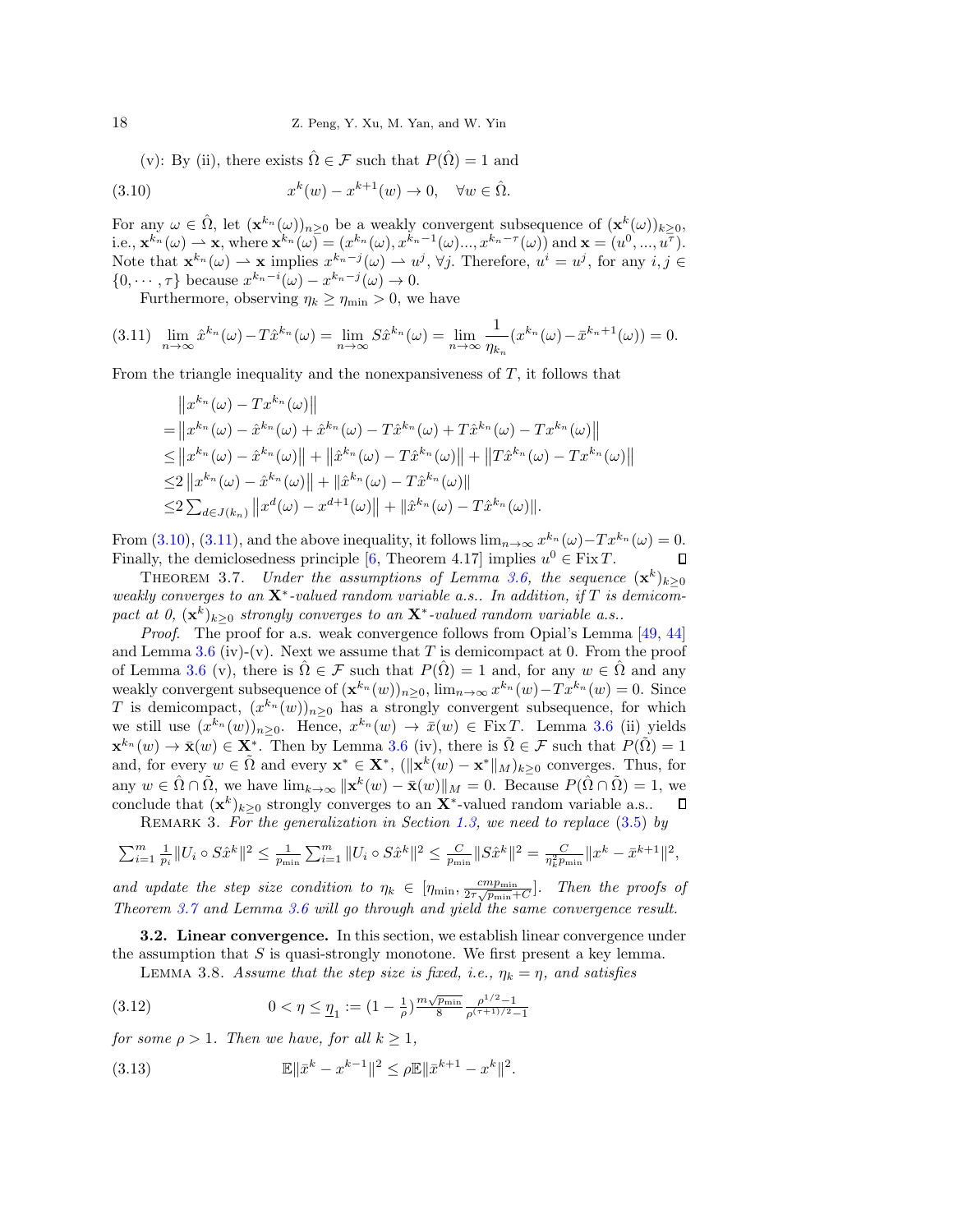*Proof.* We prove [\(3.13\)](#page-17-4) by induction. First, based on the inequality  $||a||^2 - ||b||^2 \le$  $2||a|| ||b - a||$  we observe that, for any  $k \ge 1$ ,

$$
\|\bar{x}^{k} - x^{k-1}\|^2 - \|\bar{x}^{k+1} - x^k\|^2 \le 2\|\bar{x}^{k} - x^{k-1}\|\|\bar{x}^{k+1} - x^k - \bar{x}^k + x^{k-1}\|
$$
  
=  $2\|\bar{x}^{k} - x^{k-1}\|\|\eta S(\hat{x}^{k}) - \eta S(\hat{x}^{k-1})\|$   
 $\le 4\eta \|\bar{x}^{k} - x^{k-1}\|\|\hat{x}^{k} - \hat{x}^{k-1}\|.$   
(3.14)

<span id="page-18-1"></span>Applying the triangle inequality and [\(1.5\)](#page-2-0) yields

$$
\|\hat{x}^{k} - \hat{x}^{k-1}\| \le \|x^{k} - \hat{x}^{k}\| + \|x^{k} - x^{k-1}\| + \|x^{k-1} - \hat{x}^{k-1}\|
$$
  
\n
$$
\le \sum_{d \in J(k)} \|x^{d} - x^{d+1}\| + \|x^{k} - x^{k-1}\| + \sum_{d \in J(k-1)} \|x^{d} - x^{d+1}\|
$$
  
\n(3.15) 
$$
\le 2\sum_{t=0}^{\tau} \|x^{k-t} - x^{k-t-1}\|.
$$

<span id="page-18-2"></span>For the basic case, we have  $\hat{x}^0 = x^0$ ,  $\hat{x}^1 \in \{x^0, x^1\}$ . Letting  $k = 1$  in [\(3.14\)](#page-18-1) gets us

$$
\mathbb{E} \|\bar{x}^{1} - x^{0}\|^{2} - \mathbb{E} \|\bar{x}^{2} - x^{1}\|^{2} \leq 4\eta \mathbb{E} \|\bar{x}^{1} - x^{0}\| \|x^{1} - x^{0}\| \n\leq 2\eta \left( \frac{1}{m\sqrt{p_{\min}}} \mathbb{E} \|\bar{x}^{1} - x^{0}\|^{2} + m\sqrt{p_{\min}} \mathbb{E} \|x^{1} - x^{0}\|^{2} \right) \n= 2\eta \left( \frac{1}{m\sqrt{p_{\min}}} \mathbb{E} \|\bar{x}^{1} - x^{0}\|^{2} + m\sqrt{p_{\min}} \sum_{i=1}^{m} p_{i} \frac{n^{2}}{m^{2}p_{i}^{2}} (S_{i}x^{0})^{2} \right) \n\leq 2\eta \left( \frac{1}{m\sqrt{p_{\min}}} \mathbb{E} \|\bar{x}^{1} - x^{0}\|^{2} + \frac{1}{m\sqrt{p_{\min}}} \mathbb{E} \|\bar{x}^{1} - x^{0}\|^{2} \right) \n= \frac{4\eta}{m\sqrt{p_{\min}}} \mathbb{E} \|\bar{x}^{1} - x^{0}\|^{2}.
$$

Rearranging the above inequality yields  $\mathbb{E} \|\bar{x}^1 - x^0\|^2 \leq \frac{1}{1-\epsilon}$  $\frac{1}{1-\frac{4\eta}{m\sqrt{p_{\min}}}}\mathbb{E} \|\bar{x}^2 - x^1\|^2$ . By  $(3.12)$ and  $\rho > 1$ , it holds that  $0 < \eta \leq (1 - \frac{1}{\rho}) \frac{m\sqrt{p_{\min}}}{8}$  $\frac{\sqrt{p_{\min}}}{8} \frac{\rho^{1/2} - 1}{\rho^{(\tau+1)/2} - 1} \leq (1 - \frac{1}{\rho}) \frac{m \sqrt{p_{\min}}}{4}$  $\frac{p_{\min}}{4}$ . Hence,  $\mathbb{E} \|\bar{x}^1 - x^0\|^2 \leq \rho \mathbb{E} \|\bar{x}^2 - x^1\|^2.$ 

For the induction step, applying Young's inequality gives us

$$
\mathbb{E} \|\bar{x}^{k} - x^{k-1}\| \|x^{k-t} - x^{k-t-1}\| \leq \frac{1}{2} \mathbb{E} \left\{ a \|x^{k-t} - x^{k-t-1}\|^2 + \frac{1}{a} \|\bar{x}^k - x^{k-1}\|^2 \right\}
$$
  
\n
$$
\leq \frac{1}{2} \mathbb{E} \left\{ \frac{a}{m^2 p_{\min}} \|\bar{x}^{k-t} - x^{k-t-1}\|^2 + \frac{1}{a} \|\bar{x}^k - x^{k-1}\|^2 \right\}
$$
  
\n
$$
\leq \frac{1}{2} \left\{ \frac{a \rho^t}{m^2 p_{\min}} + \frac{1}{a} \right\} \mathbb{E} \|\bar{x}^k - x^{k-1}\|^2
$$
  
\n
$$
= \frac{\rho^{t/2}}{m\sqrt{p_{\min}}} \mathbb{E} \|\bar{x}^k - x^{k-1}\|^2. \qquad \text{(letting } a = m\sqrt{p_{\min}}\rho^{-t/2})
$$

Taking the expectation on [\(3.15\)](#page-18-2) and combining it with [\(3.14\)](#page-18-1) yield

$$
\begin{split} &\mathbb{E}\|\bar{x}^k-x^{k-1}\|^2-\mathbb{E}\|\bar{x}^{k+1}-x^k\|^2\leq 8\eta\sum_{t=0}^\tau\mathbb{E}\|\bar{x}^k-x^{k-1}\|\|x^{k-t}-x^{k-t-1}\|\\ \leq& \frac{8\eta}{m\sqrt{p_{\min}}}\sum_{t=0}^\tau\rho^{t/2}\mathbb{E}\|\bar{x}^k-x^{k-1}\|^2\leq \frac{8\eta}{m\sqrt{p_{\min}}}\frac{1-\rho^{(\tau+1)/2}}{1-\rho^{1/2}}\mathbb{E}\|\bar{x}^k-x^{k-1}\|^2. \end{split}
$$

Finally, rearranging the above inequality and using  $(3.12)$  lead to  $\mathbb{E} \|\bar{x}^k - x^{k-1}\|^2 \leq$  $\rho \mathbb{E} \|\bar{x}^{k+1} - x^k\|^2$ . This completes the proof.

With this lemma, we are ready to derive the linear convergence rate of ARock.

<span id="page-18-0"></span>THEOREM 3.9 (Linear convergence). Assume that S is quasi- $\mu$ -strongly monotone with  $\mu > 0$ . Let  $\beta \in (0,1)$  and  $(x^k)_{k\geq 0}$  be the sequence generated by ARock with a constant stepsize  $\eta \in (0, \min\{\underline{\eta}_1, \underline{\eta}_2\}]$ , where  $\underline{\eta}_1$  is given in [\(3.12\)](#page-17-5) and

<span id="page-18-3"></span>
$$
(3.16) \quad \underline{\eta}_2 = \frac{-b + \sqrt{b^2 + 4(1 - \beta)a}}{2a}, \quad a = \frac{2\beta\mu\tau}{m^2 p_{\min}} \frac{\rho(\rho^\tau - 1)}{\rho - 1}, \quad b = \frac{1}{m p_{\min}} + \frac{2}{m} \sqrt{\frac{\rho(\rho^\tau - 1)\tau}{(\rho - 1)p_{\min}}}.
$$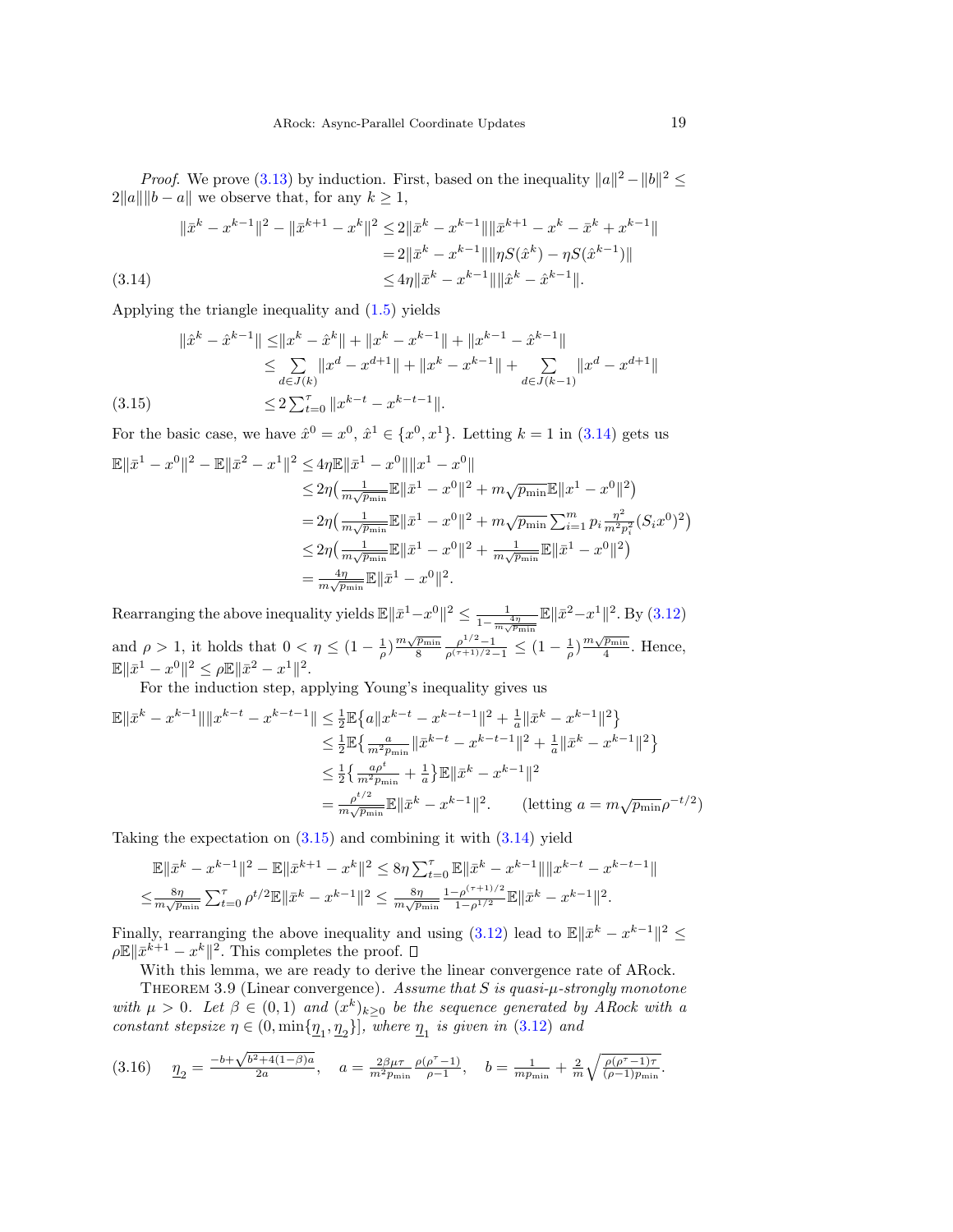Then

(3.17) 
$$
\mathbb{E} (||x^k - x^*||^2) \leq \left(1 - \frac{\beta \mu \eta}{m}\right)^k ||x^0 - x^*||^2.
$$

<span id="page-19-1"></span>Proof. Following the proof of Lemma [3.2](#page-14-5) and starting from [\(3.6\)](#page-15-1), we have

$$
\langle S\hat{x}^{k}, x^{*} - x^{k} \rangle
$$
  
\n
$$
\leq \langle S\hat{x}^{k} - Sx^{*}, x^{*} - \hat{x}^{k} \rangle + \frac{1}{2\eta} \sum_{d \in J(k)} \left( \frac{1}{\gamma} \|x^{k} - \bar{x}^{k+1}\|^{2} + \gamma \|x^{d} - x^{d+1}\|^{2} \right)
$$
  
\n
$$
\leq - \beta \mu \| \hat{x}^{k} - x^{*} \|^{2} - \frac{1-\beta}{2} \|S\hat{x}^{k}\|^{2} + \frac{1}{2\eta} \sum_{d \in J(k)} \left( \frac{1}{\gamma} \|x^{k} - \bar{x}^{k+1}\|^{2} + \gamma \|x^{d} - x^{d+1}\|^{2} \right)
$$
  
\n
$$
= - \beta \mu \|x^{k} - x^{*} + \sum_{d \in J(k)} (x^{d} - x^{d+1}) \|^{2} - \frac{1-\beta}{2\eta^{2}} \|x^{k} - \bar{x}^{k+1}\|^{2}
$$
  
\n
$$
+ \frac{|J(k)|}{2\gamma \eta} \|x^{k} - \bar{x}^{k+1}\|^{2} + \frac{\gamma}{2\eta} \sum_{d \in J(k)} \|x^{d} - x^{d+1}\|^{2}
$$
  
\n
$$
\leq - \frac{\beta \mu}{2} \|x^{k} - x^{*}\|^{2} + \beta \mu \| \sum_{d \in J(k)} (x^{d} - x^{d+1}) \|^{2} - \frac{1-\beta}{2\eta^{2}} \|x^{k} - \bar{x}^{k+1}\|^{2}
$$
  
\n
$$
+ \frac{|J(k)|}{2\gamma \eta} \|x^{k} - \bar{x}^{k+1}\|^{2} + \frac{\gamma}{2\eta} \sum_{d \in J(k)} \|x^{d} - x^{d+1}\|^{2}
$$
  
\n
$$
\leq - \frac{\beta \mu}{2} \|x^{k} - x^{*}\|^{2} + \beta \mu |J(k)| \sum_{d \in J(k)} \|x^{d} - x^{d+1}\|^{2} - \frac{1-\beta}{2\eta^{2}} \|x^{k} - \bar{x}^{k+1}\|^{2}
$$
  
\n
$$
+ \frac{|J(k)|}{2\gamma \eta} \|x^{k} - \bar{x}^{k+1}\|^{2} + \
$$

where the second inequality holds because S is  $\frac{1}{2}$ -cocoercive and also quasi- $\mu$ -strongly monotone, and the last one comes from the Cauchy-Schwartz inequality. Plugging the above inequality and [\(3.5\)](#page-15-0) into [\(3.4\)](#page-14-3) and noting  $|J(k)| \subset \{k - \tau, \ldots, k - 1\}$  gives

$$
\begin{split} \mathbb{E}\!\left(\|x^{k+1}-x^*\|^2\,\big|\,\mathcal{X}^k\right) \leq& \!\left(1-\tfrac{\beta\mu\eta}{m}\right)\!\|x^k-x^*\|^2+\tfrac{1}{m}\left(2\beta\eta\mu\tau+\gamma\right)\!\sum_{d=k-\tau}^{k-1}\|x^d-x^{d+1}\|^2\\ &+\tfrac{1}{m}\left(\tfrac{\tau}{\gamma}+\tfrac{1}{mp_{\min}}-\tfrac{1-\beta}{\eta}\right)\|x^k-\bar{x}^{k+1}\|^2. \end{split}
$$

Taking expectation over both sides of the above inequality, noting  $\mathbb{E} \|x^d - x^{d+1}\|^2 \le \frac{1}{m^2 p_{\min}} \mathbb{E} \|x^d - \bar{x}^{d+1}\|^2$ , and using Lemma [3.8,](#page-17-6) we have

$$
\mathbb{E}(\|x^{k+1} - x^*\|^2)
$$
\n
$$
\leq (1 - \frac{\beta_{\text{III}}}{m}) \mathbb{E} \|x^k - x^*\|^2 + \frac{1}{m^3 p_{\text{min}}} (2\beta \eta \mu \tau + \gamma) \sum_{d=1}^{\tau} \rho^d \mathbb{E} \|x^k - \bar{x}^{k+1}\|^2
$$
\n
$$
+ \frac{1}{m} \left(\frac{\tau}{\gamma} + \frac{1}{m p_{\text{min}}} - \frac{1-\beta}{\eta}\right) \mathbb{E} \|x^k - \bar{x}^{k+1}\|^2
$$
\n
$$
= (1 - \frac{\beta_{\text{III}}}{m}) \mathbb{E} \|x^k - x^*\|^2 + \frac{1}{m^3 p_{\text{min}}} (2\beta \eta \mu \tau + \gamma) \frac{\rho(\rho^{\tau} - 1)}{\rho - 1} \mathbb{E} \|x^k - \bar{x}^{k+1}\|^2
$$
\n
$$
+ \frac{1}{m} \left(\frac{\tau}{\gamma} + \frac{1}{m p_{\text{min}}} - \frac{1-\beta}{\eta}\right) \mathbb{E} \|x^k - \bar{x}^{k+1}\|^2
$$
\n
$$
= (1 - \frac{\beta_{\text{III}}}{m}) \mathbb{E} \|x^k - x^*\|^2
$$
\n
$$
+ \frac{1}{m} \left(\frac{2\beta \eta \mu \tau}{m^2 p_{\text{min}}} \frac{\rho(\rho^{\tau} - 1)}{\rho - 1} + \frac{2}{m} \sqrt{\frac{\rho(\rho^{\tau} - 1)\tau}{(\rho - 1) p_{\text{min}}} + \frac{1}{m p_{\text{min}}} - \frac{1-\beta}{\eta}\right) \mathbb{E} \|x^k - \bar{x}^{k+1}\|^2
$$
\n
$$
\leq (1 - \frac{\beta_{\text{III}}}{m}) \mathbb{E} \|x^k - x^*\|^2,
$$

where we have let  $\gamma = m \sqrt{\frac{\tau(\rho-1)p_{\min}}{\rho(\rho^{\tau}-1)}}$  in the second equality, and the last inequality holds because of the choice of  $\eta$ . Therefore, [\(3.17\)](#page-19-1) holds.  $\Box$ 

<span id="page-19-0"></span>REMARK 4. Assume  $i_k$  is chosen uniformly at random, so  $p_{\min} = \frac{1}{m}$ . We consider the case when m and  $\tau$  are large. Let  $\sqrt{\rho} = 1 + \frac{1}{\tau}$ . Then from the fact that  $(1 + \frac{1}{k})^k$  increasingly converges to the natural number e, we have from [\(3.12\)](#page-17-5)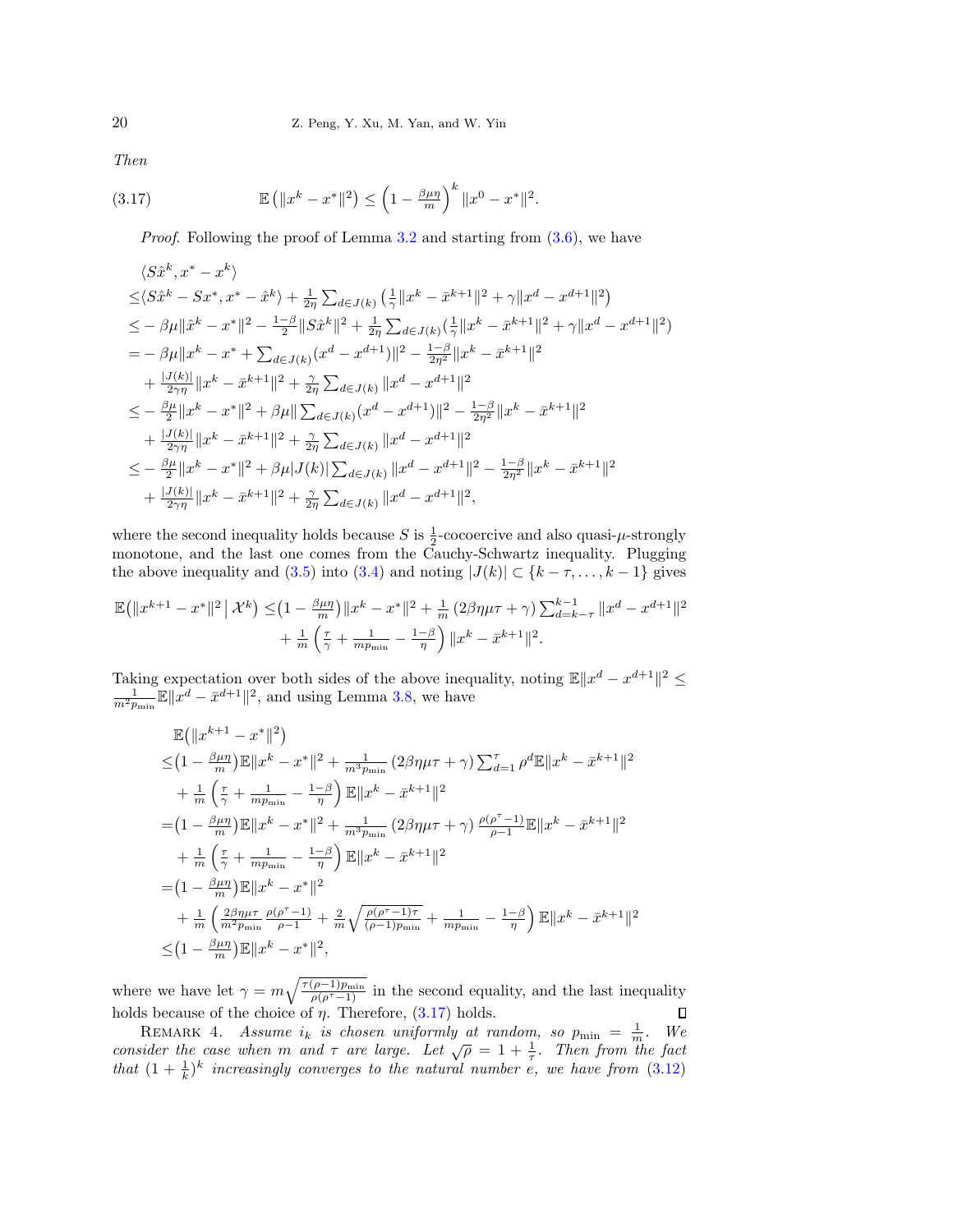that  $\underline{\eta}_1 = O(\frac{\sqrt{m}}{\tau^2})$  $\overline{\frac{m}{\tau^2}}$ ). In addition, note from [\(3.16\)](#page-18-3) that  $a = O(b^2) = O(\frac{\tau^2}{m})$ , and thus  $\frac{\eta_2}{\eta_2} = O(\frac{\sqrt{m}}{\tau})$  $(\frac{\sqrt{m}}{\tau})$ . Therefore, if  $\tau = O(m^{\frac{1}{4}})$ , then the stepsize in Theorem [3.9](#page-18-0) can be  $\eta = O(1)$ . Hence, linear speedup can be achieved.

4. Experiments. We illustrate the behavior of ARock for solving the  $\ell_1$  regularized logistic regression problem. Our primary goal is to show the efficiency of the async-parallel implementation compared to the single-threaded implementation and the sync-parallel implementation.

Our experiments run on 1 to 32 threads on a machine with eight Quad-Core AMD Opteron<sup>TM</sup> Processors (32 cores in total) and 64 Gigabytes of RAM. All of the experiments were coded in  $C++$  and OpenMP. We use the Eigen library<sup> $\P$ </sup> for sparse matrix operations. Our codes [\[21\]](#page-23-26) as well as numerical results for other applications are publicly available on the authors' website.

The running times and speedup ratios of both sync-parallel and async-parallel algorithms are sensitive to a number of factors, such as the size of each coordinate update (granularity), sparsity of the problem data, compiler optimization flags, and operations that affect cache performance and memory access contention. In addition, since all agents in the sync-parallel implementation must wait for the last agent to finish an iteration, a large load imbalance will significantly degrade the performance. We do not have the space in this paper to present numerical results under all variations of these cases.

4.1.  $\ell_1$  regularized logistic regression. In this subsection, we apply ARock with the update  $(2.6)$  to the  $\ell_1$  regularized logistic regression problem:

<span id="page-20-3"></span>(4.1) 
$$
\underset{x \in \mathbb{R}^n}{\text{minimize}} \lambda \|x\|_1 + \frac{1}{N} \sum_{i=1}^N \log \left(1 + \exp(-b_i \cdot a_i^T x)\right),
$$

<span id="page-20-2"></span>where  $\{(a_i, b_i)\}_{i=1}^N$  is the set of sample-label pairs with  $b_i \in \{1, -1\}$ ,  $\lambda = 0.0001$ , and  $n$  and  $N$  represent the numbers of features and samples, respectively. This test uses the datasets<sup>||</sup>: rcv1 and news20, which are summarized in Table [1.](#page-20-2)

| Name   |         |                     | $\overline{\#$ samples $\#$ features $\#$ nonzeros in $\{a_1, \ldots, a_N\}$ |
|--------|---------|---------------------|------------------------------------------------------------------------------|
| rcv1   | 20, 242 | 47, 236             | 1, 498, 952                                                                  |
| news20 |         | 19, 996 1, 355, 191 | 9, 097, 916                                                                  |

### Table 1: Two datasets for sparse logistic regression.

We let each coordinate hold roughly 50 features. Since the total number of features is not divisible by 50, some coordinates have 51 features. We let each agent draw a coordinate uniformly at random at each iteration. We stop all the tests after 100 epochs since they have nearly identical progress per iteration. The step size is set to  $\eta_k = 0.9$ ,  $\forall k$ . Let  $A = [a_1, \ldots, a_N]^T$  and  $b = [b_1, \ldots, b_N]^T$ . In global memory, we store  $A$ ,  $b$ , and  $x$ . We also store the product  $Ax$  in global memory so that the forward step can be efficiently computed. Whenever a coordinate of x gets updated,  $Ax$  is immediately updated at a low cost. Note that if  $Ax$  is not stored in global memory, every coordinate update will have to compute  $Ax$  from scratch, which involves the entire  $x$  and will be very expensive.

<span id="page-20-0"></span><sup>¶</sup><http://eigen.tuxfamily.org>

<span id="page-20-1"></span><sup>k</sup><http://www.csie.ntu.edu.tw/~cjlin/libsvmtools/datasets/>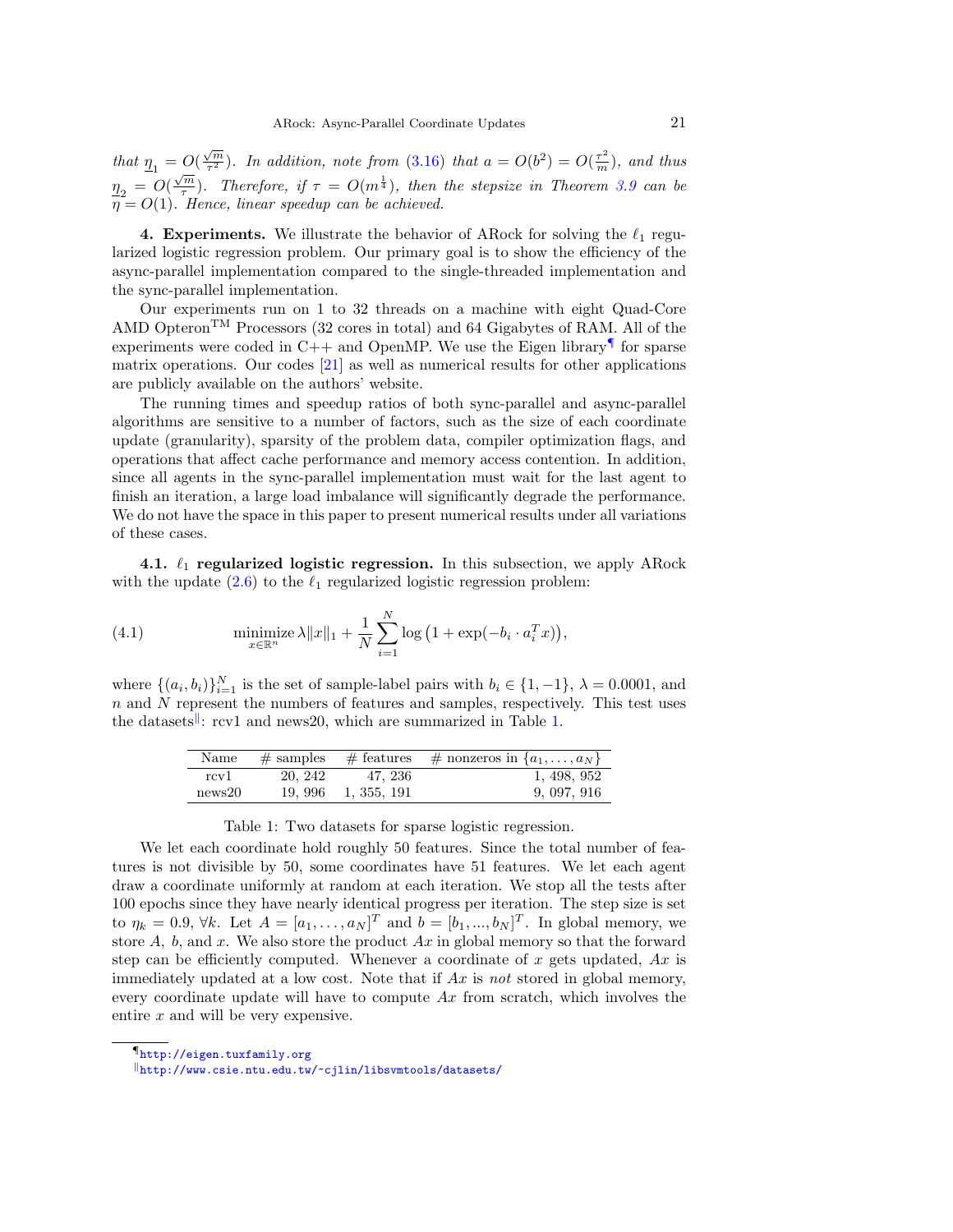<span id="page-21-0"></span>

Fig. 3: The distribution of coordinate sparsity. Each dot represents the total number of nonzeros in the vectors  $a_i$  that correspond to each coordinate. The large distribution in (b) is responsible for the large load imbalance and thus the poor sync-parallel performance.

Table [2](#page-22-18) gives the running times of the sync-parallel and ARock (async-parallel) implementations on the two datasets. We can observe that ARock achieves almostlinear speedup, but sync-parallel scales very poorly as we explain below.

In the sync-parallel implementation, all the running cores have to wait for the last core to finish an iteration, and therefore if a core has a large load, it slows down the iteration. Although every core is (randomly) assigned to roughly the same number of features (either 50 or 51 components of x) at each iteration, their  $a_i$ 's have very different numbers of nonzeros (see Figure [3](#page-21-0) for the distribution), and the core with the largest number of nonzeros is the slowest (Sparse matrix computation is used for both datasets, which are very large.) As more cores are used, despite that they altogether do more work at each iteration, the per-iteration time increases as the slowest core tends to be slower. The very large imbalance of load explains why the 32 cores only give speedup ratios of 4.0 and 1.3 in Table [2.](#page-22-18)

On the other hand, being asynchronous, ARock does not suffer from the load imbalance. Its performance grows nearly linear with the number of cores. In theory, a large load imbalance may cause a large  $\tau$ , and thus a small  $\eta_k$ . However, the uniform  $\eta_k = 0.9$  works well in all the tests, possibly because the  $a_i$ 's are sparse.

Finally, we have observed that the progress toward solving [\(4.1\)](#page-20-3) is mainly a function of the number of epochs and does not change appreciably when the number of cores increases or between sync-parallel and async-parallel. Therefore, we always stop at 100 epochs.

5. Conclusion. We have proposed an async-parallel framework, ARock, for finding a fixed-point of a nonexpansive operator by coordinate updates. We establish the almost sure weak and strong convergence, linear convergence rate and almostlinear speedup of ARock under certain assumptions. Preliminary numerical results on real data illustrate the high efficiency of the proposed framework compared to the traditional parallel (sync-parallel) algorithms.

6. Acknowledgements. We would like to thank Brent Edmunds for offering invaluable suggestions on the organization and writing of this paper. We would also like to thank Robert Hannah for coming up with the dual-memory approach. The authors are grateful to Kun Yuan for helpful discussions on decentralized optimization.

## **REFERENCES**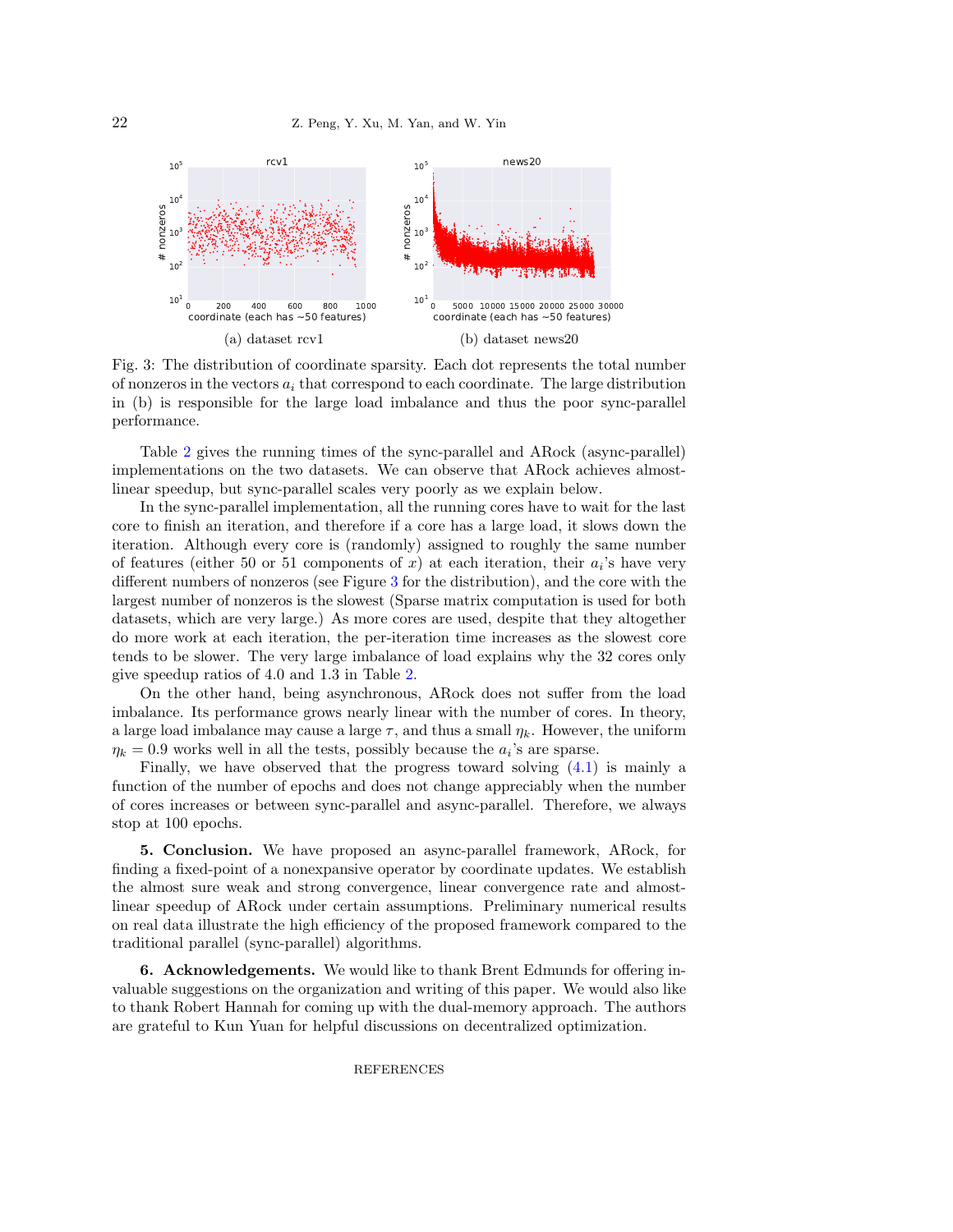<span id="page-22-18"></span>

|                     |                        | rcv1  |         |      | news20      |       |         |      |
|---------------------|------------------------|-------|---------|------|-------------|-------|---------|------|
| $# \; \text{cores}$ | Time<br>$(\mathrm{s})$ |       | Speedup |      | Time<br>(s) |       | Speedup |      |
|                     | async                  | sync  | async   | sync | async       | sync  | async   | sync |
|                     | 122.0                  | 122.0 | $1.0\,$ | 1.0  | 591.1       | 591.3 | 1.0     | 1.0  |
| $\overline{2}$      | 63.4                   | 104.1 | 1.9     | 1.2  | 304.2       | 590.1 | 1.9     | 1.0  |
| 4                   | 32.7                   | 83.7  | 3.7     | 1.5  | 150.4       | 557.0 | 3.9     | 1.1  |
| 8                   | 16.8                   | 63.4  | 7.3     | 1.9  | 78.3        | 525.1 | 7.5     | 1.1  |
| 16                  | 9.1                    | 45.4  | 13.5    | 2.7  | 41.6        | 493.2 | 14.2    | 1.2  |
| 32                  | 4.9                    | 30.3  | 24.6    | 4.0  | 22.6        | 455.2 | 26.1    | 1.3  |

Table 2: Running times of ARock (async-parallel) and sync-parallel FBS implementations for the  $\ell_1$  regularized logistic regression on two datasets. Sync-parallel has a very poor speedup due to the large distribution of coordinate sparsity (Figure [3\)](#page-21-0) and thus the large load imbalance across cores.

- <span id="page-22-9"></span>[1] Dan Aharoni and Amnon Barak, Parallel iterative discontinuous Galerkin finite-element methods, in Discontinuous Galerkin Methods, Springer, 2000, pp. 247–254.
- <span id="page-22-10"></span>[2] Dganit Amitai, Amir Averbuch, Moshe Israeli, and Samuel Itzikowitz, Implicit-explicit parallel asynchronous solver of parabolic pdes, SIAM Journal on Scientific Computing, 19 (1998), pp. 1366–1404.
- <span id="page-22-5"></span>[3] HAIM AVRON, ALEX DRUINSKY, AND ANSHUL GUPTA, Revisiting asynchronous linear solvers: Provable convergence rate through randomization, in Parallel and Distributed Processing Symposium, 2014 IEEE 28th International, IEEE, 2014, pp. 198–207.
- <span id="page-22-7"></span>[4] Jacques Bahi, Jean-Claude Miellou, and Karim Rhofir, Asynchronous multisplitting methods for nonlinear fixed point problems, Numerical Algorithms, 15 (1997), pp. 315– 345.
- <span id="page-22-8"></span>[5] GÉRARD M BAUDET, Asynchronous iterative methods for multiprocessors, Journal of the ACM (JACM), 25 (1978), pp. 226–244.
- <span id="page-22-14"></span>[6] HEINZ H BAUSCHKE AND PATRICK L COMBETTES, Convex analysis and monotone operator theory in Hilbert spaces, Springer Science & Business Media, 2011.
- <span id="page-22-12"></span>[7] Dimitri P Bertsekas, Distributed asynchronous computation of fixed points, Mathematical Programming, 27 (1983), pp. 107–120.
- <span id="page-22-13"></span>[8] DIMITRI P BERTSEKAS AND JOHN N TSITSIKLIS, Parallel and distributed computation: numerical methods, vol. 23, Prentice hall Englewood Cliffs, NJ, 1989.
- <span id="page-22-0"></span>-, Some aspects of parallel and distributed iterative algorithmsa survey, Automatica, 27 (1991), pp. 3–21.
- <span id="page-22-6"></span>[10] Iain Bethune, J Mark Bull, Nicholas J Dingle, and Nicholas J Higham, Performance analysis of asynchronous Jacobi's method implemented in mpi, shmem and openmp, International Journal of High Performance Computing Applications, 28 (2014), pp. 97–111.
- <span id="page-22-16"></span>[11] Stephen Boyd, Neal Parikh, Eric Chu, Borja Peleato, and Jonathan Eckstein, Distributed optimization and statistical learning via the alternating direction method of multipliers, Foundations and Trends in Machine Learning, 3 (2011), pp. 1–122.
- <span id="page-22-2"></span>[12] Kai-Wei Chang, Cho-Jui Hsieh, and Chih-Jen Lin, Coordinate descent method for largescale l2-loss linear support vector machines, The Journal of Machine Learning Research, 9 (2008), pp. 1369–1398.
- <span id="page-22-11"></span>[13] M. CHAU, P. SPITERI, R. GUIVARCH, AND H.C. BOISSON, Parallel asynchronous iterations for the solution of a 3d continuous flow electrophoresis problem, Computers & Fluids, 37  $(2008)$ , pp.  $1126 - 1137$ .
- <span id="page-22-4"></span>[14] DANIEL CHAZAN AND WILLARD MIRANKER, Chaotic relaxation, Linear algebra and its applications, 2 (1969), pp. 199–222.
- <span id="page-22-17"></span>[15] PATRICK L. COMBETTES AND JEAN-CHRISTOPHE PESQUET, Stochastic quasi-Fejér blockcoordinate fixed point iterations with random sweeping, SIAM Journal on Optimization, 25 (2015), pp. 1221–1248.
- <span id="page-22-3"></span>[16] LAURENT CONDAT, A primal-dual splitting method for convex optimization involving lipschitzian, proximable and linear composite terms, Journal of Optimization Theory and Applications, 158 (2013), pp. 460–479.
- <span id="page-22-1"></span>[17] Damek Davis and Wotao Yin, A three-operator splitting scheme and its optimization applications, arXiv preprint arXiv:1504.01032, (2015).
- <span id="page-22-15"></span>[18]  $\frac{18}{18}$  , Convergence rate analysis of several splitting schemes, in Splitting Methods in Communication and Imaging, Science and Engineering,, R. Glowinski, S. Osher, and W. Yin,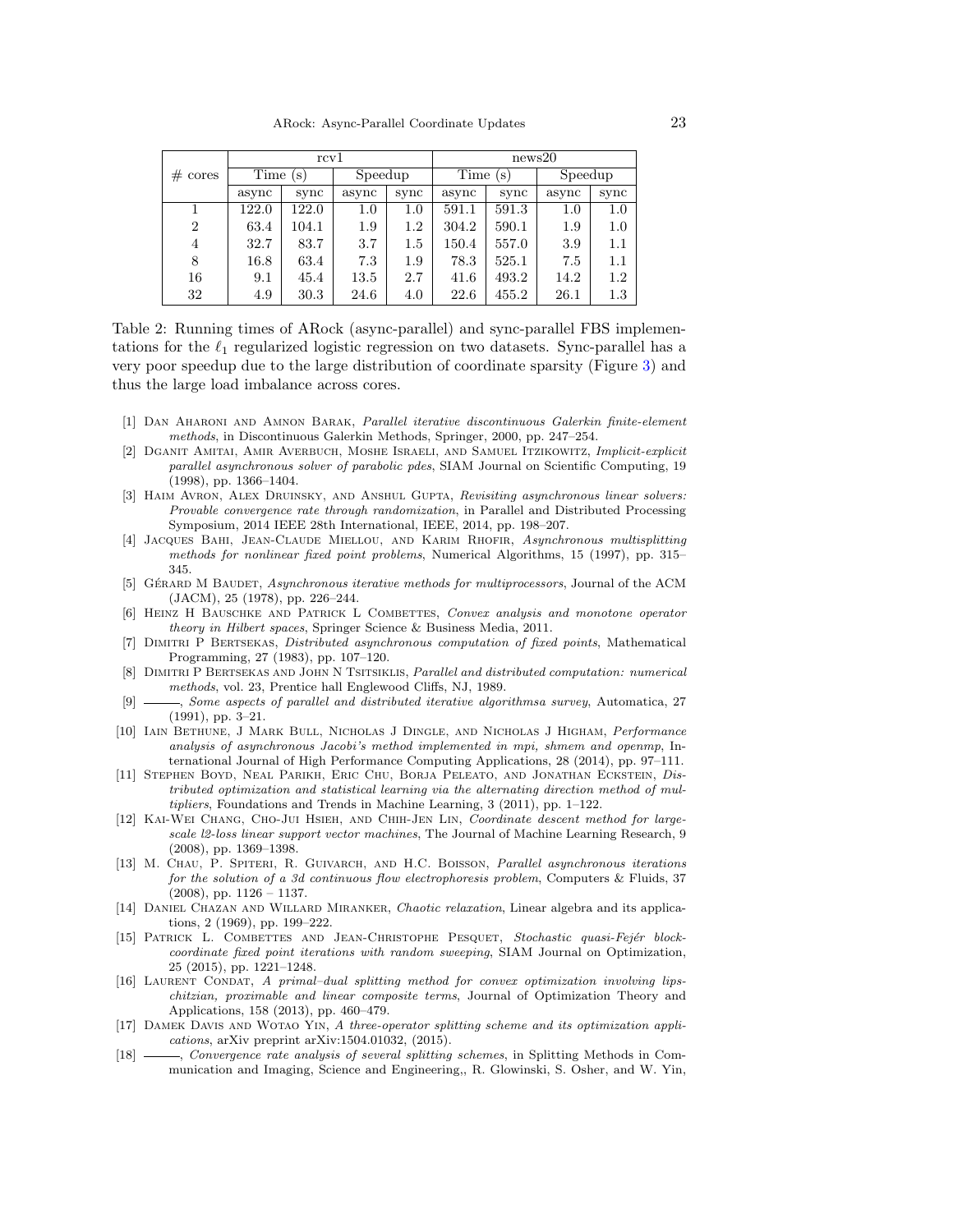eds., Springer, New York, 2016.

- <span id="page-23-23"></span>[19]  $\longrightarrow$ , Faster convergence rates of relaxed Peaceman-Rachford and ADMM under regularity assumptions, Mathematics of Operations Research, (to appear, 2016).
- <span id="page-23-9"></span>[20] Diego A Donzis and Konduri Aditya, Asynchronous finite-difference schemes for partial differential equations, Journal of Computational Physics, 274 (2014), pp. 370–392.
- <span id="page-23-26"></span>[21] Brent Edmunds, Zhimin Peng, and Wotao Yin, TMAC: A toolbox of modern async-parallel, coordinate, splitting, and stochastic methods, arXiv preprint arXiv:1606.04551, (2016).
- <span id="page-23-20"></span>[22] Didier El Baz, Pierre Spiteri, Jean Claude Miellou, and Didier Gazen, Asynchronous iterative algorithms with flexible communication for nonlinear network flow problems, Journal of Parallel and Distributed Computing, 38 (1996), pp. 1–15.
- <span id="page-23-15"></span>[23] Mouhamed Nabih El Tarazi, Some convergence results for asynchronous algorithms, Numerische Mathematik, 39 (1982), pp. 325–340.
- <span id="page-23-11"></span>[24] Lei Fang and Panos J Antsaklis, Information consensus of asynchronous discrete-time multi-agent systems, in American Control Conference, 2005. Proceedings of the 2005, IEEE, 2005, pp. 1883–1888.
- <span id="page-23-8"></span>[25] ANDREAS FROMMER, HARTMUT SCHWANDT, AND DANIEL B SZYLD, Asynchronous weighted additive schwarz methods, Electronic Transactions on Numerical Analysis, 5 (1997), pp. 48–61.
- <span id="page-23-14"></span>[26] ANDREAS FROMMER AND DANIEL B SZYLD, On asynchronous iterations, Journal of computational and applied mathematics, 123 (2000), pp. 201–216.
- <span id="page-23-24"></span>[27] Daniel Gabay, Chapter ix applications of the method of multipliers to variational inequalities, Studies in mathematics and its applications, 15 (1983), pp. 299–331.
- <span id="page-23-4"></span>[28] Roland Glowinski and A Marroco, Sur l'approximation, par elements finis d'ordre un, et la resolution, par penalisation-dualite d'une classe de problemes de dirichlet non lineaires, ESAIM: Mathematical Modelling and Numerical Analysis-Modélisation Mathématique et Analyse Numérique, 9 (1975), pp. 41-76.
- <span id="page-23-16"></span>[29] Mingyi Hong, A distributed, asynchronous and incremental algorithm for nonconvex optimization: An ADMM based approach, arXiv preprint arXiv:1412.6058, (2014).
- <span id="page-23-0"></span>[30] WHITE HOUSE, Big data: Seizing opportunities, preserving values, 2014.
- <span id="page-23-12"></span>[31] Cho-Jui Hsieh, Hsiang-Fu Yu, and Inderjit S Dhillon, Passcode: Parallel asynchronous stochastic dual co-ordinate descent, in Proceedings of the 32nd International Conference on Machine Learning (ICML-15), 2015, pp. 2370–2379.
- <span id="page-23-17"></span>[32] FRANCK IUTZELER, PASCAL BIANCHI, PHILIPPE CIBLAT, AND WALID HACHEM, Asynchronous distributed optimization using a randomized alternating direction method of multipliers, in Decision and Control (CDC), 2013 IEEE 52nd Annual Conference on, IEEE, 2013, pp. 3671–3676.
- <span id="page-23-1"></span>[33] MARK ALEKSANDROVICH KRASNOSEL'SKII, Two remarks on the method of successive approximations, Uspekhi Matematicheskikh Nauk, 10 (1955), pp. 123–127.
- <span id="page-23-19"></span>[34] Aapo Kyrola, Daniel Bickson, Carlos Guestrin, and Joseph K Bradley, Parallel coordinate descent for l1-regularized loss minimization, in Proceedings of the 28th International Conference on Machine Learning (ICML-11), 2011, pp. 321–328.
- <span id="page-23-10"></span>[35] B Lang, JC Miellou, and P Spiteri, Asynchronous relaxation algorithms for optimal control problems, Mathematics and computers in simulation, 28 (1986), pp. 227–242.
- <span id="page-23-7"></span>[36] Remi Leblond, Fabian Pedregosa, and Lacoste-Julien Simon, ASAGA: Asynchronous parallel SAGA, arXiv preprint arXiv:1606.04809, (2016).
- <span id="page-23-3"></span>[37] PIERRE-LOUIS LIONS AND BERTRAND MERCIER, Splitting algorithms for the sum of two nonlinear operators, SIAM Journal on Numerical Analysis, 16 (1979), pp. 964–979.
- <span id="page-23-5"></span>[38] Ji Liu AND STEPHEN J WRIGHT, Asynchronous stochastic coordinate descent: Parallelism and convergence properties, SIAM Journal on Optimization, 25 (2015), pp. 351–376.
- <span id="page-23-13"></span>[39] Ji Liu, Stephen J Wright, Christopher Ré, Victor Bittorf, and Srikrishna Sridhar, An asynchronous parallel stochastic coordinate descent algorithm, Journal of Machine Learning Research, 16 (2015), pp. 285–322.
- <span id="page-23-18"></span>[40] A NEDIĆ, DIMITRI P BERTSEKAS, AND VIVEK S BORKAR, *Distributed asynchronous incremental* subgradient methods, Studies in Computational Mathematics, 8 (2001), pp. 381–407.
- <span id="page-23-21"></span>[41] ANGELIA NEDIC AND ASUMAN OZDAGLAR, Distributed subgradient methods for multi-agent optimization, Automatic Control, IEEE Transactions on, 54 (2009), pp. 48–61.
- <span id="page-23-6"></span>[42] Yu Nesterov, Efficiency of coordinate descent methods on huge-scale optimization problems, SIAM Journal on Optimization, 22 (2012), pp. 341–362.
- <span id="page-23-22"></span>[43] AMEDEO R ODONI AND RICHARD C LARSON, Urban operations research, Dynamic Ideas, 2nd ed., 2007.
- <span id="page-23-25"></span>[44] ZDZISLAW OPIAL, Weak convergence of the sequence of successive approximations for nonexpansive mappings, Bulletin of the American Mathematical Society, 73 (1967), pp. 591–598.
- <span id="page-23-2"></span>[45] GREGORY B PASSTY, *Ergodic convergence to a zero of the sum of monotone operators in Hilbert*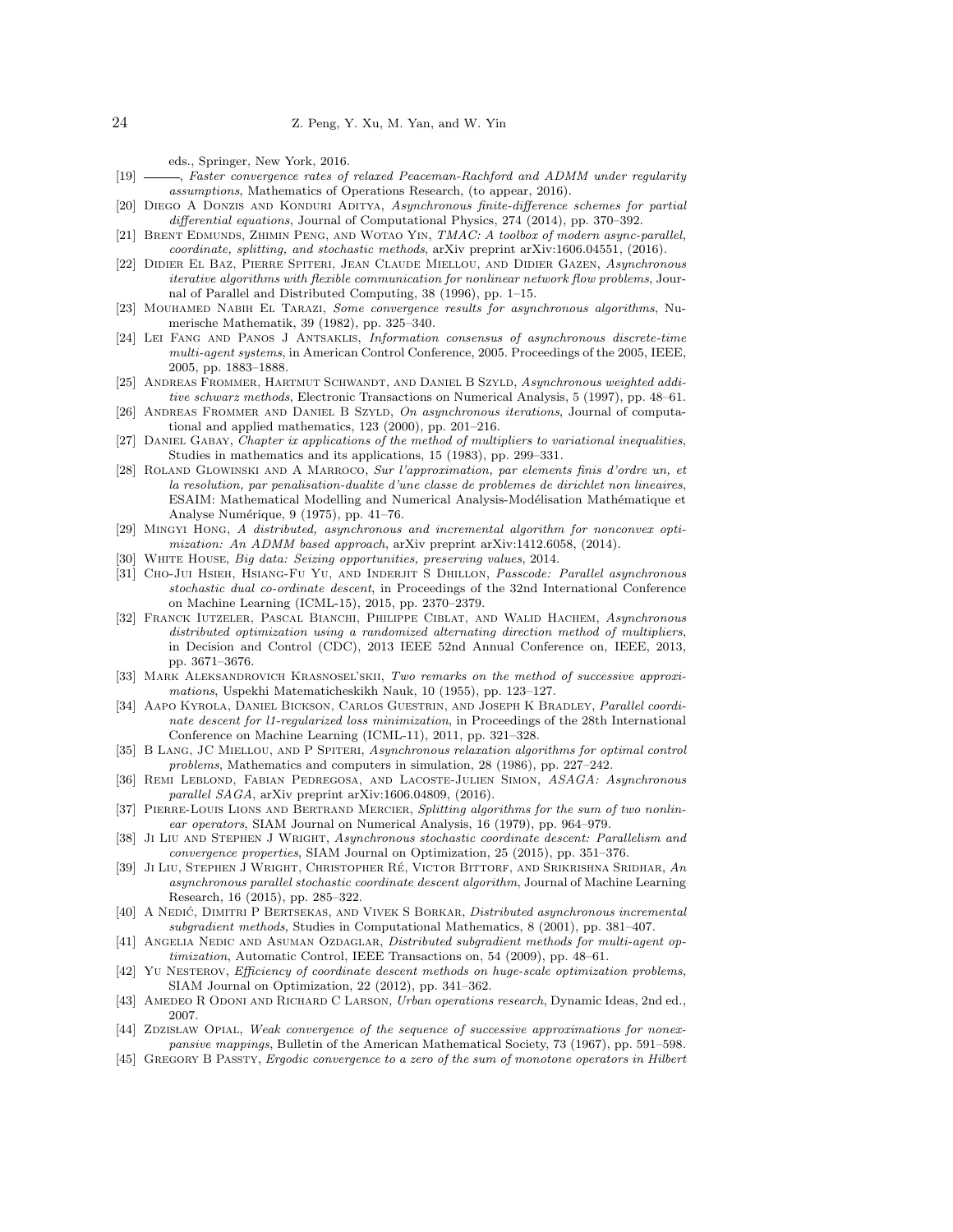space, Journal of Mathematical Analysis and Applications, 72 (1979), pp. 383–390.

- <span id="page-24-0"></span>[46] Zhimin Peng, Tianyu Wu, Yangyang Xu, Ming Yan, and Wotao Yin, Coordinate friendly structures, algorithms and applications, Annals of Mathematical Sciences and Applications, 1 (2016), pp. 57–119.
- <span id="page-24-9"></span>[47] Zhimin Peng, Ming Yan, and Wotao Yin, Parallel and distributed sparse optimization, in Signals, Systems and Computers, 2013 Asilomar Conference on, IEEE, 2013, pp. 659–646.
- <span id="page-24-11"></span>[48] WV PETRYSHYN, Construction of fixed points of demicompact mappings in Hilbert space, Journal of Mathematical Analysis and Applications, 14 (1966), pp. 276–284.
- <span id="page-24-16"></span>[49] Juan Peypouquet and Sylvain Sorin, Evolution equations for maximal monotone operators: Asymptotic analysis in continuous and discrete time, Journal of Convex Analysis, 17 (2010), pp. 1113–1163.
- <span id="page-24-8"></span>[50] Benjamin Recht, Christopher Re, Stephen Wright, and Feng Niu, Hogwild: A lock-free approach to parallelizing stochastic gradient descent, in Advances in Neural Information Processing Systems, 2011, pp. 693–701.
- <span id="page-24-10"></span>[51] PETER RICHTÁRIK AND MARTIN TAKÁČ, Parallel coordinate descent methods for big data optimization, Mathematical Programming, Series A, 156 (2016), pp. 433–484.
- <span id="page-24-15"></span>[52] HERBERT ROBBINS AND DAVID SIEGMUND, A convergence theorem for non negative almost supermartingales and some applications, in Herbert Robbins Selected Papers, Springer, 1985, pp. 111–135.
- <span id="page-24-2"></span>[53] JACK L ROSENFELD, A case study in programming for parallel-processors, Communications of the ACM, 12 (1969), pp. 645–655.
- <span id="page-24-3"></span>[54] Xue-Cheng Tai and Paul Tseng, Convergence rate analysis of an asynchronous space decomposition method for convex minimization, Mathematics of Computation, 71 (2002), pp. 1105–1135.
- <span id="page-24-6"></span>[55] PAUL TSENG, On the rate of convergence of a partially asynchronous gradient projection algorithm, SIAM Journal on Optimization, 1 (1991), pp. 603–619.
- <span id="page-24-5"></span>[56] Paul Tseng, Dimitri P Bertsekas, and John N Tsitsiklis, Partially asynchronous, parallel algorithms for network flow and other problems, SIAM Journal on Control and Optimization, 28 (1990), pp. 678–710.
- <span id="page-24-1"></span>[57] BNG CÔNG VŨ,  $A$  splitting algorithm for dual monotone inclusions involving cocoercive operators, Advances in Computational Mathematics, 38 (2013), pp. 667–681.
- <span id="page-24-7"></span>[58] ERMIN WEI AND ASUMAN OZDAGLAR, On the  $o(1/k)$  convergence of asynchronous distributed alternating direction method of multipliers, in Global Conference on Signal and Information Processing (GlobalSIP), 2013 IEEE, IEEE, 2013, pp. 551–554.
- <span id="page-24-13"></span>[59] Ming Yan and Wotao Yin, Self equivalence of the alternating direction method of multipliers, in Splitting Methods in Communication and Imaging, Science and Engineering,, R. Glowinski, S. Osher, and W. Yin, eds., Springer, New York, 2016.
- <span id="page-24-12"></span>[60] Kun Yuan, Qing Ling, and Wotao Yin, On the convergence of decentralized gradient descent, arXiv preprint arXiv:1310.7063, (2013).
- <span id="page-24-4"></span>[61] Ruiliang Zhang and James Kwok, Asynchronous distributed ADMM for consensus optimization, in Proceedings of the 31st International Conference on Machine Learning (ICML-14), 2014, pp. 1701–1709.

<span id="page-24-14"></span>Appendix A. Derivation of certain updates. We show in details how to obtain the updates in  $(2.10)$  and  $(2.15)$ .

**A.1.** Derivation of updates in  $(2.10)$ . Let  $x = (x_1, \ldots, x_m) \in \mathcal{H}^m$ ,

$$
f(x) := \sum_{i=1}^{m} \mathcal{I}_{C_i}(x_i), \qquad g(x) := \mathcal{I}_{\{x_1 = \dots = x_m\}}(x),
$$

where  $g(x)$  equals 0 if  $x_1 = \cdots = x_m$  and  $\infty$  otherwise. Then  $(2.9a)$  reduces to

$$
\hat{x}^k = \underset{z \in \mathcal{H}^m}{\arg \min} g(z) + \frac{1}{2\gamma} \|z - \hat{z}^k\|^2 = \underset{z \in \mathcal{H}^m: z_1 = \dots = z_m}{\arg \min} \|z - \hat{z}^k\|^2
$$
\n
$$
= \underset{z \in \mathcal{H}^m: z_1 = \dots = z_m}{\arg \min} \sum_{i=1}^m \|z_1 - \hat{z}^k_i\|^2 = \left(\frac{1}{m} \sum_{i=1}^m \hat{z}^k_i, \dots, \frac{1}{m} \sum_{i=1}^m \hat{z}^k_i\right) \in \mathcal{H}^m,
$$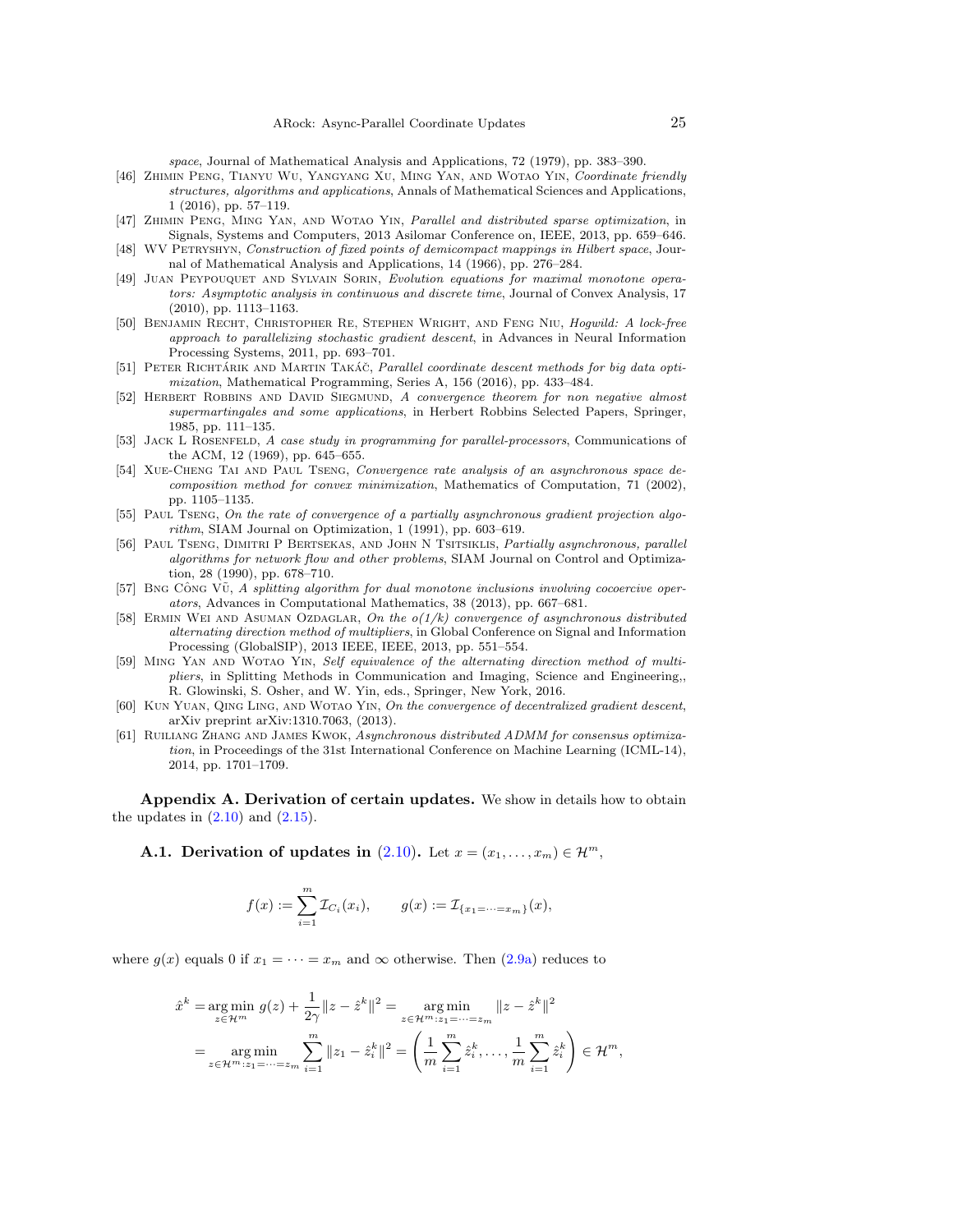where the last equality is obtained by noting that  $z_1 = \frac{1}{m} \sum_{i=1}^m \hat{z}_i^k$  is the unique minimizer of  $\sum_{i=1}^{m} ||z_1 - \hat{z}_i^k||^2$ . Next, [\(2.9b\)](#page-10-7) reduces to

$$
\hat{y}^k = \underset{z \in \mathcal{H}^m}{\arg \min} f(z) + \frac{1}{2\gamma} \|z - (2\hat{x}^k - \hat{z}^k)\|^2 = \underset{z: z_i \in C_i, \forall i}{\arg \min} \sum_{i=1}^m \|z_i - (2\hat{x}_i^k - \hat{z}_i^k)\|^2.
$$

It is easy to see that  $\hat{y}_i^k = \text{Proj}_{C_i}(2\hat{x}_i^k - \hat{z}_i^k)$ ,  $\forall i$ .

Since [\(2.9c\)](#page-10-5) only updates the  $i_k$ <sup>th</sup> coordinate of z, we only need  $\hat{x}_{i_k}^k$  and  $\hat{y}_{i_k}^k$ , and thus in [\(2.10a\)](#page-11-3) and [\(2.10b\)](#page-11-4), we only compute  $\hat{x}_{i_k}^k$  and  $\hat{y}_{i_k}^k$ . Plugging the above  $\hat{x}^k$  and  $\hat{y}^k$  into  $(2.9c)$  gives  $(2.10c)$  directly.

**A.2. Derivation of**  $(2.15)$ . We first show how to get  $(2.12)$ . The Lagrangian of  $(2.11)$  is  $L(x, y, w) = f(x) + g(y) - \langle w, Ax + By - b \rangle$ , and the Lagrange dual function is

$$
d(w) = \min_{x \in \mathcal{H}_1, y \in \mathcal{H}_2} L(x, y, w)
$$
  
=  $\left( \min_{x \in \mathcal{H}_1} f(x) - \langle A^* w, x \rangle \right) + \left( \min_{y \in \mathcal{H}_2} g(y) - \langle B^* w, y \rangle \right) + \langle w, b \rangle$   
=  $- \left( \max_{x \in \mathcal{H}_1} -f(x) + \langle A^* w, x \rangle \right) - \left( \max_{y \in \mathcal{H}_2} -g(y) + \langle B^* w, y \rangle \right) + \langle w, b \rangle$   
=  $- f^*(A^* w) - g^*(B^* w) + \langle w, b \rangle,$ 

where the last equality is from the definition of convex conjugate:  $f^*(z) = \max_x \langle z, x \rangle - f(x)$ . Hence, the dual problem is  $\max_w d(w)$ , which is equivalent to [\(2.12\)](#page-11-9).

Secondly, we show why  $z^+ = \mathbf{prox}_{\gamma \cdot d_g}(z)$  is given by [\(2.14\)](#page-11-8). Note

$$
\min_s d_g(s) + \frac{1}{2\gamma} \|s - z\|^2 = \min_s g^*(B^*s) - \langle s, b \rangle + \frac{1}{2\gamma} \|s - z\|^2
$$
  
\n
$$
= \min_s \max_y \langle B^*s, y \rangle - g(y) - \langle s, b \rangle + \frac{1}{2\gamma} \|s - z\|^2
$$
  
\n
$$
= \max_y \min_s \langle B^*s, y \rangle - g(y) - \langle s, b \rangle + \frac{1}{2\gamma} \|s - z\|^2
$$
  
\n
$$
= \max_y \min_s \langle s, By - b \rangle - g(y) + \frac{1}{2\gamma} \|s - z\|^2
$$
  
\n
$$
= \max_y - g(y) + \langle z, By - b \rangle - \frac{\gamma}{2} \|By - b\|^2
$$
  
\n
$$
= - \min_y g(y) - \langle z, By - b \rangle + \frac{\gamma}{2} \|By - b\|^2,
$$

where the fifth equality holds because  $s^* = z - \gamma (By - b) = \arg \min_s \langle s, By - b \rangle + \frac{1}{2\gamma} \| s - z \|^2$ . Hence, by the definition of the proximal operator and the above arguments, we have that  $z^+ = \mathbf{prox}_{\gamma \cdot d_g}(z)$  can be obtained from [\(2.14\)](#page-11-8). Then [\(2.13\)](#page-11-7) is from (2.14) through replacing  $g$  to  $f$ ,  $B$  to  $\ddot{A}$ , and  $b$  to 0.

Finally, it is straightforward to have  $(2.15)$  by plugging  $(2.13)$  and  $(2.14)$  into  $(2.9)$ .

<span id="page-25-0"></span>Appendix B. Derivation of async-parallel ADMM for decentralized optimization. This section describes how to implement the updates [\(2.15\)](#page-12-1) for the model [\(2.21\)](#page-13-3). In [\(2.21\)](#page-13-3),  $g(y)$  and b vanish and, corresponding to the two constraints  $x_i = y_{ij}$  and  $x_j =$ 

 $y_{ij}$ , the two rows of matrices A and B are  $\begin{bmatrix} \cdots & 1 & \cdots & \cdots & \cdots \\ \cdots & \cdots & \cdots & 1 & \cdots \end{bmatrix}$ ,  $\begin{bmatrix} \cdots & -1 & \cdots \\ \cdots & -1 & \cdots \end{bmatrix}$ , where  $\cdots$  are zeros, the two coefficients 1 correspond to  $x_i$  and  $x_j$ , and the two coefficients  $-1$  correspond to  $y_{ij}$ . Then,  $(2.15a)$  and  $(2.15b)$  can be calculated as

$$
\hat{y}_{li}^k = (\hat{z}_{li,l}^k + \hat{z}_{li,i}^k) / (2\gamma) \quad \forall l \in L(i),
$$
  
\n
$$
(\hat{w}_g^k)_{li,i} = (\hat{z}_{li,i}^k - \hat{z}_{li,r}^k) / 2 \quad \forall l \in L(i),
$$
  
\n
$$
\hat{y}_{ir}^k = (\hat{z}_{ir,i}^k + \hat{z}_{ir,r}^k) / (2\gamma) \quad \forall r \in R(i),
$$
  
\n
$$
(\hat{w}_g^k)_{ir,i} = (\hat{z}_{ir,i}^k - \hat{z}_{ir,r}^k) / 2 \quad \forall r \in R(i).
$$

In addition,  $\hat{x}_i^k$  can be obtained by solving [\(2.22a\)](#page-13-6), and both  $z_{li,i}^{k+1}$  and  $z_{ir,i}^{k+1}$  can be updated from  $(2.22b)$  and  $(2.22c)$ .